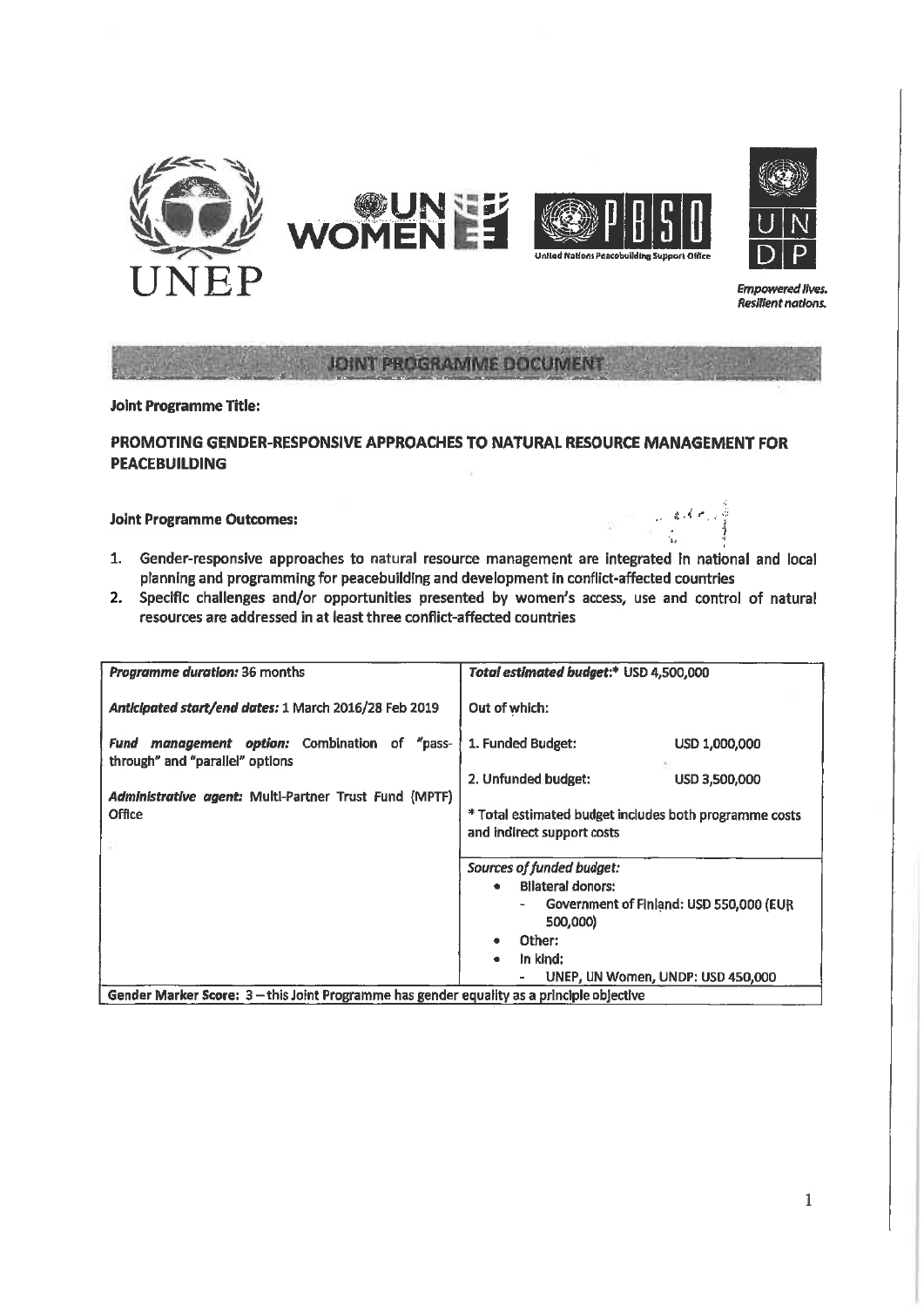Signatures: UN organizations z. Name and title of Representative: Signature: HEATM SIBINER  $\sqrt{6}$  del the Kame of argunization JAI Environment Programme (UNER)  $\frac{1}{6}$   $\frac{1}{20}$ Date & Seal Name and title of Representative: Magdy Martinez-Solimán, Assistant Secretary General, Assistant Administrator and Director, Bureau for Policy and Programme Support Signature. Name of Organization: UN Development Programme (UNDP) Date & Seal: 6 June 2016 Name and title of Representative: ; Signature;  $_1$ Name of Organizagen: UN Entity for Gender Equality and the Empowerment of Women (UN Women) =  $9/7/2016$ :Date & Seal: Name and title of Representative: <u>a</u> ME FOR PETIGEBUILDING FERMANNED TARAN MR. OSCAR Signature? Name of Organization: UN Peacebuilding Support Office (PBSO) Date & Seat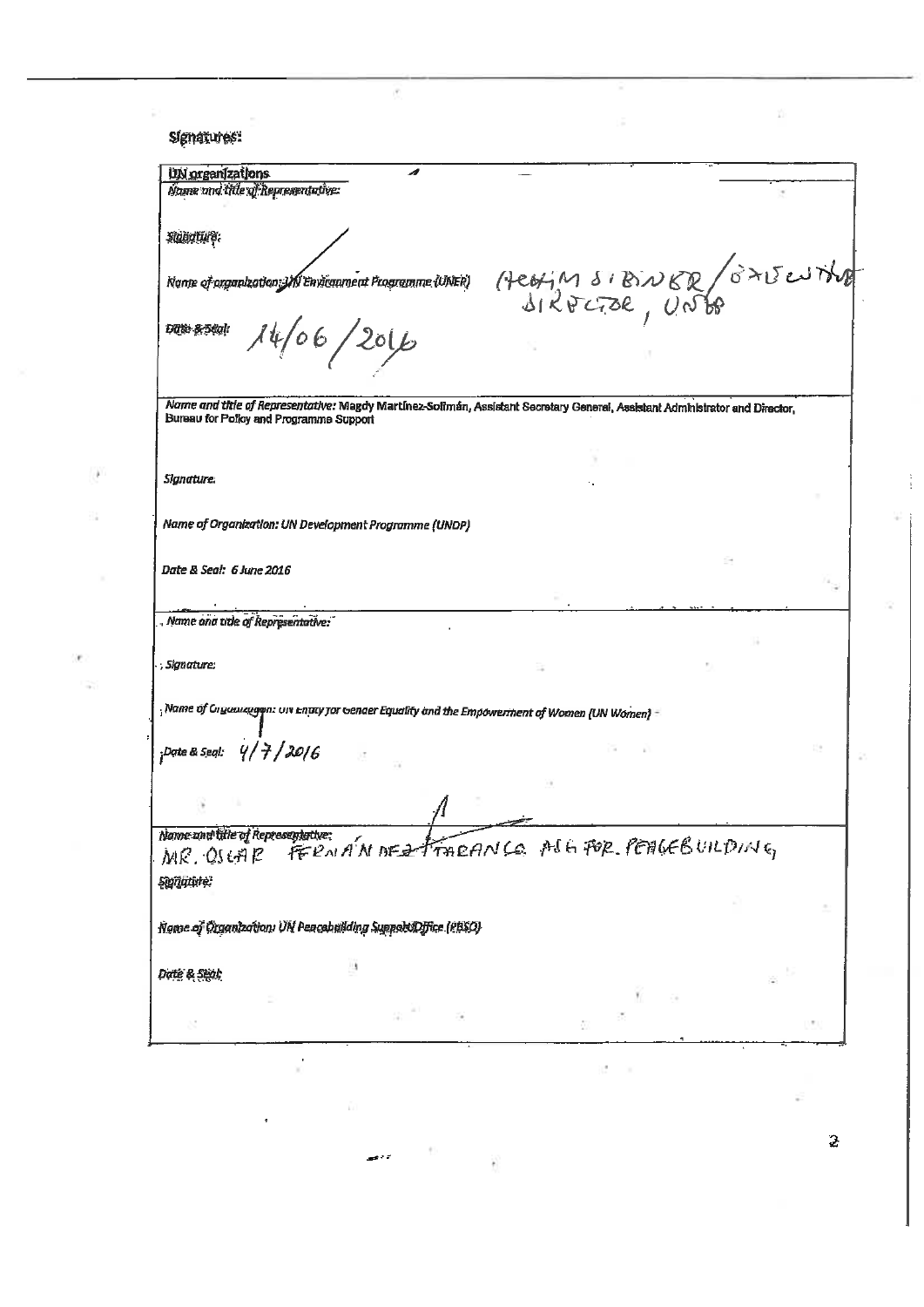

# **JOINT PROGRAMME DOCUMENT**

**Joint Programme Title:**

# **PROMOTING GENDER-RESPONSIVE APPROACHES TO NATURAL RESOURCE MANAGEMENT FOR PEACEBUILDING**

#### **Joint Programme Outcomes:**

- 1. Gender-responsive approaches to natural resource management are integrated in national and local planning and programming for peacebuilding and development in conflict-affected countries
- 2. Specific challenges and/or opportunities presented by women's access, use and control of natural resources are addressed in at least three conflict-affected countries

| <b>Programme duration:</b> 36 months                                                       | Total estimated budget:* USD 4,500,000                                                                                                                                                                                 |  |
|--------------------------------------------------------------------------------------------|------------------------------------------------------------------------------------------------------------------------------------------------------------------------------------------------------------------------|--|
| Anticipated start/end dates: 1 March 2016/28 Feb 2019                                      | Out of which:                                                                                                                                                                                                          |  |
| <b>management option:</b> Combination of "pass-<br>Fund<br>through" and "parallel" options | 1. Funded Budget:<br>USD 1,000,000                                                                                                                                                                                     |  |
|                                                                                            | 2. Unfunded budget:<br>USD 3,500,000                                                                                                                                                                                   |  |
| <b>Administrative agent:</b> Multi-Partner Trust Fund (MPTF)<br>Office                     | * Total estimated budget includes both programme costs<br>and indirect support costs                                                                                                                                   |  |
|                                                                                            | Sources of funded budget:<br>Bilateral donors:<br>$\bullet$<br>Government of Finland: USD 550,000 (EUR<br>500,000)<br>Other:<br>In kind:<br>$\bullet$<br>UNEP, UN Women, UNDP: USD 450,000<br>$\overline{\phantom{0}}$ |  |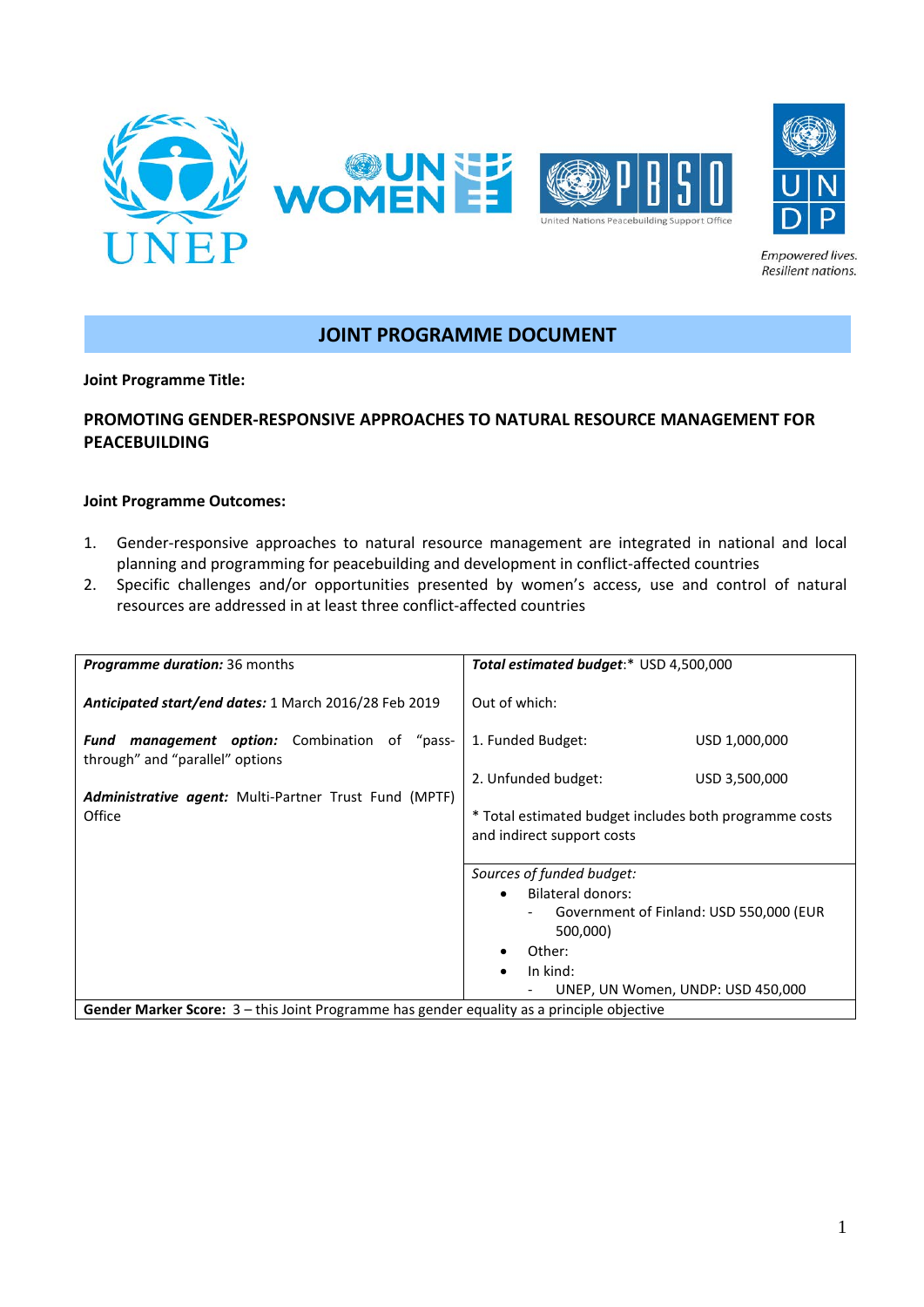# **Signatures:**

| <b>UN organizations</b><br>Name and title of Representative:                                               |
|------------------------------------------------------------------------------------------------------------|
|                                                                                                            |
|                                                                                                            |
|                                                                                                            |
| Signature:                                                                                                 |
|                                                                                                            |
|                                                                                                            |
| Name of organization: UN Environment Programme (UNEP)                                                      |
|                                                                                                            |
|                                                                                                            |
| Date & Seal:                                                                                               |
|                                                                                                            |
|                                                                                                            |
|                                                                                                            |
|                                                                                                            |
| Name and title of Representative:                                                                          |
|                                                                                                            |
| Signature:                                                                                                 |
|                                                                                                            |
|                                                                                                            |
| Name of Organization: UN Development Programme (UNDP)                                                      |
|                                                                                                            |
|                                                                                                            |
| Date & Seal:                                                                                               |
|                                                                                                            |
|                                                                                                            |
|                                                                                                            |
|                                                                                                            |
| Name and title of Representative:                                                                          |
|                                                                                                            |
|                                                                                                            |
| Signature:                                                                                                 |
|                                                                                                            |
|                                                                                                            |
| Name of Organization: UN Entity for Gender Equality and the Empowerment of Women (UN Women)                |
|                                                                                                            |
|                                                                                                            |
| Date & Seal:                                                                                               |
|                                                                                                            |
|                                                                                                            |
|                                                                                                            |
|                                                                                                            |
| Name and title of Representative:                                                                          |
|                                                                                                            |
| Signature:                                                                                                 |
|                                                                                                            |
|                                                                                                            |
| Name of Organization: UN Peacebuilding Support Office (PBSO), as Strategic Partner to this Joint Programme |
|                                                                                                            |
|                                                                                                            |
| Date & Seal:                                                                                               |
|                                                                                                            |
|                                                                                                            |
|                                                                                                            |
|                                                                                                            |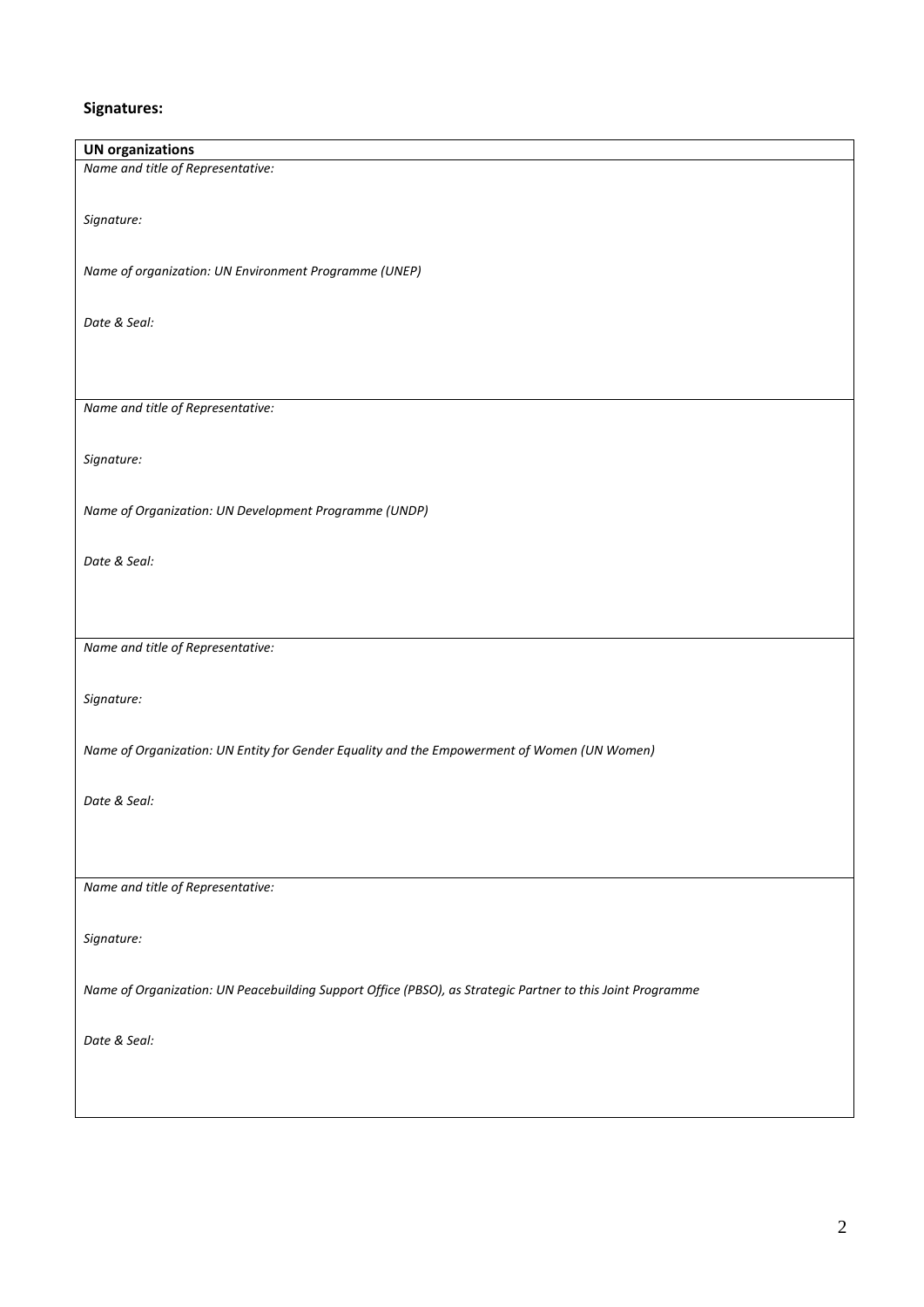# <span id="page-4-0"></span>**ACRONYMS AND ABBREVIATIONS**

| AA              | Administrative Agent                                                   |
|-----------------|------------------------------------------------------------------------|
| AU              | African Union                                                          |
| <b>DPA</b>      | United Nations Department of Political Affairs                         |
| <b>DPKO</b>     | United Nations Department of Peacekeeping Operations                   |
| <b>FAO</b>      | United Nations Food and Agriculture Organization                       |
| <b>HRBA</b>     | Human Rights Based Approach                                            |
| <b>IOM</b>      | International Organization for Migration                               |
| JP              | Joint Programme                                                        |
| <b>MPTFO</b>    | Multi-partner Trust Fund Office                                        |
| <b>NGO</b>      | Non-governmental Organization                                          |
| <b>OECD</b>     | Organisation for Economic Cooperation and Development                  |
| <b>PBSO</b>     | United Nations Peacebuilding Support Office                            |
| <b>PUNO</b>     | Participating United Nations Organization                              |
| <b>SDG</b>      | Sustainable Development Goal                                           |
| <b>UN</b>       | <b>United Nations</b>                                                  |
| <b>UNDG</b>     | United Nations Development Group                                       |
| <b>UNDP</b>     | United Nations Development Organization                                |
| <b>UNEP</b>     | United Nations Environment Organization                                |
| <b>UNHCR</b>    | Office of the United Nations High Commissioner for Refugees            |
| <b>UNSCR</b>    | United Nations Security Council Resolution                             |
| <b>UN Women</b> | United Nations Entity for Gender Equality and the Empowerment of Women |
| <b>WBCSD</b>    | World Business Council on Sustainable Development                      |
| <b>WEF</b>      | World Economic Forum                                                   |
| <b>WPS</b>      | Women, Peace and Security                                              |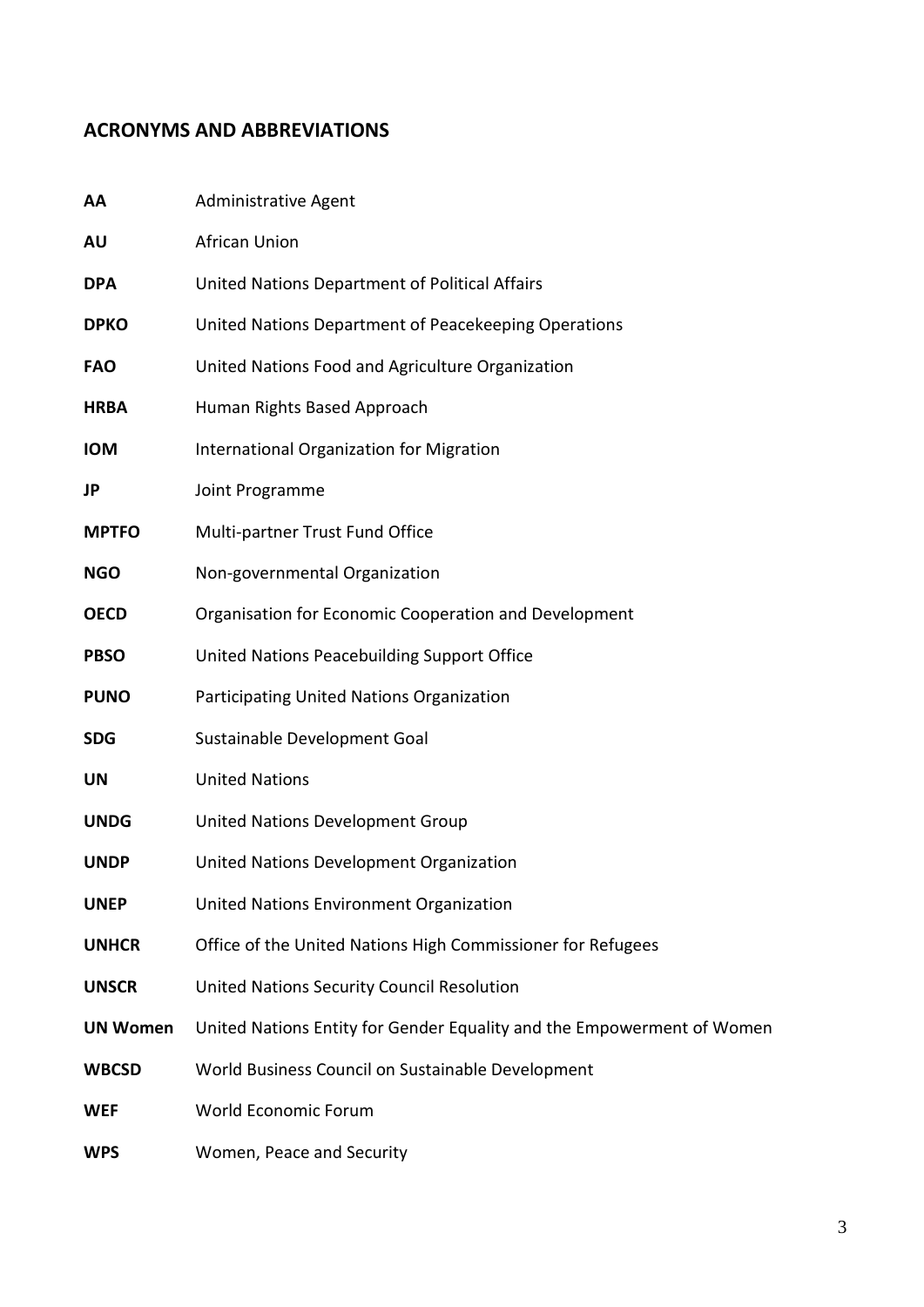# **TABLE OF CONTENTS**

| $\mathbf{1}$ . |                                                           |                                                                                                                                          |  |
|----------------|-----------------------------------------------------------|------------------------------------------------------------------------------------------------------------------------------------------|--|
| 2.             |                                                           |                                                                                                                                          |  |
| 2.1            |                                                           |                                                                                                                                          |  |
| 2.2            |                                                           |                                                                                                                                          |  |
| 2.3            |                                                           |                                                                                                                                          |  |
| 2.4            |                                                           |                                                                                                                                          |  |
| 2.5            |                                                           |                                                                                                                                          |  |
| 2.6            |                                                           |                                                                                                                                          |  |
|                |                                                           |                                                                                                                                          |  |
|                |                                                           |                                                                                                                                          |  |
|                |                                                           |                                                                                                                                          |  |
|                |                                                           |                                                                                                                                          |  |
|                |                                                           |                                                                                                                                          |  |
|                |                                                           |                                                                                                                                          |  |
|                |                                                           |                                                                                                                                          |  |
|                |                                                           |                                                                                                                                          |  |
|                | ANNUAL WORK PLAN FOR THE PERIOD MARCH - DECEMBER 2016  44 |                                                                                                                                          |  |
|                |                                                           |                                                                                                                                          |  |
|                |                                                           |                                                                                                                                          |  |
|                |                                                           |                                                                                                                                          |  |
|                |                                                           |                                                                                                                                          |  |
|                |                                                           | <b>APPENDIX 1:</b><br><b>APPFNDIX 2:</b><br><b>APPFNDIX 3:</b><br><b>APPENDIX 4:</b><br><b>APPFNDIX 5:</b><br>APPFNDIX 6:<br>APPFNDIX 7: |  |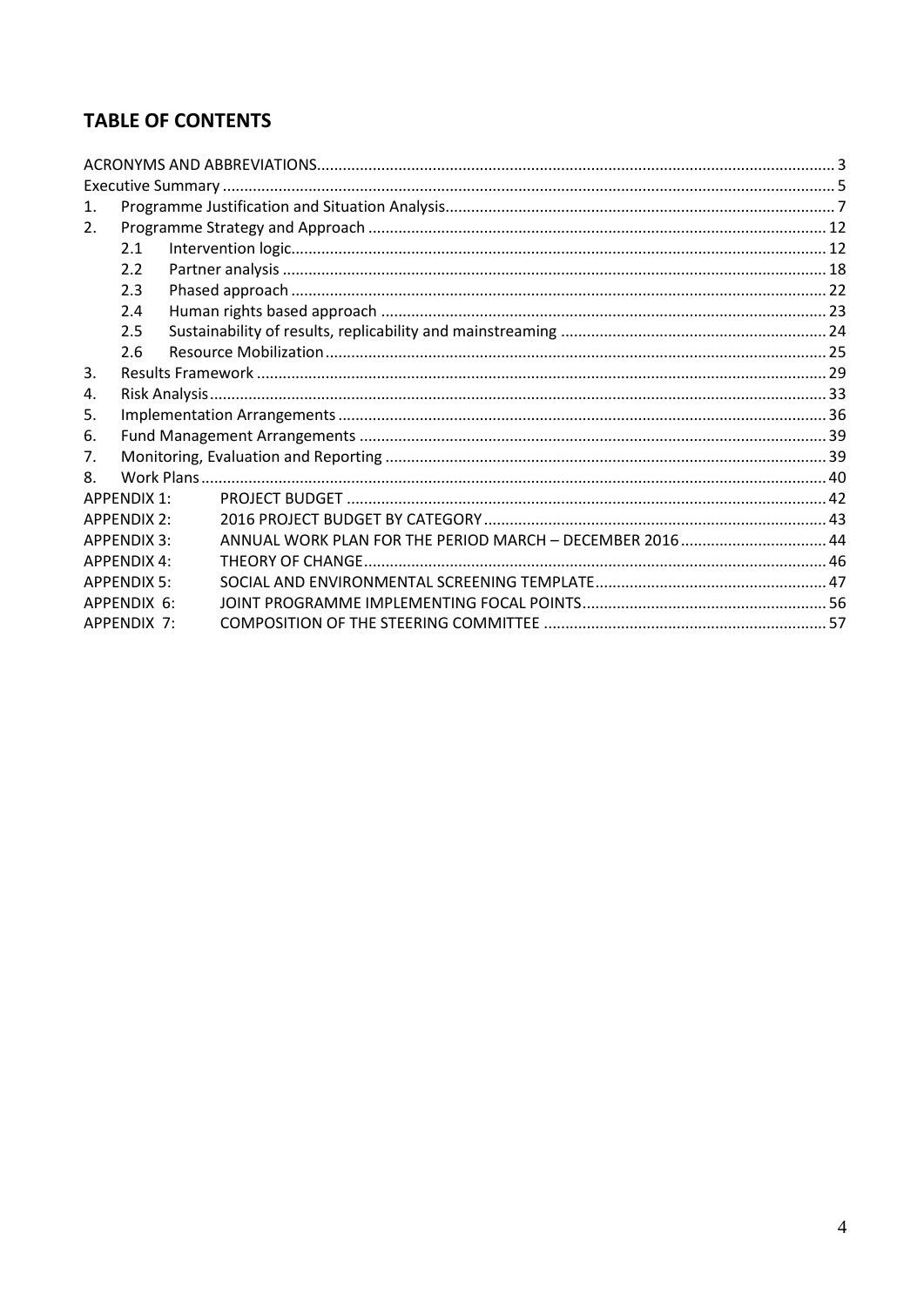# <span id="page-6-0"></span>**Executive Summary**

As the primary providers of water, food and energy at the household and community levels, women in rural settings are generally highly dependent on natural resources for their livelihoods, and are therefore particularly vulnerable to changes in the availability and quality of these resources during and after conflict. This has important implications for community welfare in peacebuilding settings, where up to 40% of households are female-headed. At the same time, conflict often leads both women and men to adopt coping strategies that challenge traditional gender norms. To meet the needs of their households and compensate for loss of revenue usually provided by male family members, women may be required to assume new or expanded natural resource management roles in their communities. In the aftermath of conflict, capitalizing on these shifting roles and investing in women's productive capacity can contribute to breaking down existing barriers to women's political and economic empowerment, and to enhancing women's productivity in sectors that are critical to community revitalization and recovery.

In November 2013, the UN Environment Programme (UNEP), the UN Development Programme (UNDP), the UN Entity for Gender Equality and the Empowerment of Women (UN Women) and the UN Peacebuilding Support Office (PBSO) published the joint policy report *Women and Natural Resources: Unlocking the Peacebuilding Potential.* As the first consolidated analysis of an under-studied yet complex nexus of issues, the report reviewed key issues across three main categories of resources, including land, renewable resources and extractive resources. The report's main findings can be summarized as follows:

- Coupled with gender discrimination, conflict-related changes to natural resource access, use and control can significantly increase women's vulnerability and undermine their recovery;
- Lack of access and rights to land lie at the heart of women's poverty and exclusion in conflict and postconflict countries, limiting their ability to benefit equally from peacebuilding processes and to invest in community welfare;
- Failure to recognize the specific natural resource-related challenges and opportunities for women in conflict-affected settings can perpetuate discrimination and exacerbate inequality in the peacebuilding period; and
- In the peacebuilding period, natural resource management provides a key entry point for enhancing women's empowerment by capitalizing on shifting gender roles and investing in women's productive capacity.

Based on this analysis, the report recommended a number of entry points and strategies for peacebuilding practitioners to address risks and opportunities related to women and natural resource management, focusing on means to enhance political participation, improve protection and increase opportunities for economic empowerment at the individual, community and structural levels.

This Joint Programme, which consolidates the strong partnership between UNEP, UN Women, UNDP and PBSO, aims to operationalize these recommendations by testing and validating a range of gender-responsive approaches to natural resource management in conflict-affected settings, in order to catalyze uptake, replication and upscaling of such approaches within peacebuilding and development programming. This will be achieved through the following three sets of activities:

1. **Joint pilot projects at country level:** Joint pilot interventions will be conducted in at least three conflictaffected countries to test and document a range of gender-responsive approaches to natural resource management. Focusing interventions in one or more of the following three areas – (i) livelihoods, income generation and reintegration, (ii) democratic governance, and (iii) protection and access to justice – the pilot projects will comprise both "upstream" (e.g. policy enhancement and capacity-building of government/legislative officials at national and sub-national levels) and "downstream" interventions (i.e. creating concrete resilience-building results for conflict-affected communities in relation with the thematic areas covered by the initiative). Each pilot will last approximately 12 months, and will have an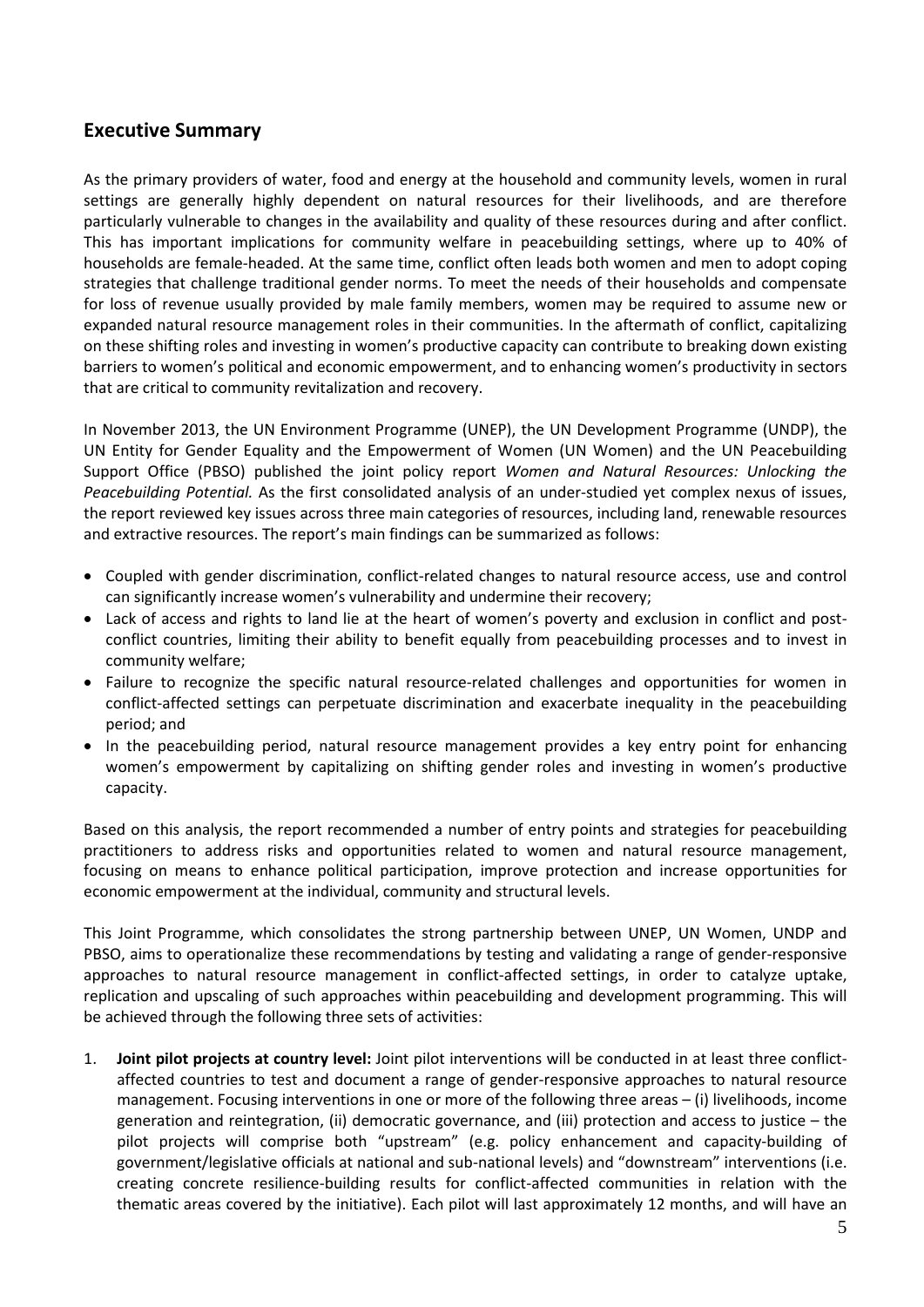indicative budget of USD 300,000 to USD 1,000,000, depending on the scope of the intervention and country context. In total, two-thirds of the funding under this Joint Programme will be dedicated to this field component.

- 2. **Development of tools:** Operational lessons and best practice from the pilot interventions will be consolidated and distilled into a set of tools that will help UN country programmes and other international and national actors to overcome operational constraints that have hindered genderresponsive programming on natural resource management and peacebuilding, and will promote uptake of such approaches at a larger scale. These tools will include a practical programming guide, a model results framework, online and in-person training modules, an advisory expert group and a web-based platform that will serve as a repository for resources as well as a mechanism for documenting and exchanging experiences and best practices. In parallel, additional research will be conducted on areas not covered in the 2013 joint policy report, which will help fill remaining analytical gaps and complete the programme guidance.
- 3. **Advocacy and outreach**: This Joint Programme will also dedicate critical attention to creating the conditions – or drivers – for uptake through targeted advocacy and outreach efforts at several levels, including member states and the private sector, as well as through the development of compelling outreach tools, such as infographics, documentaries and storytelling to support advocates to engage with the media to challenge the prevailing narrative on gender issues in conflict-affected contexts and highlight positive examples of empowerment through natural resource management interventions.

This Joint Programme's results are predicated on the strong partnership between UNEP, UN Women, UNDP and PBSO, which not only ensures that the necessary expertise on the different dimensions of the nexus – peacebuilding, gender equality and women's empowerment, environmental sustainability and natural resource management, livelihoods and economic recovery – is available, but also allows for truly integrated approaches to be designed and implemented.

Under this Joint Programme, strategic direction, oversight and decision-making on core programmatic and budgetary matters, including resource allocation, are the responsibility of a Joint Programme Steering Committee comprised of senior representatives of all four partner organizations, and representatives of donor governments/entities. Day-to-day management and coordination of programmatic activities is the responsibility of the Convening Agency. This role is entrusted to UNEP, through its Post-Conflict and Disaster Management Branch. In addition, each partner will have specific individual roles and responsibilities for implementation, advocacy and outreach, and for leveraging existing partnerships and networks to support programme implementation and uptake of results, as well as resource mobilization.

Funding raised for this programme is to be channeled into a single Joint Programme Account, which is administered by the Multi-Partner Trust Fund (MPTF) Office. Funds will be allocated by the Joint Steering Committee to each implementing organization in accordance with Annual Workplans to finance agreed activities. Each organization will assume full programmatic and financial responsibility and accountability for the funds disbursed to them, and will use their respective rules and regulations in the implementing process with partners and counterparts. As a strategic partner, PBSO will not receive funds through this JP and will not implement country-level activities, but will actively support the JP through strategic advice and expertise.

The overall budget for the Joint Programme is USD 4.5 million over three years, from 1 March 2016 to 28 February 2019. The Government of Finland has agreed to support the Joint Programme through a one-year EUR 500,000 grant for the year 2016. This grant, together with in-kind resources from the four partner organizations, will allow for implementation of the JP's inception phase. A resource mobilization strategy, including targets and specific actions, roles and responsibilities, has been developed to help raise additional funds from other bilateral donors, as well as to leverage parallel funding from other sources, such as relevant trust funds or private contributors. In addition, a range of scale-back options have been identified in case the full budget is not raised, corresponding to different funding gaps.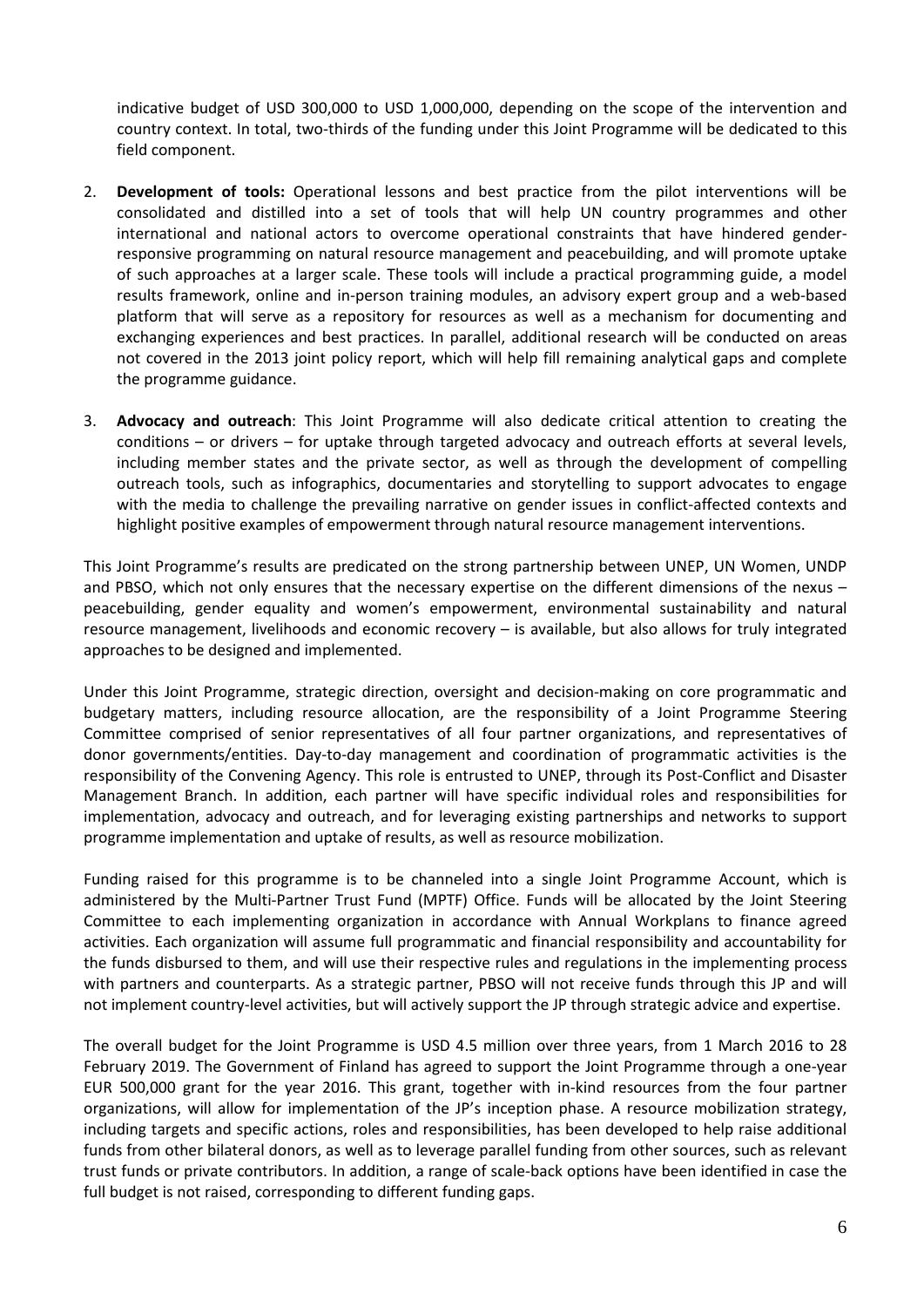# <span id="page-8-0"></span>**1. Programme Justification and Situation Analysis**

Violent conflicts pose distinct challenges to men and women as individuals, as well as to their households and communities, and weaken institutions and systems at the local and national levels. Indeed, the capacity of individuals to cope with physical and food insecurity, loss of livelihood assets, social exclusion, displacement and other impacts of conflict is strongly influenced by their gendered roles and responsibilities. As the primary providers of water, food and energy at the household and community levels, women in rural settings are generally highly dependent on natural resources for their livelihoods, and are therefore particularly vulnerable to changes in the availability and quality of these resources during and after conflict. This has important implications for community welfare in peacebuilding settings, where up to 40% of households are female-headed.[1](#page-8-1)

At the same time, conflict often leads both women and men to adopt coping strategies that challenge traditional gender norms. To meet the needs of their households and compensate for loss of revenue usually provided by male family members, women may be required to assume new natural resource management roles in their communities. This can entail taking up alternative income-generating activities – such as artisanal mining – or moving into traditionally male sectors – such as growing "cash crops" like cocoa or coffee, which helps to sustain these economic sectors during war time. In the aftermath of conflict, capitalizing on these shifting roles and investing in women's productive capacity can contribute to breaking down existing barriers to women's political and economic empowerment and enhancing women's productivity in sectors that are critical to community revitalization and recovery.

By the same token, failing to seize the opportunities presented by women's roles in natural resource management at the institutional and systemic levels can perpetuate inequities and undermine sustainable recovery. This has important implications for peacebuilding, as structural inequalities and grievances linked to natural resource rights, access and control have proven to be powerful catalysts for violence. Since 1990, 18 conflicts around the globe have been fuelled or financed by natural resources.<sup>[2](#page-8-2)</sup> Moreover, the chance of conflict recurring within the first five years after a peace agreement has been signed is greater in contexts where the conflict was linked to natural resources.<sup>[3](#page-8-3)</sup> Addressing institutional and systemic issues of inequality related to resource access, participation in decision-making and benefit-sharing early on in the peacebuilding process is therefore a critical condition for lasting peace and development. Institutional capacity strengthening drawing on the new roles women acquire during conflict and seizing opportunities for women to take up new economic and political responsibilities is fundamental.

Starting with peace negotiations, women have been shown to consistently prioritize equitable access to natural resources, such as land, forests and water, as an important part of peace.<sup>[4](#page-8-4)</sup> More equality in the access to and management of natural resources could enable women to support their families more effectively, contribute to community decision-making and work against distortions in the control of natural resources that can trigger conflict. However, women's potential as leaders for peacemaking and recovery remains largely unexplored, as they are routinely marginalized from formal peace negotiations and peacebuilding processes. Rather, international assistance for women in conflict-affected settings continues to focus chiefly on women as victims of violence, particularly sexual and gender-based violence, indirectly eschewing support for women as productive actors in recovery and peacebuilding. This is clearly a missed opportunity.

-

<span id="page-8-1"></span><sup>1</sup> Lukatela, A. (2012). *Gender and post-conflict governance: Understanding the challenges*. In "UN Women Sourcebook on Women, Peace and Security."

<span id="page-8-2"></span><sup>&</sup>lt;sup>2</sup> UNEP. (2009). From conflict to peacebuilding: The role of natural resources and the environment. UNEP: Geneva.

<span id="page-8-3"></span><sup>3</sup> Rustad, S.A. & H.M. Binningsbo. (2012). *A price worth fighting for? Natural resources and conflict recurrence*. Journal of Peace Research 49:4, pp. 531-546.

<span id="page-8-4"></span><sup>4</sup> Cardona, I. et al. (2012). *From the ground up: Women's roles in local peacebuilding in Afghanistan, Liberia, Nepal, Pakistan and Sierra Leone*. IIED: London.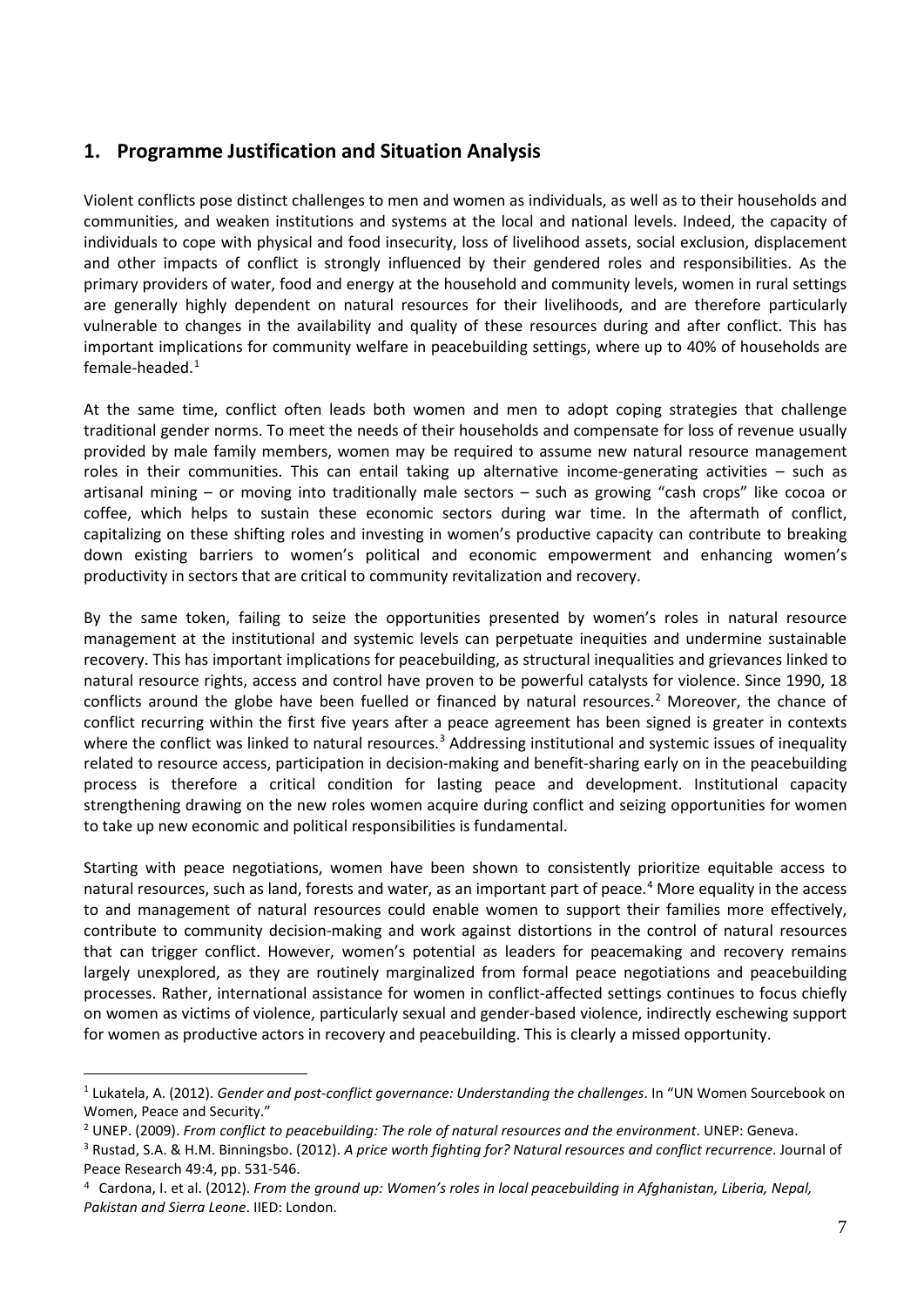Since the adoption of UN Security Council resolution 1325 (2000), which recognizes women's contributions to global and national peace and security, remarkable normative progress has been made at the global, regional and national levels to advance and operationalize the women, peace and security (WPS) agenda.<sup>[5](#page-9-0)</sup> UN Security Council resolution 1889 (2009), for example, recognizes the important role that women play in post-conflict peacebuilding by contributing to inclusive public decision-making, the economic activity and social development of communities, and family well-being. Yet, as recognized in Security Council resolution 2122 (2013), there continue to be significant deficits in implementation. The recently released Global Study on the implementation of UNSCR 1325 details a number of these, noting that "much of the progress toward the implementation of resolution 1325 continues to be measured in 'firsts,' rather than as standard practice."<sup>[6](#page-9-1)</sup> Despite the rhetoric on WPS, support – both financial and political – remains critically low.

Until recently, little analysis was available on gendered uses of natural resources in conflict-affected settings, and how these could be leveraged to contribute to peacebuilding and post-conflict recovery. Robust data on the topic was – and still is – scarce, and few studies attempted to unpack this complex nexus of issues in a systematic way. Fewer still offered strategies or recommendations for addressing the challenges and opportunities. Recognizing this gap, the UN Environment Programme (UNEP), the UN Development Programme (UNDP), the UN Entity for Gender Equality and the Empowerment of Women (UN Women) and the UN Peacebuilding Support Office (PBSO) joined forces in 2011. Over the course of two years, the partners conducted interviews with 45 experts and field practitioners, and reviewed over 200 academic journal articles, reports, books and other reference materials. An extensive peer review process was also conducted, involving more than 20 leading experts. This work was conducted within the framework of UNEP's Environmental Cooperation for Peacebuilding Programme, which is supported by the Government of Finland, as well as Norway, Sweden, the United States of America and the European Union.<sup>[7](#page-9-2)</sup>

The findings from this joint analysis were published in the 2013 policy report *Women and Natural Resources: Unlocking the Peacebuilding Potential.*[8](#page-9-3) The report provides the first consolidated analysis of the relationship between women and natural resources in peacebuilding contexts, reviewing key issues across three main categories of resources, including land, renewable resources (such as agricultural resources, water and nontimber forest products) and extractive resources (industrial and artisanal mining, and commercial forestry). Against this background, the report offers entry points for peacebuilding practitioners to address risks and opportunities related to women and natural resource management, focusing on means to enhance political participation, improve protection and increase opportunities for economic empowerment at the individual, community and structural levels. The main conclusions of the report, which also contributed to the Global Study on the implementation of UNSCR 1325 and related recommendations, are as follows:

• **Coupled with gender discrimination, conflict-related changes to natural resource access, use and control can significantly increase women's vulnerability and undermine their recovery:** In many conflict-affected contexts, women's livelihoods and their ability to meet expectations for their gendered roles and responsibilities are directly dependent upon natural resources. Constraints in their access and rights to these resources, or degradation of the quality of natural resources, can force them into increasingly marginalized situations with higher levels of physical and livelihood risk. The structural discrimination and barriers to entry that women face regarding resource rights and access also limit their economic productivity, thereby hindering their recovery. Young, single, widowed or divorced women are likely to

-

<span id="page-9-0"></span><sup>5</sup> See: S/RES/1325 (2000), S/RES/1820 (2008), S/RES/1888 (2009), S/RES/1889 (2009), S/RES/1960 (2010), S/RES/2106 (2013), and S/RES/2122 (2013)

<span id="page-9-1"></span><sup>6</sup> UN Women. (2015). *Preventing conflict, transforming justice, securing the peace: A Global Study on the implementation of UNSCR 1325*. UN Women: New York.

<span id="page-9-2"></span> $7$  For more information see the Environmental Cooperation for Peacebuilding Progress Report (2015), at

http://postconflict.unep.ch/publications/ECP/ECP\_progress\_report\_2015.pdf

<span id="page-9-3"></span><sup>&</sup>lt;sup>8</sup> The report is available online here: http://postconflict.unep.ch/publications/UNEP\_UN-

Women\_PBSO\_UNDP\_gender\_NRM\_peacebuilding\_report.pdf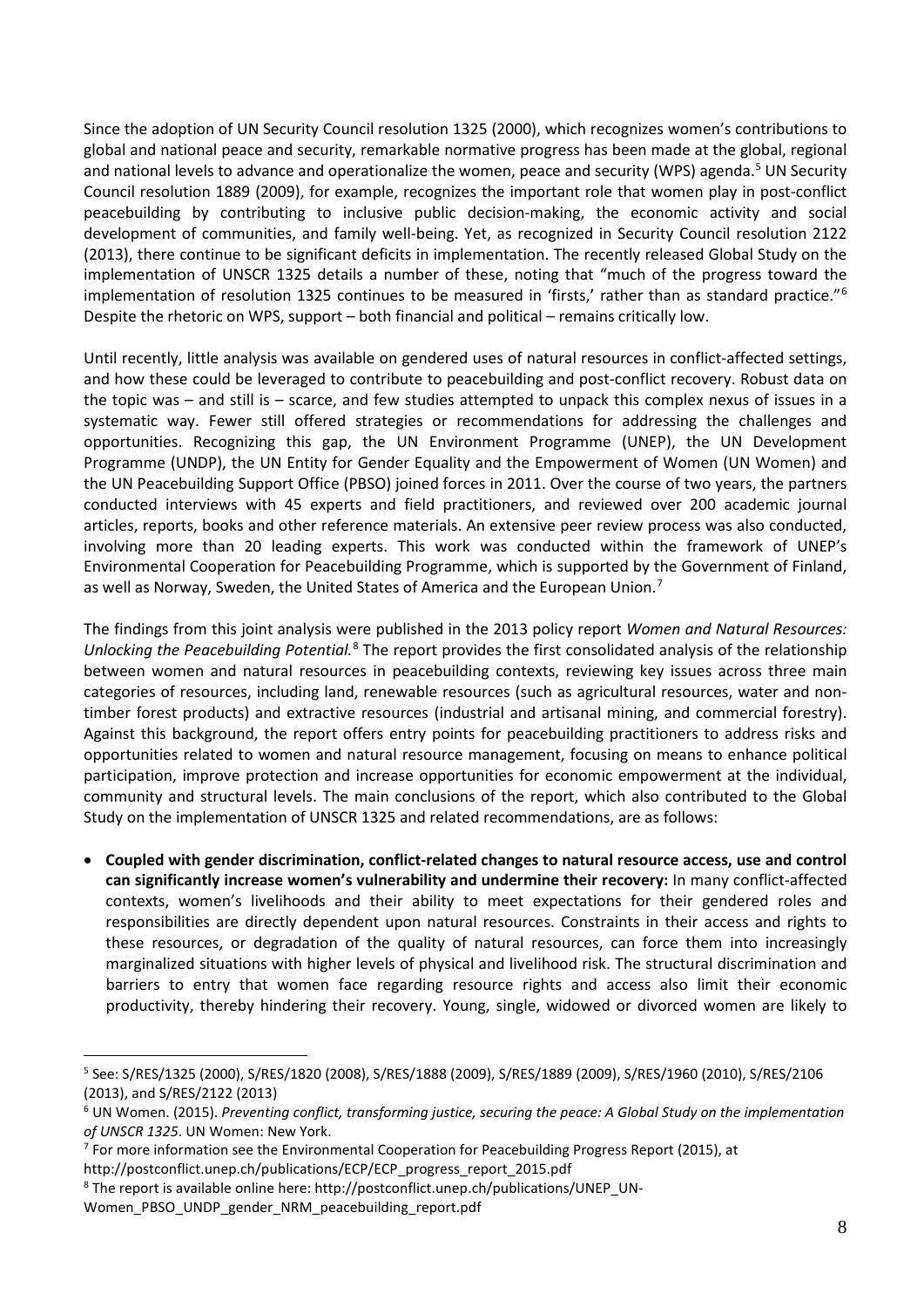face the harshest discrimination, particularly when these factors are combined with other ethic, economic, political and social factors of marginalization.

- **Lack of access and rights to land lie at the heart of women's poverty and exclusion in conflict and postconflict countries, where only 9% of landholders are women, compared to 19% globally.[9](#page-10-0) This limits their ability to benefit equally from peacebuilding processes and to invest in community welfare.** Land underpins rights to all other natural resources, such as agricultural crops, non-timber forest products and metals and minerals. It is also a key asset for securing the credit, training and other inputs needed to productively use and develop raw resources into marketable products, and for gaining a voice at the table when important decisions on post-conflict natural resource use are made. Women's ability to inherit, own and contest rights to land is therefore critical for them to recover from conflict and contribute to peacebuilding. Peace negotiations and peacebuilding efforts often fail to consider these implications, which can deepen women's marginalization.
- **Failure to recognize the specific natural resource-related challenges and opportunities for women in conflict-affected settings can perpetuate discrimination and exacerbate inequality in the peacebuilding period.** The accumulation of biases that women typically face in conflict-affected contexts, including exclusion from decision-making and governance, lack of investment in women's and girls' education and capacity-building, can prevent them from effectively placing their natural resource needs on the political agenda. This begins with marginalization from peace negotiations – women represented less than 4% of signatories to peace agreements and less than [10](#page-10-1)% of negotiators between 1992 and 2011 $^{10}$  – and can extend throughout the peacebuilding process. Moreover, economic recovery programmes often allocate the lowest amount of funding for women's specific needs and issues, including those related to natural resources. For example, research shows that only 5% of all resources for agricultural extension have been dedicated to African female farmers to date, despite the fact that women represent over half of all agricultural laborers in sub-Saharan Africa<sup>[11](#page-10-2)</sup> and are responsible for some 80% of all food grown on the continent.
- **In the peacebuilding period, natural resource management provides a key entry point for enhancing women's empowerment by capitalizing on shifting gender roles and investing in women's productive capacity.** In times of conflict, coping strategies may require women to assume new roles and responsibilities related to natural resources, which can contribute to breaking down existing barriers to their political, social and economic participation. Unless they are recognized and supported in the peacebuilding phase, these potential gains are easily reversed, yet economic recovery programmes often allocate the lowest amount of funding for women's specific needs and issues, including those related to natural resources.<sup>[12](#page-10-3)</sup> A recent survey by the OECD found that in 2012-2013, only 2% of aid to peace and security in fragile states targeted gender equality and women's empowerment as a principal objective, and that under-investment in gender equality in the economic and productive sectors was a generalized trend. $13$

As an initial "tour d'horizon" of this critical nexus of issues, the report was intended to raise awareness, encourage further research, prompt dialogue on policy options, and catalyze concrete action on integrating identified risks and opportunities into country-level programming. This Joint Programme (JP), which aims to prompt uptake, replication and upscaling of gender-responsive approaches to natural resource management in post-conflict programming, is designed to meet this latter objective.

-

<span id="page-10-0"></span><sup>9</sup> UN Security Council. (2015). Report of the Secretary-General on women, peace and security

<span id="page-10-1"></span><sup>10</sup> UN Women. (2012). *UN Women Sourcebook on Women, Peace and Security*, p. 5.

<span id="page-10-2"></span><sup>11</sup> SOFA Team and S. Doss. (2011). *The role of women in agriculture*. FAO: Rome.

<span id="page-10-3"></span><sup>&</sup>lt;sup>12</sup> UN Women. (2012). What women want: Planning and financing for gender-responsive peacebuilding. UN Women: New York.

<span id="page-10-4"></span><sup>13</sup> OECD. (2015). *From commitment to action: Financing gender equality and women's rights in the implementation of the Sustainable Development Goals.* OECD: Paris.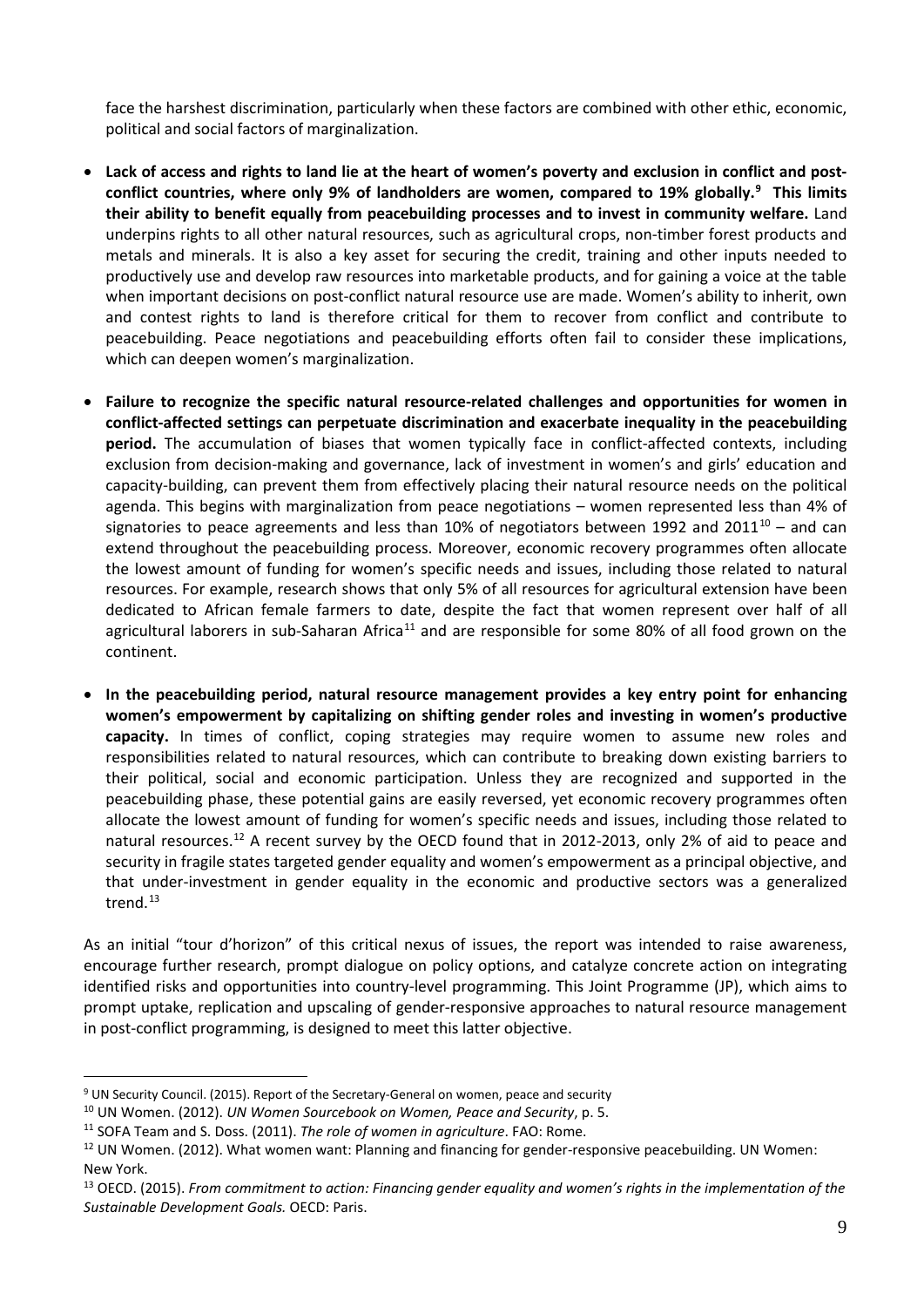Building on the strategies discussed in the report, a range of gender-responsive approaches will be tested in conflict-affected countries to gather and document practical experiences and lessons learned. The operational learning from the pilots will then be consolidated and distilled into a set of tools that will help UN country programmes and other international and national actors overcome constraints that have limited concrete action to date, and promote uptake of such approaches at a larger scale. These tools will include a practical programming guide, a model results framework, an advisory expert group to support programme design, training and other needs, and a web-based platform that will serve as a repository for resources as well as a mechanism for documenting and exchanging experiences and best practices. In parallel, additional research will be conducted on areas not covered in the 2013 joint policy report, including the gender dimensions of the oil and gas sectors in fragile states, the impacts of climate change on the gender dynamics of natural resource use in conflict-affected countries, and the challenges and opportunities of conflictinduced displacement and forced migration for men and women's resource-related roles. This additional research will help fill remaining analytical gaps and complete the programme guidance.

By capacitating UN and other international and national actors at country level to better support national efforts in design and implementation of gender-responsive approaches to natural resource management, this Joint Programme will contribute to the implementation of the 2030 Agenda in conflict-affected states. In particular, it will support countries to meet a number of Sustainable Development Goals (SDGs), as indicated in Table 1 below. The JP will also support efforts to develop and improve national and sub-national recovery and development frameworks based on comprehensive gender analysis and mainstreaming of genderresponsive approaches.

| SDG#           | <b>SDG</b> description                                                                                                                                                                                | <b>SDG targets</b>                                                                                                                                                                                                                                       |
|----------------|-------------------------------------------------------------------------------------------------------------------------------------------------------------------------------------------------------|----------------------------------------------------------------------------------------------------------------------------------------------------------------------------------------------------------------------------------------------------------|
| 5              | Achieve gender equality and empower all women<br>and girls                                                                                                                                            | (5.a) Undertake reforms to give women equal rights to economic<br>resources, as well as access to ownership and control over land<br>other forms of property, financial services, inheritance and natural<br>resources, in accordance with national laws |
| $\overline{7}$ | Ensure access to affordable, reliable, sustainable<br>and modern energy for all                                                                                                                       | (7.1) By 2030, ensure universal access to affordable, reliable and<br>modern energy services                                                                                                                                                             |
| 8              | sustainable<br>Promote sustained.<br>inclusive<br>and<br>economic growth, full and productive employment<br>and decent work for all                                                                   | (8.5) By 2030, achieve full and productive employment and decent<br>work for all women and men, including for young people and<br>persons with disabilities, and equal pay for work of equal value                                                       |
| 10             | Reduce inequality within and among countries                                                                                                                                                          | (10.3) Ensure equal opportunity and reduce inequalities of<br>outcome, including by eliminating discriminatory laws, policies and<br>practices and promoting legislation, policies and actions in this<br>regard                                         |
| 15             | Protect, restore and promote sustainable use of<br>terrestrial ecosystems, sustainably manage forests,<br>combat desertification, and halt and reverse land<br>degradation and halt biodiversity loss | (15.5) Take urgent and significant action to reduce the degradation<br>of natural habitats, halt the loss of biodiversity                                                                                                                                |
| 16             | Promote peaceful and inclusive societies for<br>sustainable development, provide access to justice<br>for all and build effective, accountable and inclusive<br>institutions at all level             | (16.7) Ensure responsive, inclusive, participatory and<br>representative decision-making at all levels<br>(16.b) Promote and enforce non-discriminatory laws and policies<br>for sustainable development                                                 |

#### **Table 1. Contribution of the Joint Programme to the achievement of the SDGs**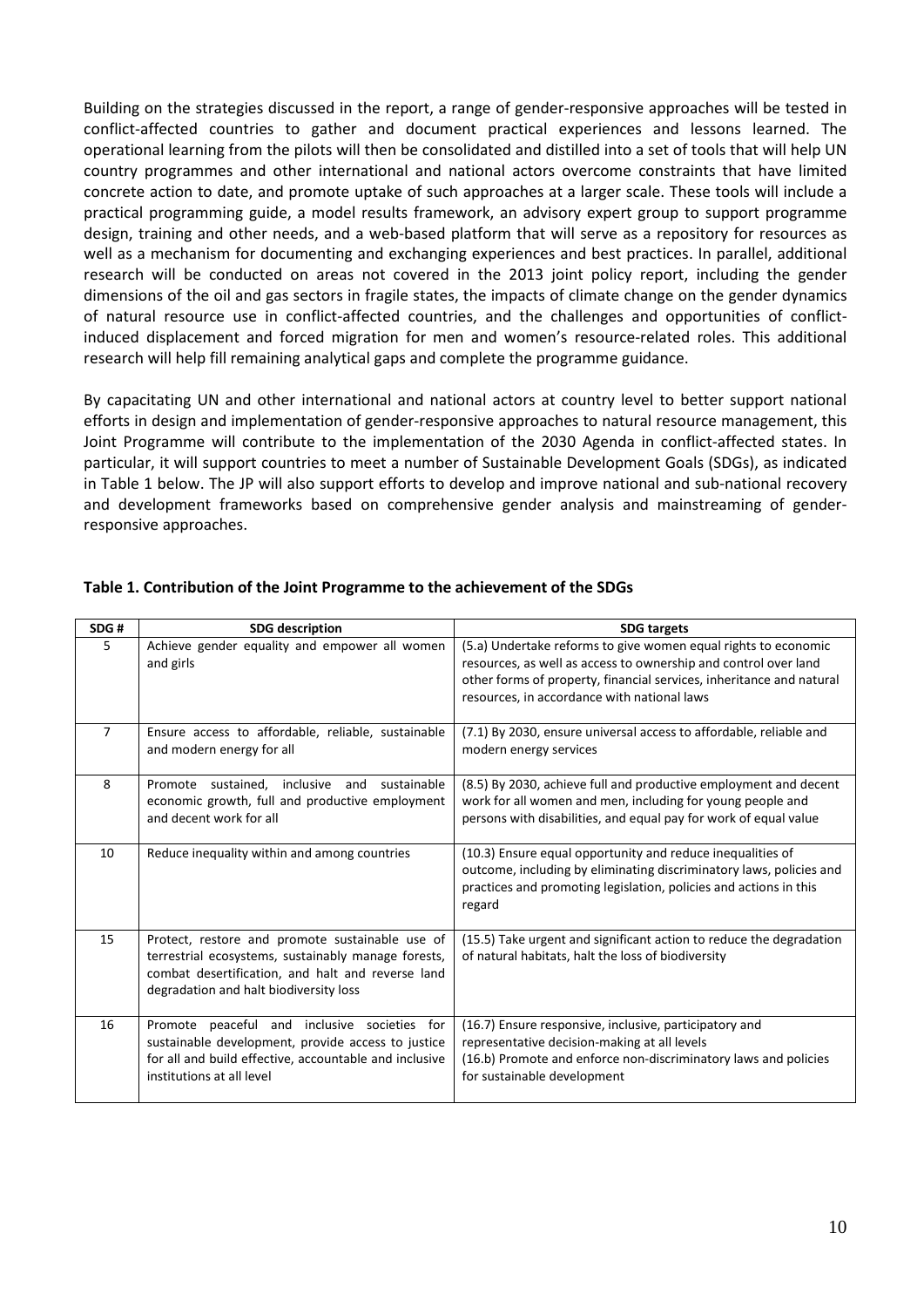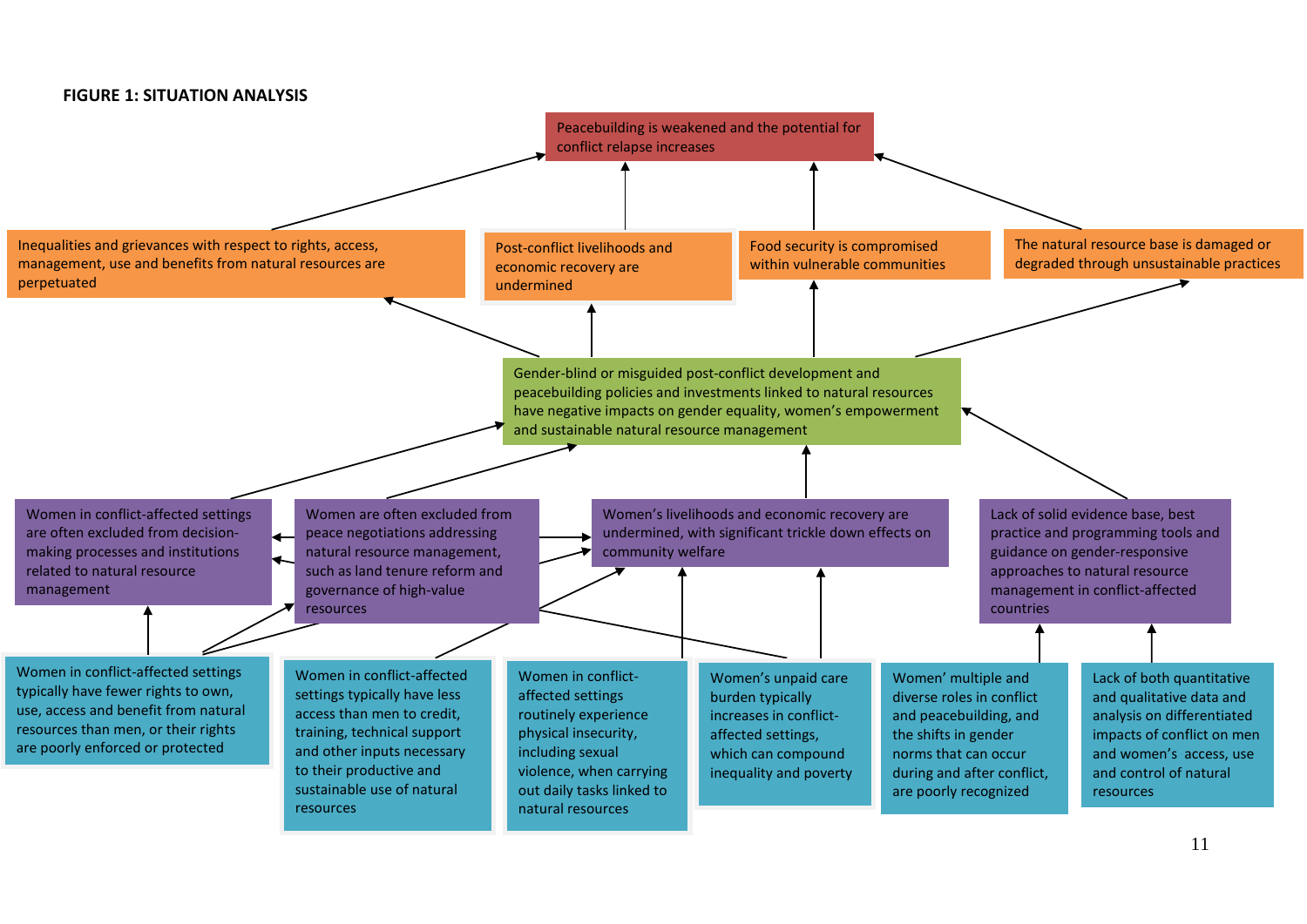# <span id="page-13-0"></span>**2. Programme Strategy and Approach**

# <span id="page-13-1"></span>**2.1 Intervention logic**

The ultimate **impact** of this Joint Programme (JP) will be to help strengthen peacebuilding outcomes by ensuring that men and women enjoy equal rights and access to, control over and benefits from natural resources that are key for resilience, sustainable livelihoods and post-conflict economic recovery. The JP will particularly support the most vulnerable conflict-affected women, including displaced women, women excombatants or associated with armed forces and groups, women victims of violence, women at risk of engaging in violence or becoming victims of violence through community-based and area-based interventions in relevant natural resource sectors taking into account specific country contexts.

The JP will contribute to this overall objective by improving the capacities of stakeholders at several levels (national and local authorities, civil society and communities in relevant countries/regions, along with UN and other non-governmental actors at the local, national and international level) to design, implement, replicate, upscale and institutionalize gender-responsive approaches to natural resource management within peacebuilding programming. All interventions will be conducted with a conflict-sensitive lens, in order to ensure that they do not inadvertently increase socio-political tensions, but rather make use of the potential to strengthen social cohesion and peace. The JP's results are predicated on the partnership between the four implementing agencies, whose distinct yet complementary comparative advantages allow for the different aspects of this complex nexus of issues to be addressed in an integrated manner (see Section 2.2 below for additional detail on the complementarity of the four main partners).

As was established in the joint policy report *Women and Natural Resources: Unlocking the Peacebuilding Potential*, lack of understanding of the gender dynamics of natural resource management in conflict and postconflict settings has to date resulted in peacebuilding processes and programming that are often blind to women's specific needs and potential. This can lead to significant roll-backs in gender equality gains, undermine women's agency and quash opportunities for women's economic recovery, which is key to resilience-building at the community and local levels. Failing to consider women's roles, responsibilities and potential – and how these may have shifted during the conflict – can also be costly in terms of results, leading to ineffective investments.

While the analysis presented in the joint policy report has helped improve understanding of these issues, it is not sufficient to ensure that peacebuilding and development actors take systematic action to address the identified challenges and opportunities at the country level. Additional guidance, tools and support systems are needed to institutionalize these practices. This JP will respond to this need by building the capacity of UN and other international, national, local and community peacebuilding and development actors to design, implement, replicate and upscale relevant interventions, thereby ensuring that *gender-responsive approaches to natural resource management in conflict-affected settings are integrated in national and local planning and programming for peacebuilding and development in conflict-affected countries.* This constitutes the key **outcome** of the programme.

This outcome will be achieved through three main sets of sequential **outputs**: (i) pilot-testing of genderresponsive approaches to natural resource management in three to four conflict-affected countries, (ii) development of tools for UN and other actors to design, implement, replicate and upscale successful approaches, and (iii) advocacy and outreach to promote uptake of these tools at country-level. These three outputs and related activities, which constitute the main programme components, are detailed below. The Theory of Change diagramme (see Appendix 4) proposes a visualization of the intervention logic, together with key drivers and assumptions.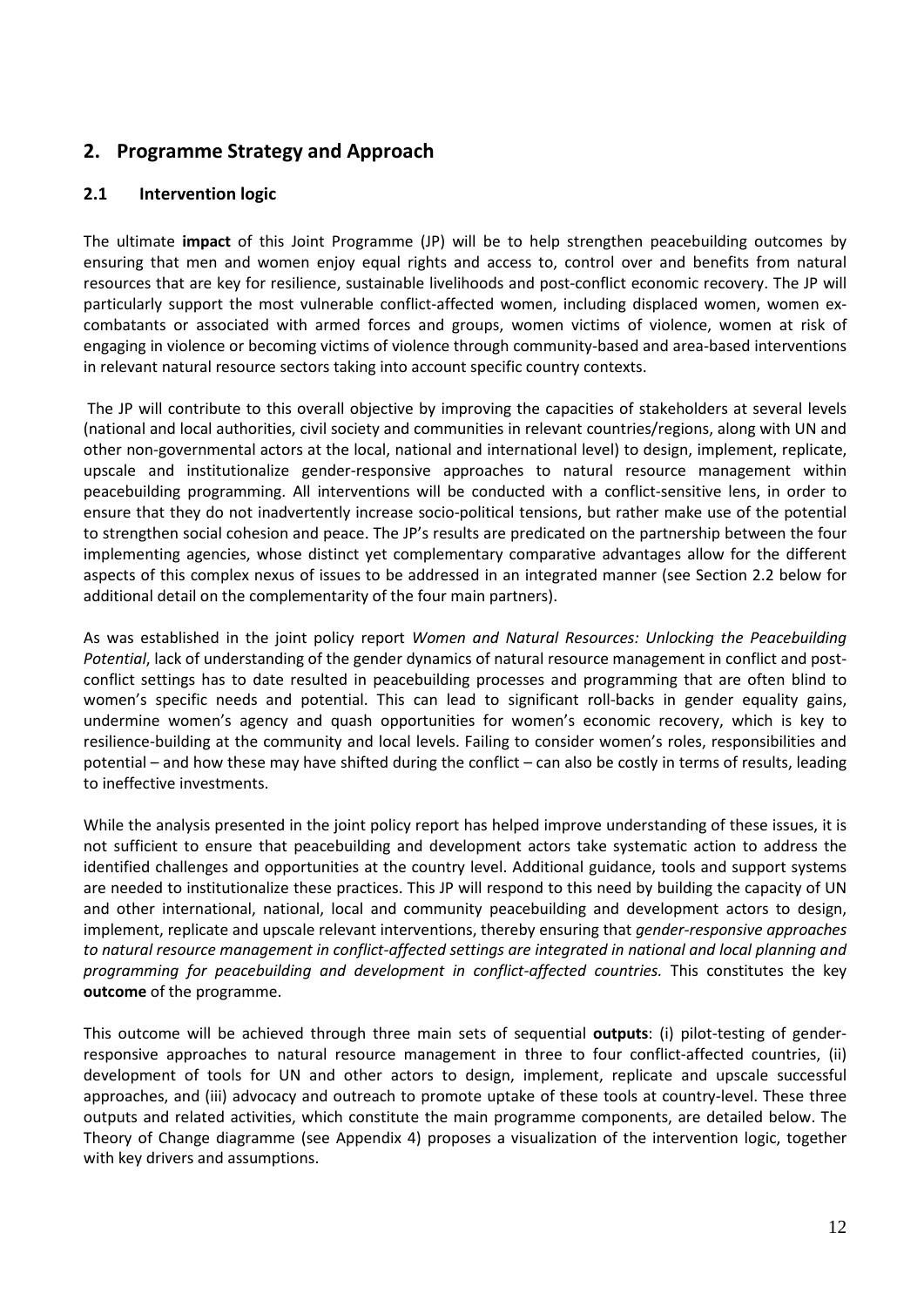### **1. Joint pilot interventions at country level**:

Joint pilot interventions will be conducted in at least three conflict-affected countries (subject to funding) to test and document a range of gender-responsive approaches to natural resource management as part of peacebuilding programming. Each pilot will last approximately 12 months, and will have an indicative budget of USD 300,000 to USD 1,000,000, depending on the scope of the intervention and country context. In total, two-thirds of the funding under this Joint Programme will be dedicated to this field component.

Recognizing the importance of multi-level interventions for achieving and sustaining results for the programme, the pilot projects will need to demonstrate robust linkages between upstream programming (e.g. policy enhancement and capacity-building of government/legislative officials at national and subnational levels) and downstream programming (i.e. creating concrete resilience-building results for conflictaffected communities in relation with the thematic areas covered by the initiative). In the same way, the pilots will need to combine immediate/short-term peacebuilding interventions with mid-term recovery and longer-term interventions leading to an effective return to sustainable, climate-resilient and inclusive development. The dimensions of tool development, capitalization of results and potential for scaling up, will be critical.

A first pilot intervention will be designed and initiated during the inception phase of the JP. In addition to providing an opportunity to test out this JP's assumptions and implementation model, this initial pilot will also serve to test and validate the draft programming guidance and model results framework that will support future project design. Given that such an intervention will need to be mobilized rapidly, the initial pilot will seek to build on (an) existing project(s) in a country where all three implementing partners are already present and active in the relevant sectors. The pilot country, and the project(s) the pilot will build on, will be selected by the Joint Steering Committee, based on the recommendation of the implementation focal points, and following approval of the relevant UNEP, UNDP and UN WOMEN country offices and validation by the regional offices/geographical desk focal points of the implementing agencies.

Subject to sufficient levels of funding being reached, additional pilot projects will be selected during the inception phase of the JP on the basis of a detailed call for proposals, including the background of the Joint Programme, as well as the requirements, selection process and criteria. The document will *inter alia* make clear that in selecting successful proposals, opportunities to strengthen, complement and upscale existing interventions related to gender and/or natural resource management in conflict-affected contexts will be preferred, in order to: (i) demonstrate that addressing the issues does not necessarily require new programmes to be established, but rather that improvements can be made to existing programming to ensure that they meet women's needs and leverage their potential; (ii) maximize existing investments; and (iii) ensure that interventions can be completed and lessons documented within an 12-month period, which requires that project teams, partnerships and support systems already be mobilized. However, new innovative proposals will also be considered if they are considered feasible in light of budgetary and logistical constraints, and they meet key eligibility criteria, which include:

- Joint submission by a consortium of at least two of the implementing UN partner organizations, together with national or local partner organizations and networks.
- Convincing description of how the proposed project relates to a single or several ongoing initiatives at country level and how the project will be innovative or complementary to existing efforts.
- Provision of a clear theory of change for how the project contributes to national and local peacebuilding efforts through the application of gender-responsive natural resource management, including a combination of upstream and downstream programming in the short and the medium term.
- Demonstration that the intervention has the potential for catalyzing uptake at a larger scale, and that results can be replicated and sustained.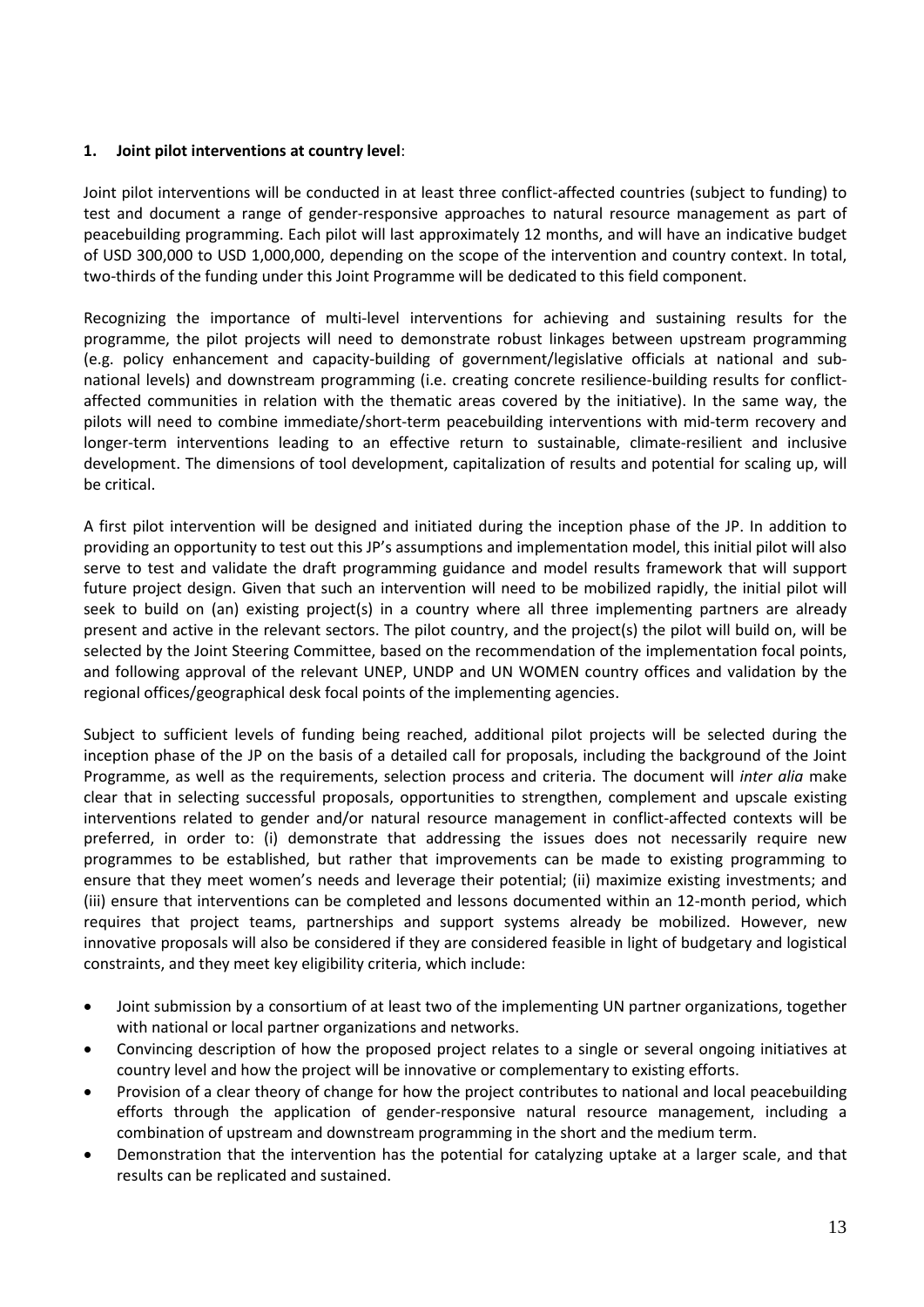- Commitment to a rigorous monitoring and evaluation framework, in order to gather and document practical experiences, lessons learned and best practice.
- Provision of a detailed budget and clear agreement on management and coordination arrangements.

This call for proposals will be jointly developed by the implementing partners and approved by the Joint Steering Committee, following due consultation with the relevant stakeholders, including the regional bureaus/regional offices of the implementing partners. In order to maximize efficiency and minimize the burden on implementing agencies at the country level, the call for proposals will be conducted in two steps. Proponents will first submit a brief concept note outlining their proposal. The Joint Programme Steering Committee, following consultation with the relevant regional bureaus/offices of the implementing agencies, will select only the most relevant in regard to the JP's objectives and available funds, for which it will invite a full proposal. Technical support will be provided to project teams as needed for the development of the project.

Pilot projects will focus their interventions in three main areas: (i) sustainable and climate-resilient livelihoods, income generation and reintegration, (ii) democratic governance, and (iii) protection and access to justice. Table 2 below provides an overview of potential programmatic interventions in these three main areas:

| Sustainable and<br>climate-resilient<br>livelihoods,<br>income<br>generation and<br>reintegration | Building women's capacities for productive and sustainable use of natural resources<br>$\bullet$<br>by providing access to credit, inputs and skills training, for instance through<br>community-based natural resources management and climate resilience initiatives.<br>Working with private companies with a view to upgrading women's skills and creating<br>$\bullet$<br>job opportunities in various natural resource sectors, integrating women-led small<br>and medium enterprises in the value chain of larger companies and developing<br>products and services adapted to their needs.<br>Ensuring that both men and women are engaged during consultation processes<br>$\bullet$<br>following the principles of free, prior and informed consent, as well as environmental<br>and social impact assessments, and throughout the project cycle, including<br>performance and compliance monitoring.                                                                                                                                                                                               |
|---------------------------------------------------------------------------------------------------|---------------------------------------------------------------------------------------------------------------------------------------------------------------------------------------------------------------------------------------------------------------------------------------------------------------------------------------------------------------------------------------------------------------------------------------------------------------------------------------------------------------------------------------------------------------------------------------------------------------------------------------------------------------------------------------------------------------------------------------------------------------------------------------------------------------------------------------------------------------------------------------------------------------------------------------------------------------------------------------------------------------------------------------------------------------------------------------------------------------|
| <b>Democratic</b><br>governance                                                                   | Providing gender expertise and other technical support for the inclusion and<br>$\bullet$<br>enhancement of women's land and natural resource rights in new post-conflict<br>constitutions and laws.<br>Providing gender expertise, capacity-building and other technical support to<br>parliamentarians in conflict-affected countries to ensure that policies and other<br>governance mechanisms for natural resource management (including in supply chain<br>certification mechanisms, benefit-sharing schemes and transparency initiatives) are<br>gender-responsive.<br>Providing training and capacity-building to increase women's participation in local<br>decision-making and political processes linked to natural resource management.<br>Providing gender expertise and other technical support to commissions established<br>for wealth-sharing at national and sub-national levels to ensure women have a say in<br>how benefits from natural resource exploitation are distributed and are consulted in<br>the formulation of community/local and national development plans as appropriate. |
| Protection and<br>access to justice                                                               | Conducting assessments to identify specific resource-related security and health<br>$\bullet$<br>threats for women in conflict-affected settings.<br>Supporting the dissemination of innovative technologies that can protect women<br>$\bullet$<br>from adverse health impacts and threats of physical and sexual violence in carrying<br>out their resource-related roles.                                                                                                                                                                                                                                                                                                                                                                                                                                                                                                                                                                                                                                                                                                                                  |

#### **Table 2: Examples of programmatic interventions through the pilot projects**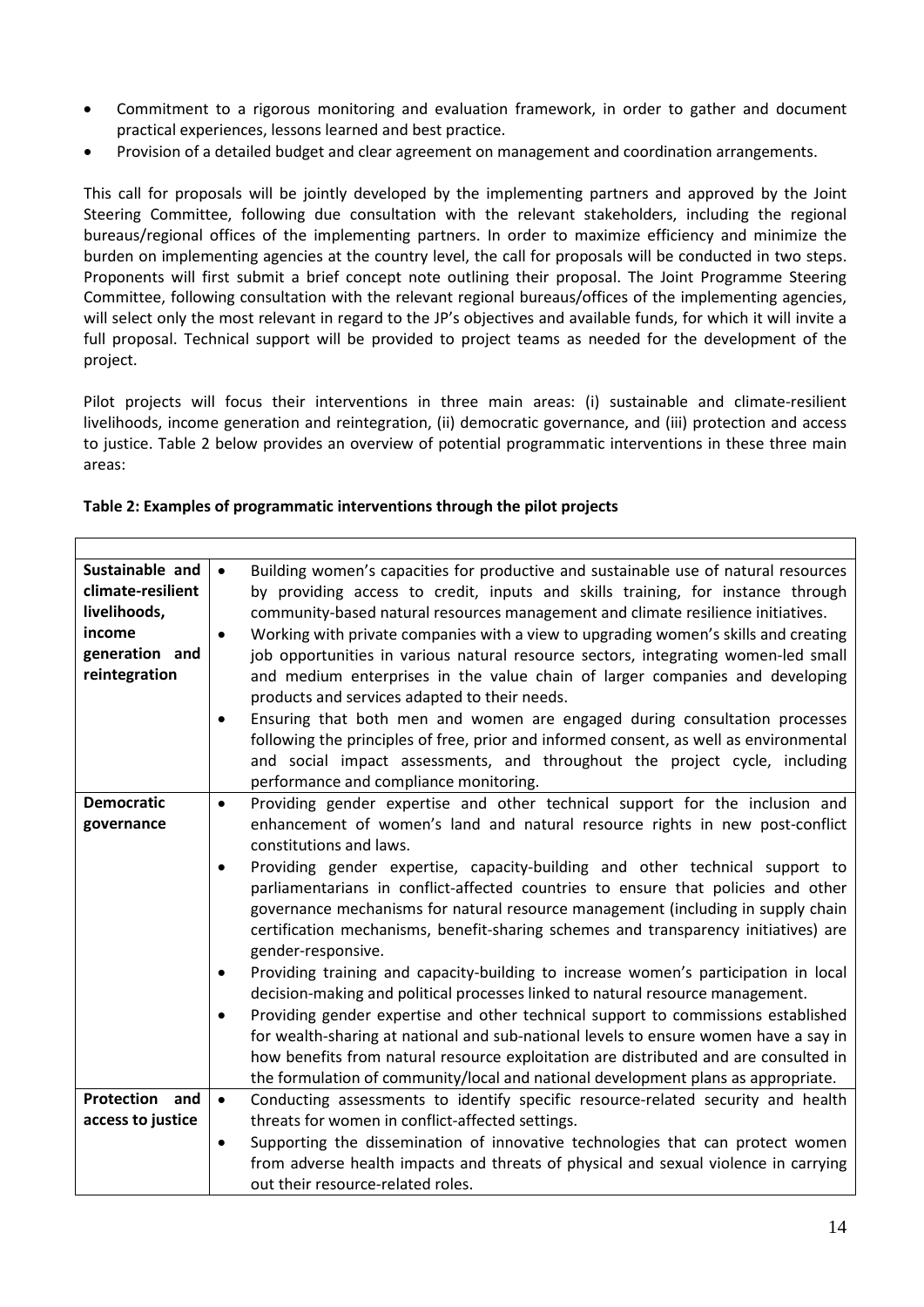|                                                      | Providing legal aid, conflict management and mediation services to women to enable<br>them to enforce their resource-related rights and access dispute resolution<br>mechanisms to address any violations.                                                                                                                                                                                                                                     |
|------------------------------------------------------|------------------------------------------------------------------------------------------------------------------------------------------------------------------------------------------------------------------------------------------------------------------------------------------------------------------------------------------------------------------------------------------------------------------------------------------------|
| <b>Conflict</b><br>prevention and<br>social cohesion | Strengthening the conflict prevention capacities of women around shared natural<br>resources key for sustainable and climate-resilient livelihoods and economic<br>recovery.<br>Developing formal and informal conflict prevention mechanisms around key natural<br>resources and enhancing women's participation in such mechanisms.<br>Building social cohesion around issues of unequal access, use and governance of<br>natural resources. |

As such, the pilot projects will ensure that *specific challenges and/or opportunities presented by women's access, use and control of natural resources are addressed in the three conflict-affected countries in which they will be implemented*. This constitutes a second **outcome** for this Joint Programme. Separate project documents will be developed for each pilot project, including a detailed results framework that will allow for comprehensive monitoring of progress and evaluation of results.

The completion of this programme component will result in the documentation of practical experiences, lessons and best practices, and generate an evidence base on the peacebuilding impact of gender-responsive natural resource management. These will be consolidated in the various tools developed under Component 2.

### **2. Tools development:**

This programme component will consolidate and distil the operational lessons learned from the pilot interventions into a set of tools that will help UN country programmes and other international and national actors to overcome operational constraints that have hindered gender-responsive programming on natural resource management and peacebuilding, and will promote uptake of such approaches at a larger scale. Alongside, the JP will establish an expert advisory group to support the design and use of these tools for replication and upscaling. For purposes of cost effectiveness and increased sustainability, the development of tools will build as much as possible on existing initiatives and platforms, primarily developed by the partner agencies. Such opportunities for "piggy-backing" on existing structures will be thoroughly explored in the inception phase of the JP.

The component will include:

- a. *Programme guidance*: A programme guidance note will be produced on the basis of the lessons learned and best practices distilled from the pilot interventions, as well as other relevant projects. The note will serve as a programming guide for UN agencies and other national and international actors in conflict-affected countries, and will be produced in such a format as to be easy to disseminate to a wide range of audiences. Opportunities to send the note through the UNDG system for approval and adoption will be actively pursued.
- b. *Benchmarking*: A model results framework, including sample indicators, baselines, targets and milestones to measure progress in national and local peacebuilding outcomes, gender equality, women's empowerment and sustainable natural resource management will be developed and tested as part of the pilot interventions. This model framework will then be available for UN agencies and other partners to use for the development of country-specific results frameworks.
- c. *Training*: Training modules will be developed to build capacity of peacebuilding and development practitioners in conflict-affected countries to understand the gender dimensions of natural resource use, and design gender-responsive interventions for various natural resource sectors as a contribution to peacebuilding. Training modules, which will be available in classroom as well and online training format – will be designed in such a way as to integrate within, complement and/or improve existing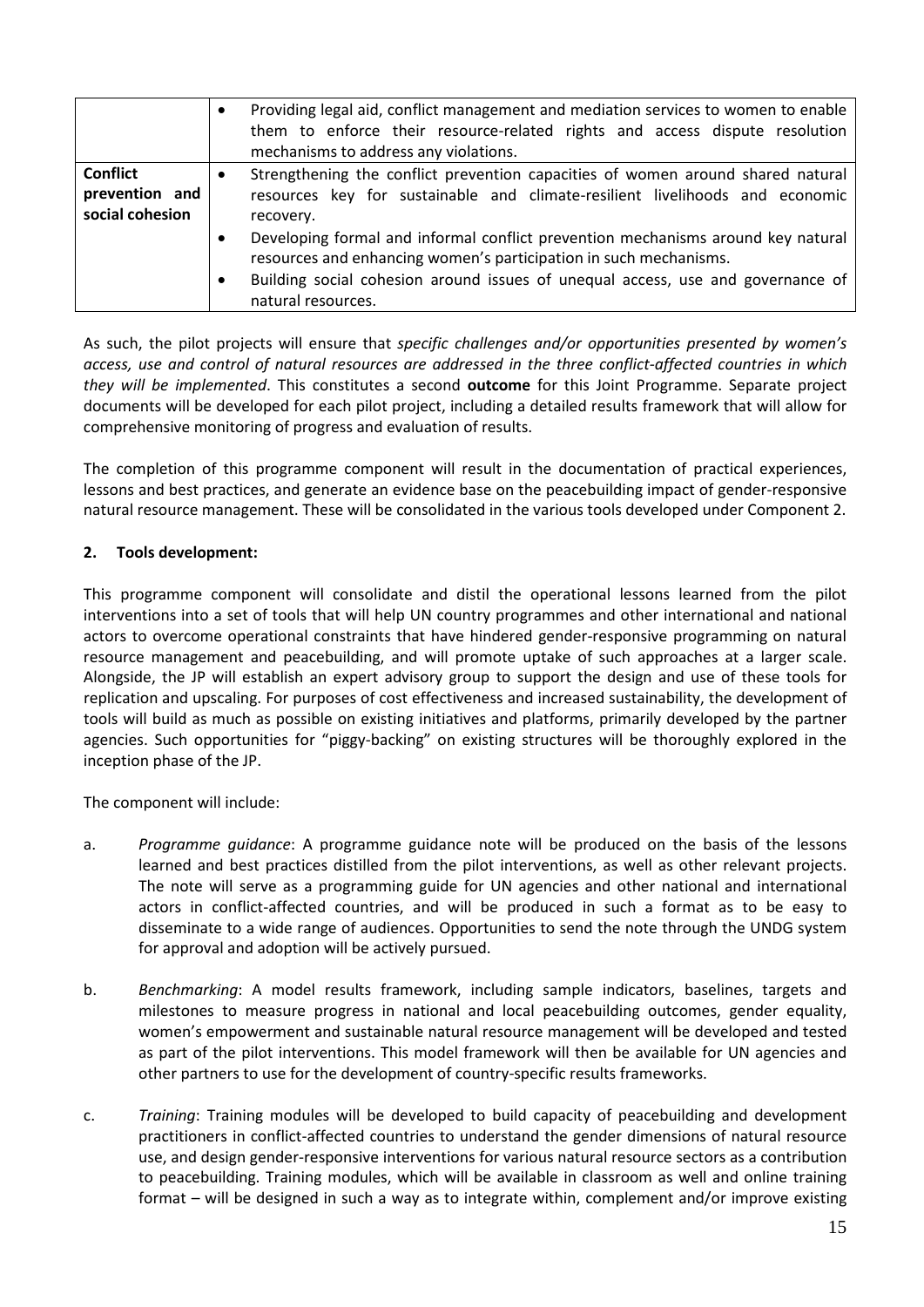training on the various dimensions of the nexus (gender, natural resources and peacebuilding).<sup>[14](#page-17-0)</sup> Subject to funding, at least two workshops ("training of trainers") will be conducted in different regions to validate the training modules and teach a core pool of at least 25 trainers to deliver the material to a variety of audiences.

- d. *Expert advisory group:* An expert advisory group will be established to advise the JP and support the design and implementation of gender-responsive approaches to natural resource management in peacebuilding programming. The expert advisory group will include experts from the UN, civil society, academia and the private sector with a range of specializations in natural resource management, resilience, gender mainstreaming and peacebuilding. Opportunities to link this group to existing expert rosters maintained by the implementing partners will be actively sought during the inception phase of the JP, in order to maximize the group's reach and provide a potential mechanism for provision of targeted expertise, including through deployments, beyond the JP's life span.
- e. *Web-based platform:* A web-based platform (website) will be established to collect and make available the lessons learned, case studies and guidance accumulated through this programme, serve as a document and resource repository, and allow for exchanges between the different partners and stakeholders forming the Community of Practice around these issues. In addition, all materials developed through this JP will be published on the Environmental Peacebuilding Global Knowledge Platform,<sup>[15](#page-17-1)</sup> and shared with its community of practice. Linkages to other relevant platforms will be made as well.
- f. *Research programme*: Research grants will be provided to academic partners to conduct new studies on critical topics that were noted but not addressed in the 2013 joint policy report. This will help fill remaining analytical gaps and complete the programme guidance. These include:
	- building a sound evidence base on the economic impacts of women's engagement in economic recovery programming, as well as of women's livelihoods, community mobilization and economic security work;
	- the gender dimensions of the oil and gas sectors in fragile states;
	- the impacts of climate change on the gender dynamics of natural resource use in conflictaffected countries, and options for gender-responsive climate resilience strategies; and
	- the challenges and opportunities of conflict-induced displacement and forced migration for men and women's resource-related roles.

The completion of this programme component will result in government officials, civil society platforms, UN country teams and other international and national partners having the necessary tools to more systematically integrate gender-responsive approaches to natural resource management in peacebuilding and development strategies. Key to success in the long-term, however, is the degree to which these tools are adopted and systematically applied at the country level.

### **3. Advocacy and outreach:**

 $\overline{a}$ 

The successful uptake and application of these tools in peacebuilding and development programming in conflict-affected countries depends on a series of factors that can influence how target audiences perceive them, how they are incentivized to use them, and how likely they are to achieve improved results through them. Under this component, this JP will focus on creating the conditions – or drivers – for uptake through targeted advocacy and outreach efforts at several levels. In doing so, lessons learned from similar

<span id="page-17-0"></span><sup>&</sup>lt;sup>14</sup> This could include the various training courses conducted by UNEP and partners in the Environmental Peacebuilding Academy and those conducted on gender equality and women's empowerment by UN Women's Training Center, for example, but also the those conducted by external partners specializing in training on relevant issues, such as the Folke Bernadotte Academy in Sweden.

<span id="page-17-1"></span><sup>15</sup> [www.environmentalpeacebuilding.org](http://www.environmentalpeacebuilding.org/)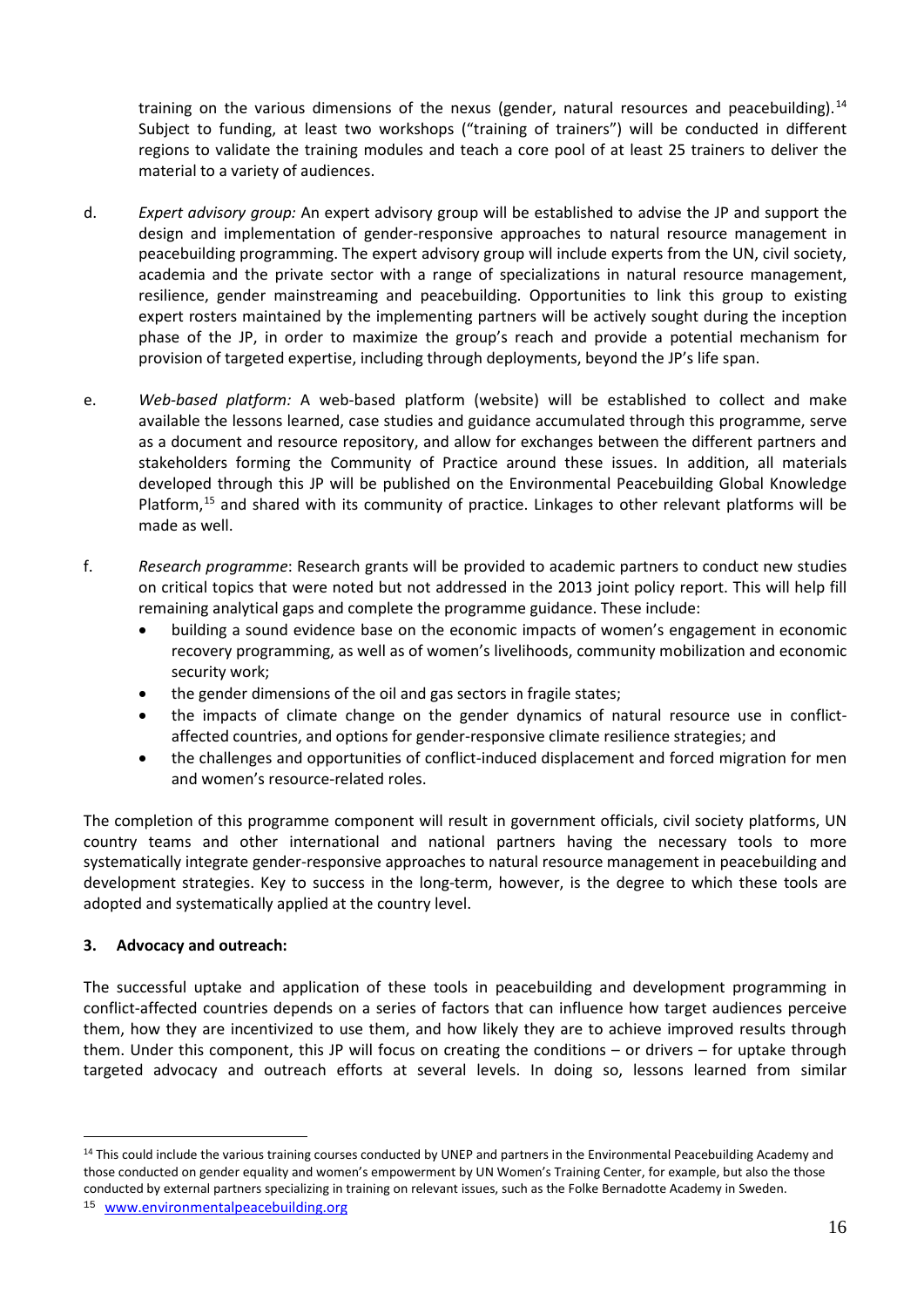programmes – such as UNEP's Environmental Cooperation for Peacebuilding programme[16](#page-18-0) – will be taken into account to ensure that factors that particularly contribute to the uptake of tools are present. Key activities under this component will be as follows:

- *a. Outreach to member states:* Targeted outreach, in the form of consultations, will be conducted with two main groups of member states at different stages in the Joint Programme. First, champions will be sought among fragile countries, for example through the g7+ group of countries, to raise awareness of the issues and available tools, create buy-in and advocate for peacebuilding programming to integrate gender-responsive issues to natural resource management. Second, political support will also be sought amongst member states that are particularly active at the policymaking level on relevant issues, including peacebuilding; gender, peace and security; and natural resources, climate and conflict linkages. A formal or informal Group of Friends could be established to create visibility, lend political support, disseminate lessons learned and advocate for uptake of programme outcomes. Alternatively, existing Groups of Friends, such as the Group of Friends of UNSCR 1325 or the Group of Friends on Natural Resources, could be leveraged. In addition to UN representatives, targeting national policy-makers from conflict-affected states – for example through the Inter Parliamentary Union's regular meetings – will be key. Targeted outreach to regional entities, such as the European Union (EU) or the African Union (AU) is also critical.
- b. *Outreach to the private sector:* Outreach activities, in the form of meetings and consultations, will also be conducted among private sector actors or groups to raise awareness, collect data and lessons learned from private sector initiatives in conflict-affected states, and promote uptake of best practices and tools. Partnerships with organizations such as the UN Global Compact, the World Business Council for Sustainable Development and the World Economic Forum can provide an entry point to relevant industry groups and corporations, including for those pilot projects that may focus on working with private companies operating in various natural sectors.
- *c. Development of outreach tools*: This JP will develop simple yet compelling outreach tools, such as infographics, documentaries and storytelling to support advocates to engage with the media to challenge the prevailing narrative on gender issues in conflict-affected contexts and highlight positive examples of empowerment through natural resource management interventions. These tools will be tested as part of pilot interventions at the country level, and will be disseminated among others through the web-based platform.
- d. *Translation:* Key to ensuring dissemination and uptake at national and local levels is making the tools available in other languages. Starting with the translation of the 2013 joint policy report *Women and Natural Resources: Unlocking the Peacebuilding Potential*, a selection of tools will be translated into French, Spanish and Arabic. Selected sections of the web-based platform will also be available in other languages than English, and efforts will be made to populate it with resources in different languages.

The completion of this programme component will result in improved understanding of the key issues among national and international decision-makers, political support for integration of gender-responsive approaches to natural resources within peacebuilding programming, as well as a set of tested outreach tools for advocacy at the global and country levels.

<span id="page-18-0"></span><sup>&</sup>lt;sup>16</sup> The evaluation of the ECP programme, due to be finalized in early 2016, will be an important source of lessons that will inform the revision of this project after the inception phase.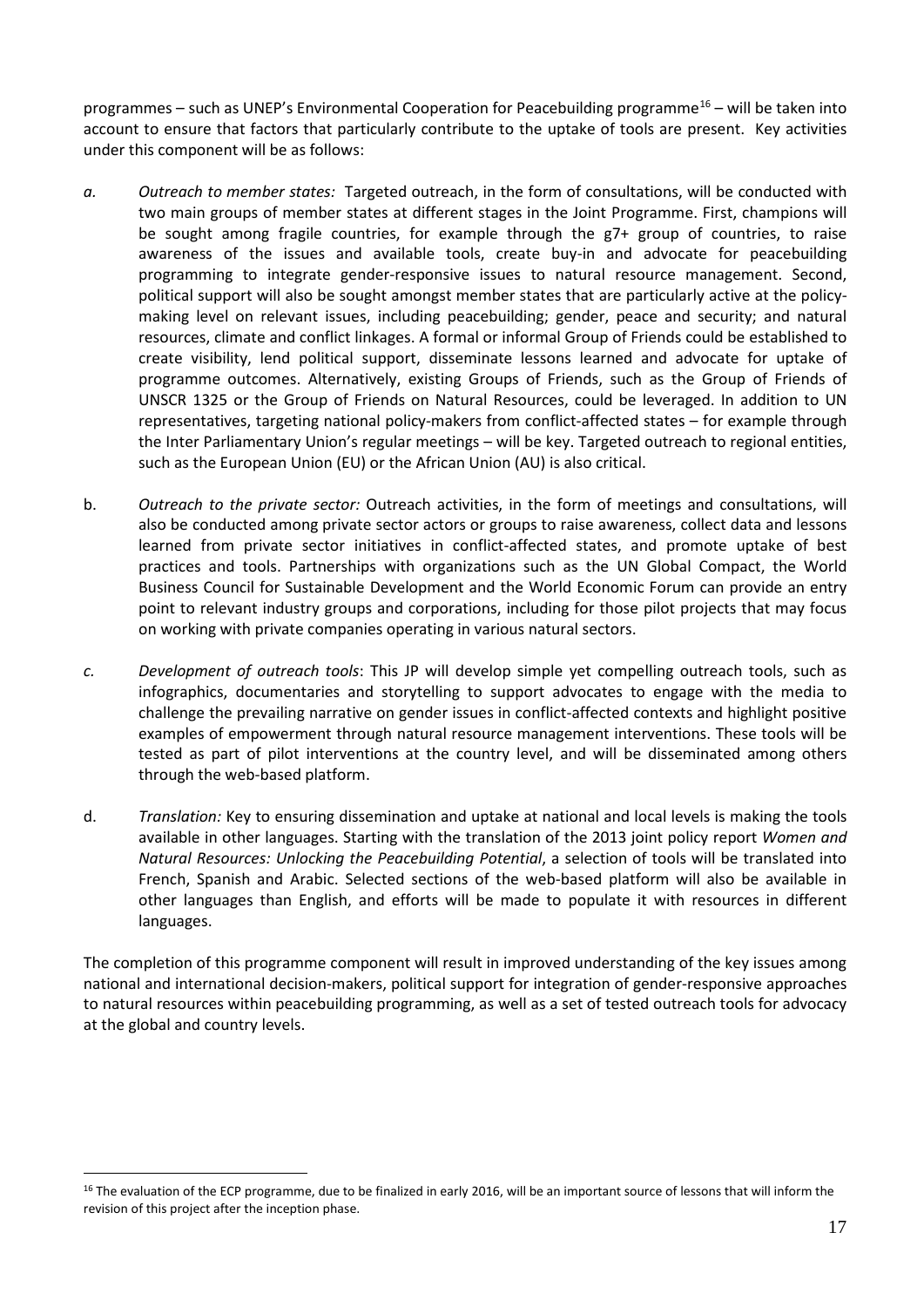# <span id="page-19-0"></span>**2.2 Partner analysis**

 $\overline{a}$ 

As noted above, the partnership between UNEP, UN Women, UNDP and PBSO is an integral factor in achieving the expected outcomes of this Joint Programme. Not only will it ensure that the necessary expertise on the different dimensions of the nexus – peacebuilding, gender equality and women's empowerment, environmental sustainability and natural resource management, livelihoods and economic recovery – is available, but working together will also allow for truly integrated approaches to be designed and implemented. In addition, each of these organizations will bring to the table a network of partners at various levels that will strongly contribute to the implementation of the JP, support further resource mobilization and, critically, promote and catalyse uptake, replication and upscaling of the programme's results.

The four core partners joined forces in 2011, and collaborated on the joint policy report *Women and Natural Resources: Unlocking the Peacebuilding Potential*, which was released in 2013. They have since worked together to disseminate the report findings, raise awareness and advocate for the issues. Individually, the four core partners' comparative advantage can be summarized as follows:

- **UNEP** has a well-established and highly specialized role to play in providing technical expertise and rapid deployment capacity to member states and international organizations in five key areas linked to environmental peacebuilding:<sup>[17](#page-19-1)</sup> (i) scientific and impartial environmental assessments; ii) capacitybuilding for inclusive and transparent natural resource and environmental governance; iii) environmental diplomacy, mediation and dispute resolution; (iv) demonstration field projects that provide rapid peace dividends and support sustainable recovery; and (v) development and management of an international knowledge base and community of practice on natural resources, conflict and peace. With more than 15 years of operational experience in 23 post-conflict countries and fragile states, ranging from Nigeria, Sierra Leone and DR Congo to Haiti, Iraq, Sudan and Afghanistan, UNEP has consistently demonstrated excellent value for money, meaningful impact and a commitment to scientific excellence. To date, UNEP has mobilized and programmed over USD 130 million of extra-budgetary funding to support concrete peacebuilding projects at the field level. Building on its role in the first phase of the partnership (joint policy report), UNEP will act as the JP's Convening Agency responsible for management and coordination of day-to-day execution of activities. As an implementing partner, UNEP will also provide technical expertise on the environmental, climate and natural resource dimensions of the nexus, contributing to pilot project design and the suite of tools as needed, and leveraging its existing networks of partners, experts and donors to support the delivery of the JP. UNEP may also be an implementing agency of one or more of the pilot projects, should a UNEP proposal be selected by the Joint Steering Committee.
- **UN Women** is the United Nations organization dedicated to gender equality and the empowerment of women. Around the world, UN Women acts to build women's participation and influence in decisionmaking to prevent and resolve conflicts, and supports women's engagement in all aspects of peacebuilding, towards more inclusive, egalitarian societies that can end gender discrimination and resolve conflicts without violence. UN Women's programmes foster women's peace coalitions and prepare them to engage in peace processes. The organization reaches out to peacekeepers to detect and stop conflict-related sexual violence. Other initiatives back justice and security institutions that protect women and girls from violence and discrimination, public services fully responsive to women's needs, women's greater access to economic opportunities, and women's engagement in all forms of national and local public decision-making. UN Women's experience on the ground combines supporting women's participation in decision-making, including on natural resource management, with supporting women in

<span id="page-19-1"></span><sup>&</sup>lt;sup>17</sup> Environmental peacebuilding is the process of governing natural resources and the environment in ways that help lay the foundation for sustainable peace. It includes efforts to prevent, mitigate, resolve, and recover from violent conflicts involving both renewable natural resources (land, water, forests, etc.) and extractive natural resources (minerals, oil, gas, etc.). Governing these resources strategically can support peacebuilding by improving livelihoods, strengthening the economy, generating revenues and (re)building trust.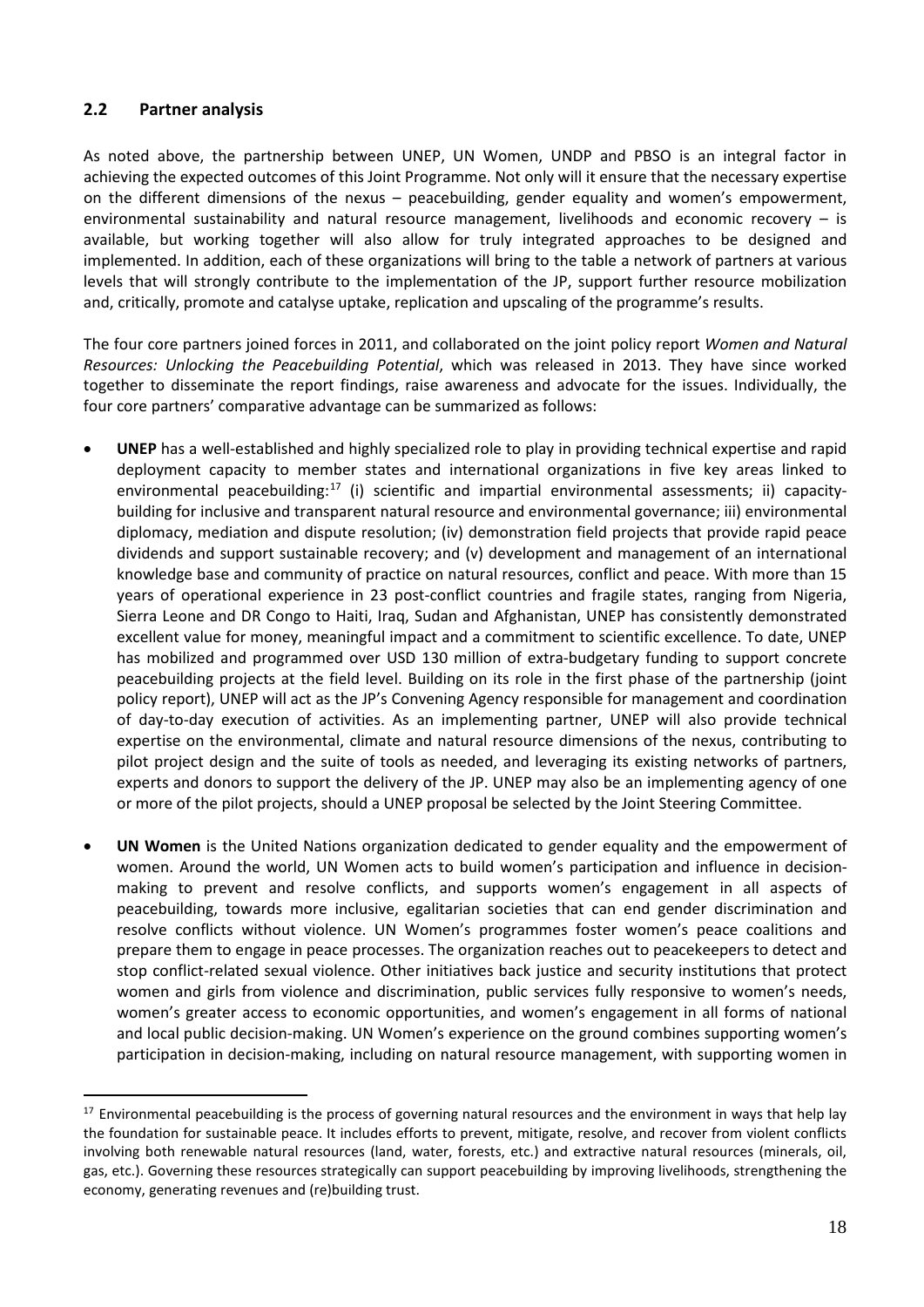reconciliation and peacebuilding. As an implementing partner in this JP, UN Women will provide technical expertise on the gender dimensions of the nexus, contributing to pilot project design and the suite of tools as needed, and leveraging its existing networks of partners, experts and donors to support the delivery of the JP. UN Women may also be an implementing agency of one or more of the pilot projects, should a UN Women proposal be selected by the Joint Steering Committee.

- **UNDP** works in more than 170 countries and territories, helping to achieve the eradication of poverty, and the reduction of inequalities and exclusion. UNDP assists countries to develop policies, leadership skills, partnering abilities, institutional capabilities and to build resilience in order to sustain development results. In conflict-affected countries, UNDP helps governance institutions in countries bring constitutional reforms, organize credible elections, strengthen parliaments, promote sustainable economic growth through livelihoods and access to jobs. UNDP also assists national and local stakeholders to prevent conflict, build peace and get back on the development path through reconciliation, empowerment and inclusion. UNDP plays a key role in bridging the gap between humanitarian, peacebuilding, recovery and longer-term development efforts, helping unlock protracted displacement and preventing new displacement situations from becoming protracted. UNDP hosts the UN Resident Coordinator System, chairs the Global Cluster on Early Recovery and co-chairs the Solutions Alliance to End Displacement and the United Nations Inter-Agency Working Group on Disarmament, Demobilization and Reintegration. As an implementing partner in this JP, UNDP will provide technical expertise on a range of issues, including livelihoods, income generation and reintegration; democratic governance and rule of law; and protection and access to justice. This will contribute to pilot project design and the suite of tools as needed. UNDP will also leverage its existing networks of partners, experts and donors at the international as well as the national levels, to support the delivery of the JP. UNDP may also be an implementing agency of one or more of the pilot projects, should a UNDP proposal be selected by the Joint Steering Committee.
- **PBSO** was established to assist and support the [Peacebuilding Commission](http://www.un.org/en/peacebuilding/) with strategic advice and policy guidance, administer the [Peacebuilding Fund](http://www.unpbf.org/) and to serve the Secretary-General in coordinating United Nations agencies in their peacebuilding efforts. In this JP, PBSO will provide technical expertise on the peacebuilding dimensions of the nexus, contributing chiefly to the suite of tools (Output 2) and outreach and advocacy efforts (Output 3). In addition, PBSO will seek to leverage existing networks of partners at different levels to support the JP's outcomes. It is important to note that as a nonoperational department of the UN Secretariat, PBSO will engage as a "strategic partner" to the programme rather than an "implementing partner." It will thus remain outside of the fund management arrangements tying the other partners.

In addition to this core partnership, the Joint Programme will seek to establish partnerships at the global level with a range of organization and entities that will be key to ensuring the success and sustainability of the JP in the long term. These partnerships will be explored and formalized during the inception phase. An indicative list is provided in Table 3 below. Specific partnerships will also be established at the country level, which will be detailed in the pilot project documents.

| Partner            | <b>Expertise</b>                                                                                      | Roles and responsibilities in JP implementation                                                                                                                                          |
|--------------------|-------------------------------------------------------------------------------------------------------|------------------------------------------------------------------------------------------------------------------------------------------------------------------------------------------|
| <b>UN partners</b> |                                                                                                       |                                                                                                                                                                                          |
| <b>DPA</b>         | Mediation, peace negotiations                                                                         | Share lessons and best practices, disseminate and<br>promote uptake of relevant programme<br>results/tools/best practices in peace negotiation,<br>mediation and peacebuilding processes |
| <b>DPKO</b>        | Peacekeeping; reintegration of ex-<br>combatants, including women<br>associated with armed forces and | Share lessons and best practices, disseminate and<br>promote uptake of relevant programme<br>results/tools/best practices in peacekeeping                                                |

#### **Table 3: Indicative Partner Analysis**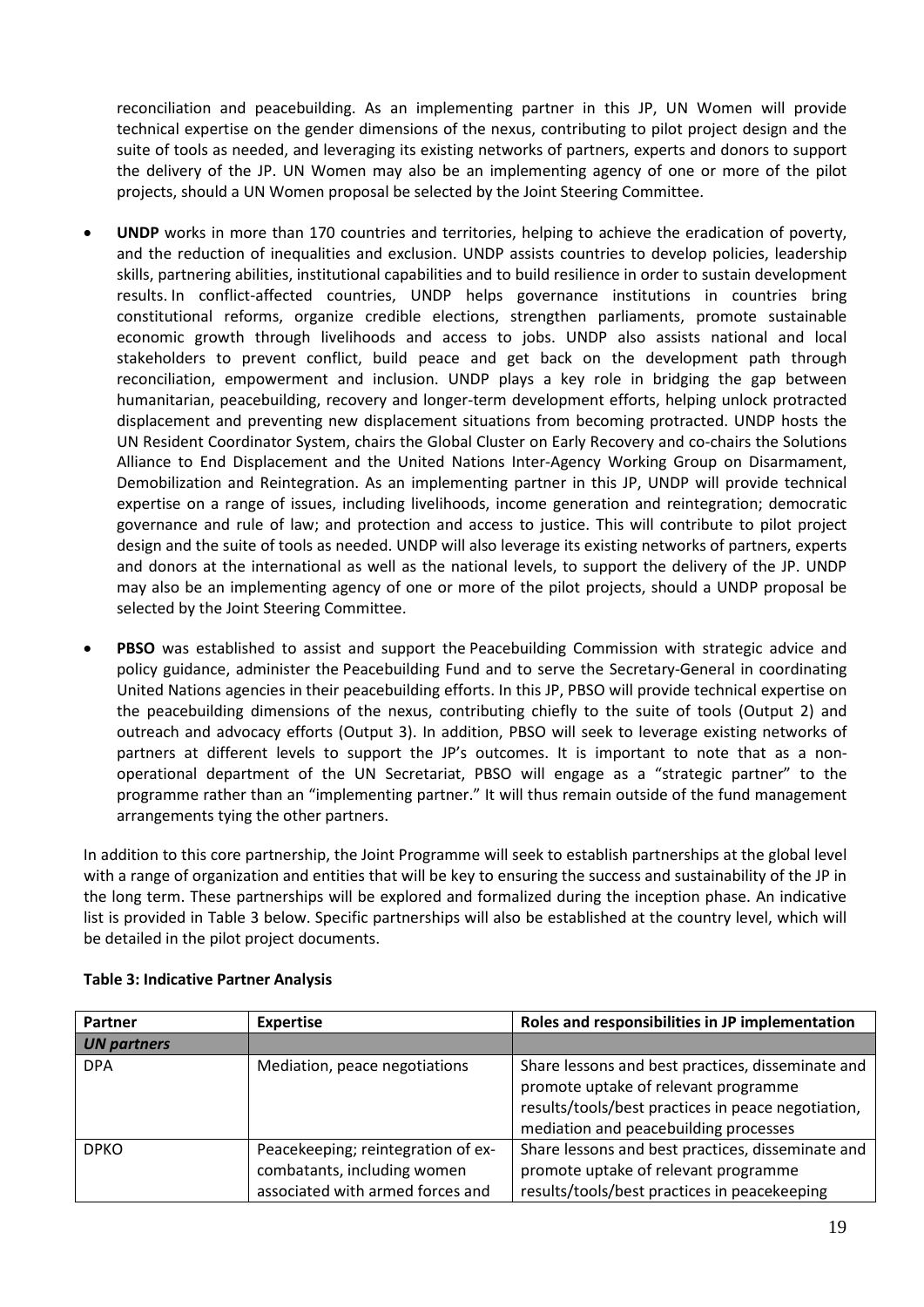|                            | groups                               | operations                                         |
|----------------------------|--------------------------------------|----------------------------------------------------|
| <b>UNHCR</b>               | Displacement, forced migration       | Share lessons and best practices, disseminate and  |
|                            |                                      | promote uptake of relevant programme               |
|                            |                                      | results/tools/best practices in IDP and refugee    |
|                            |                                      | camp management and other operations               |
| <b>IOM</b>                 | Forced migration, crisis-related     | Share lessons and best practices, disseminate and  |
|                            | migration                            | promote uptake of relevant programme               |
|                            |                                      | results/tools/best practices in migration policy,  |
|                            |                                      | programming and operations                         |
| <b>UNCTAD /BioTrade</b>    | Biodiversity conservation through    | Share lessons and best practices, disseminate and  |
| Programme                  | the creation of livelihoods, income- | promote uptake of relevant programme               |
|                            | generation and trade opportunities   | results/tools/best practices in using biotrade as  |
|                            |                                      | tool for peace                                     |
| <b>WFP</b>                 | Food security                        | Share lessons and best practices, disseminate and  |
|                            |                                      | promote uptake of relevant programme               |
|                            |                                      | results/tools/best practices in food security      |
|                            |                                      | policy, programming and operations                 |
| <b>UN System Staff</b>     | Training                             | Support the development of training courses and    |
| College                    |                                      | materials; deliver online and in-person training   |
| <b>IGO partners</b>        |                                      |                                                    |
| <b>World Bank</b>          | Economic development, gender &       | Share new data, disseminate and promote            |
|                            | development                          | uptake of relevant programme results/tools/best    |
|                            |                                      | practices in economic recovery, development        |
|                            |                                      | programming at country level                       |
| <b>OECD</b>                | Development, fragility, gender       | Share new data, disseminate and promote            |
|                            |                                      | uptake of relevant programme results in donor      |
|                            |                                      | policy                                             |
| <b>International Union</b> | Environment, livelihoods, gender &   | Share lessons and best practices, new data,        |
| for the Conservation       | environment                          | disseminate and promote uptake of relevant         |
| of Nature (IUCN)           |                                      | programme results/tools/best practices in          |
|                            |                                      | conservation and livelihood projects in fragile    |
|                            |                                      | countries                                          |
| CSOs/NGOs                  |                                      |                                                    |
| <b>SPARK</b>               | Post-conflict economic recovery,     | Share lessons and best practices, advise on pilot  |
|                            | value chain development, training    | project design, disseminate and promote uptake     |
|                            |                                      | of relevant programme results/tools/best           |
|                            |                                      | practices in post-conflict recovery projects,      |
|                            |                                      | potentially join expert advisory group, conduct    |
|                            |                                      | training, leverage new funding for replication and |
|                            |                                      | upscaling                                          |
| <b>Crisis Management</b>   | Mediation, peace negotiations,       | Share new data, advise on pilot project design,    |
| Initiative (CMI)           | peacebuilding                        | lessons, use, disseminate and promote uptake of    |
|                            |                                      | programme results/tools/best practices in          |
|                            |                                      | mediation processes, potentially join expert       |
|                            |                                      | advisory group                                     |
| Partnership Africa-        | Extractive industries, conflict      | Share new data, lessons, advise on pilot project   |
| Canada (PAC)               | minerals, gender                     | design and identify mutually supportive actions    |
|                            |                                      | with respect to ongoing PAC initiatives on mineral |
|                            |                                      | certification, women's empowerment in gold         |
|                            |                                      | value chain etc, potentially join expert advisory  |
|                            |                                      | group, leverage new funding for replication and    |
|                            |                                      | upscaling                                          |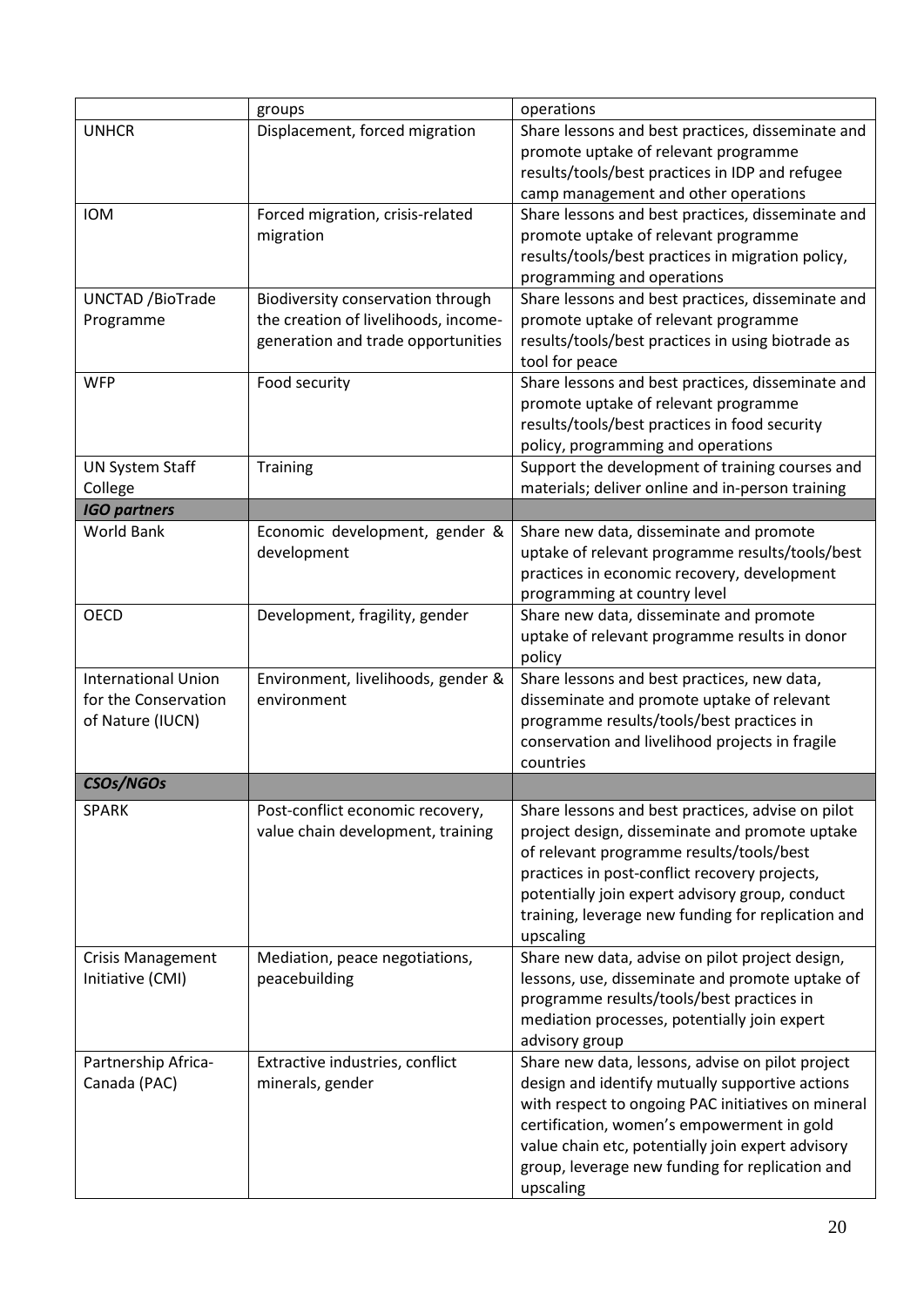| <b>Natural Resource</b><br>Governance Institute<br>(NRGI)                                                                                   | Extractive industries governance,<br>transparency and benefit-sharing                                                      | Share new data, lessons, advise on pilot project<br>design and identify mutually supportive actions<br>with respect to any relevant ongoing NRGI<br>initiatives, potentially join expert advisory group,<br>leverage new funding for replication and<br>upscaling                                                                                                                           |
|---------------------------------------------------------------------------------------------------------------------------------------------|----------------------------------------------------------------------------------------------------------------------------|---------------------------------------------------------------------------------------------------------------------------------------------------------------------------------------------------------------------------------------------------------------------------------------------------------------------------------------------------------------------------------------------|
| Global Network of<br><b>Women Peacebuilders</b><br>(GNWP)                                                                                   | Implementation of UNSCR 1325<br>and other resolutions on women,<br>peace and security; peacebuilding                       | Share lessons and best practices, advise on pilot<br>project design, disseminate and promote uptake<br>of relevant programme results/tools/best<br>practices in post-conflict recovery projects,<br>potentially join expert advisory group, leverage<br>new funding for replication and upscaling,<br>conduct training and engage local partners in the<br>implementation of pilot projects |
| <b>Private Sector</b>                                                                                                                       |                                                                                                                            |                                                                                                                                                                                                                                                                                                                                                                                             |
| <b>World Business</b><br>Council for<br>Sustainable<br>Development<br>(WBCSD)                                                               | Private sector/business leadership<br>and advocacy for sustainable<br>development; CSR                                     | Raise awareness of the issues within private<br>sector, provide access to network of potential<br>private sector partners, advise the JP on strategy<br>for private sector, leverage new funding for<br>replication and upscaling                                                                                                                                                           |
| World Economic<br>Forum (WEF)                                                                                                               | Private sector/business leadership<br>advocacy for<br>sustainable<br>and<br>development; CSR; research on<br>global trends | Raise awareness of the issues within private<br>sector, provide access to network of potential<br>private sector partners, advise the JP on strategy<br>for private sector, leverage new funding for<br>replication and upscaling                                                                                                                                                           |
| <b>International Council</b><br>on Mining and Metals<br>(ICCM)                                                                              | Extractive industries, mitigating<br>negative social and environmental<br>impacts of mining                                | Raise awareness of the issues within the mining<br>sector, provide access to member network to<br>collect new data and lessons, leverage new<br>funding for replication and upscaling                                                                                                                                                                                                       |
| <b>UN Global Compact</b>                                                                                                                    | Private sector/business leadership<br>and advocacy for sustainable<br>development; CSR                                     | Raise awareness of the issues within private<br>sector, provide access to network of potential<br>private sector partners, advise the JP on strategy<br>for private sector, leverage new funding for<br>replication and upscaling                                                                                                                                                           |
| <b>Research Institutions</b>                                                                                                                |                                                                                                                            |                                                                                                                                                                                                                                                                                                                                                                                             |
| Graduate Institute of<br>International and<br><b>Development Studies</b><br>(Switzerland)                                                   | Research center on conflict,<br>development and peacebuilding<br>and programme on gender &<br>global change                | Carry out commissioned research and/or provide<br>access to research network to collect new data<br>and evidence, research and lessons learned;<br>disseminate programme results                                                                                                                                                                                                            |
| Universities in the<br>Environmental<br>Peacebuilding<br>Network: University<br>of McGill, Columbia<br>University (Earth<br>Institute) etc. | Environment, natural resources,<br>conflict and peacebuilding                                                              | Carry out commissioned research and/or provide<br>access to research network to collect new data<br>and evidence, research and lessons learned;<br>disseminate programme results                                                                                                                                                                                                            |
| Peace Research<br>Institute Oslo<br>(Norway)                                                                                                | Conflict, peace, natural resource<br>linkages, gender linkages                                                             | Carry out commissioned research and/or provide<br>access to research network to collect new data<br>and evidence, research and lessons learned;<br>disseminate programme results                                                                                                                                                                                                            |
| University of Uppsala<br>(Sweden)                                                                                                           | Peace and conflict research                                                                                                | Carry out commissioned research; provide access<br>to research network to collect new data and<br>evidence, research and lessons learned;                                                                                                                                                                                                                                                   |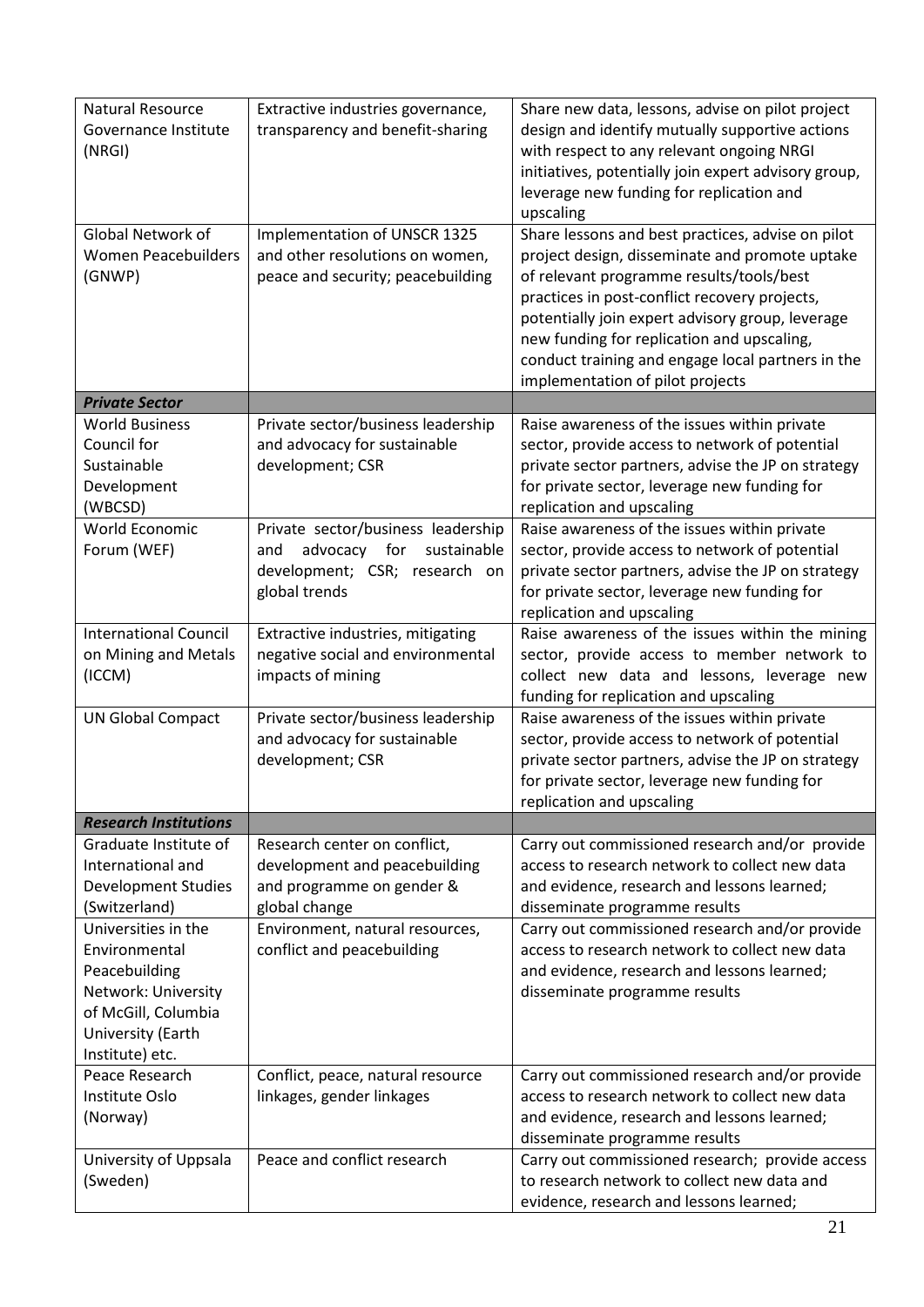|                            |                                    | disseminate programme results                       |
|----------------------------|------------------------------------|-----------------------------------------------------|
| University of Eastern      | Environment and diplomacy          | Carry out commissioned research and/or provide      |
| Finland (Finland)          |                                    | access to research network to collect new data      |
|                            |                                    | and evidence, research and lessons learned;         |
|                            |                                    | disseminate programme results                       |
| Clingendael Institute      | Conflict, security, mediation,     | Carry out commissioned research and/or provide      |
| (Netherlands)              | gender                             | access to research network to collect new data      |
|                            |                                    | and evidence, research and lessons learned;         |
|                            |                                    | disseminate programme results                       |
| <b>International Alert</b> | Conflict and peacebuilding, gender | Carry out commissioned research and/or provide      |
| (UK)                       |                                    | access to research network to collect new data      |
|                            |                                    | and evidence, research and lessons learned;         |
|                            |                                    | disseminate programme results                       |
| Folke Bernadotte           | Research and training              | Support the development of training courses and     |
| Academy (Sweden)           |                                    | materials; deliver in-person training; partner with |
|                            |                                    | the Peacebuilding Expert Pool                       |
|                            |                                    |                                                     |

Finally, the Joint Programme will build on and link up to other relevant initiatives within the UN system to collect lessons and best practice that can inform the implementation of this JP, as well as the tools that will be developed and disseminated by it. A comprehensive mapping of such initiatives will be conducted during the inception phase, including through donors supporting other projects and activities on similar themes. An indicative list could include:

- The UNEP/UNDP Poverty and Environment Initiative;
- The Environmental Peacebuilding Community of Practice;
- UNDP's Women's Economic Empowerment in Crisis-Affected Countries Initiative;
- The Solutions Alliance on Ending Displacement; and
- The United Nations Inter-Agency Working Group on Disarmament, Demobilization and Reintegration and the Guidance Development Initiative on Reintegration in New Contexts.

# <span id="page-23-0"></span>**2.3 Phased approach**

This JP is structured in three main phases, as follows:

• Phase 1, corresponding to months 1-9 of the JP, constitutes the *Inception Phase*. This period will serve as a preparatory phase for all aspects of the programme, while already kick-starting a number of key deliverables. Core activities in this phase will be the initiation of one pilot intervention, building on an existing project in one country to ensure rapid mobilization and maximum economies of scale, as well as the drafting of a programming guide and model results framework that will undergo initial testing and validation as part of the initial pilot. In parallel, baseline surveys, research and analysis will be conducted to inform the design and formulation of objectives for subsequent phases, and adjust targets accordingly. A critical focus of the Inception Phase will also be to mobilize additional resources for the implementation of the full range of deliverables in subsequent phases. Subject to sufficient levels of funding, such deliverables – including country selection and design of additional pilot interventions; the establishment of an expert advisory group; expert and member state consultations; the establishment of the web platform; and other outreach activities – will also be initiated during this period. This JP document will be revised at the end of the Inception Phase to reflect new learning, changes in approach and content, and amendments to baselines and targets based on expert and member state consultations, additional research and baselining exercises and levels of secured funding, and to include all relevant detail on the selected country-level interventions.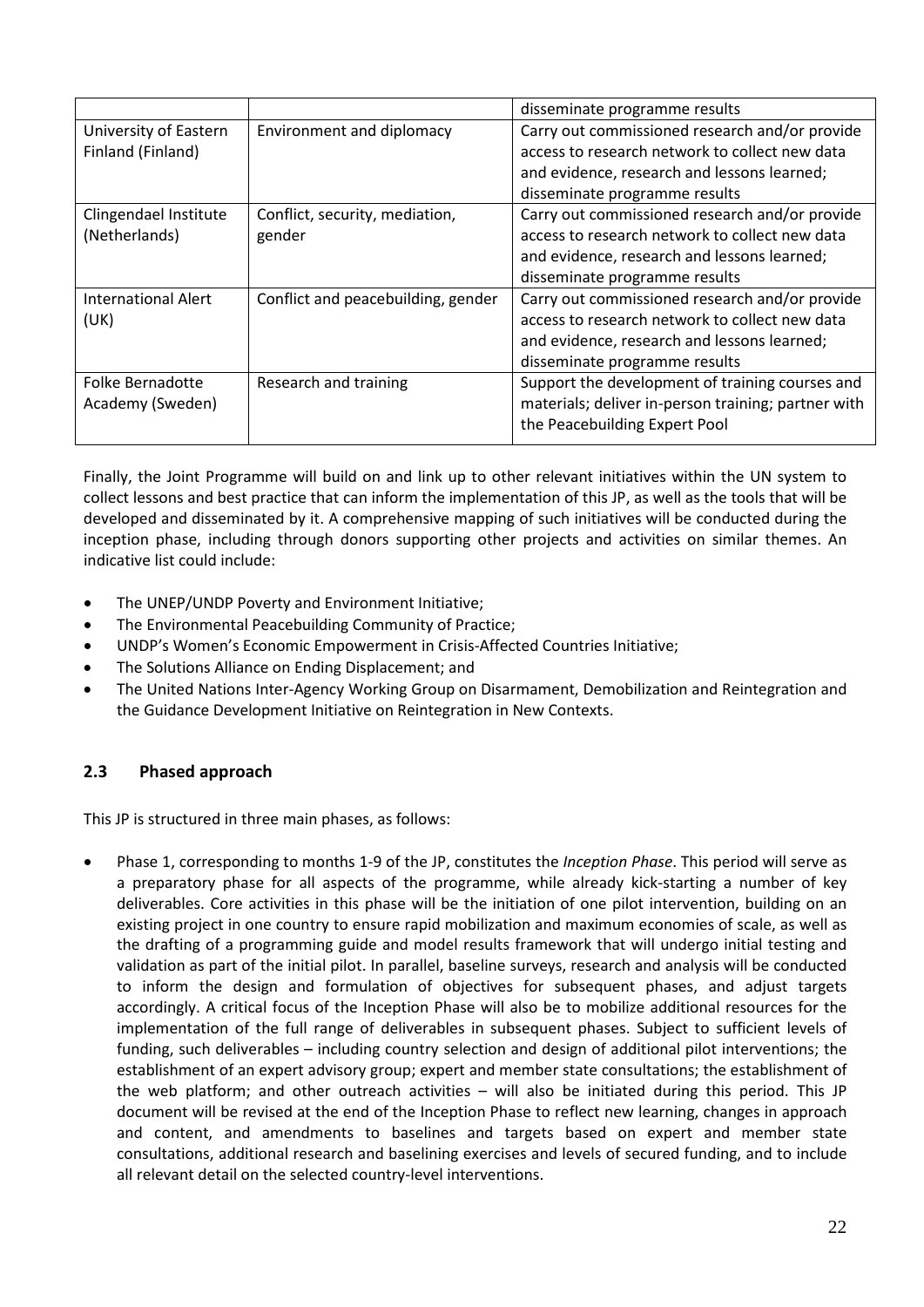- Phase 2, corresponding to months 10-24, will constitute the *Pilot Phase*, during which two to three additional pilot interventions will be implemented in conflict-affected countries, based on the results of a targeted call for proposals. Key activities will include the provision of technical support for implementation; data collection and analysis; and documentation of best practices and lessons learned. The research programme, various outreach activities, and preparatory work on the various tools to be developed will be conducted in parallel.
- Phase 3, corresponding to months 25-36, will constitute the *Tools Development* phase. The final months of the programme will be dedicated to finalizing programming guidance, training modules and other tools based on the operational learning from the pilots. Although these will take place throughout all three phases, outreach and advocacy activities will accelerate in this final phase to disseminate the tools widely at global and country levels, and garner political support and buy-in from stakeholders and partners.

Detailed work plans will be developed for each phase, as discussed in Section 8. It is important to note that this approach – as well as the specific content of each phase – is predicated on funding targets being met. Should this not be the case, scale-back options have been identified and proposed as detailed in Section 2.6 on resource mobilization.

# <span id="page-24-0"></span>**2.4 Human rights based approach**

Using natural resource management as an entry point, this Joint Programme (JP) seeks to support the realization of women's equal political, economic, social and cultural rights in a context where conflict often complicates and undermines the realization of those rights.

Taking a human rights based approach (HRBA) to development cooperation ensures that human rights are used as the basis in developing goals, objectives and strategies, and that development interventions and processes are guided by human rights principles, including those of universality, equality and nondiscrimination, participation and inclusion, accountability, and transparency.

This JP not only fully adheres to these principles in its design and approach, but also – through its activities and interventions – seeks to directly and indirectly further the respect, protection and fulfilment of a number of human rights, including the right to equality, the right to freedom from discrimination, the right to own property, the right to work, the right to equality before the law, the right to an adequate standard of living, the right to participate in government, and the right to peaceful assembly and association. The JP also contributes to the implementation of UN Security Council Resolution 1325, which recognizes that women's participation is vital to achieving and sustaining peace and women's rights and duties as agents of peace. As such, the JP as a whole can be considered "human rights progressive," while specific interventions – and in particular the pilot projects – could range from "human rights sensitive" to "human rights transformative,"[18](#page-24-1) depending on the activities involved.

Specific measures include the following:

 $\overline{a}$ 

• The necessary analysis – based on as wide consultation as possible with a broad range of stakeholders – will be conducted for all country-level interventions to identify the claims of rights-holders (including those of the most marginalized, disadvantaged and excluded groups) and the corresponding human rights obligations of duty-bearers, as well as the structural factors impeding the realization of rights relevant to the project.

<span id="page-24-1"></span><sup>&</sup>lt;sup>18</sup> Levels of Human Rights Consideration in Development as defined by the Government of Finland, based on the UN Common Understanding on the HRBA. For more information, see: Finnish Ministry of Foreign Affairs (2015). *Human Rights Based Approach in Finland's Development Cooperation: Guidance Note*.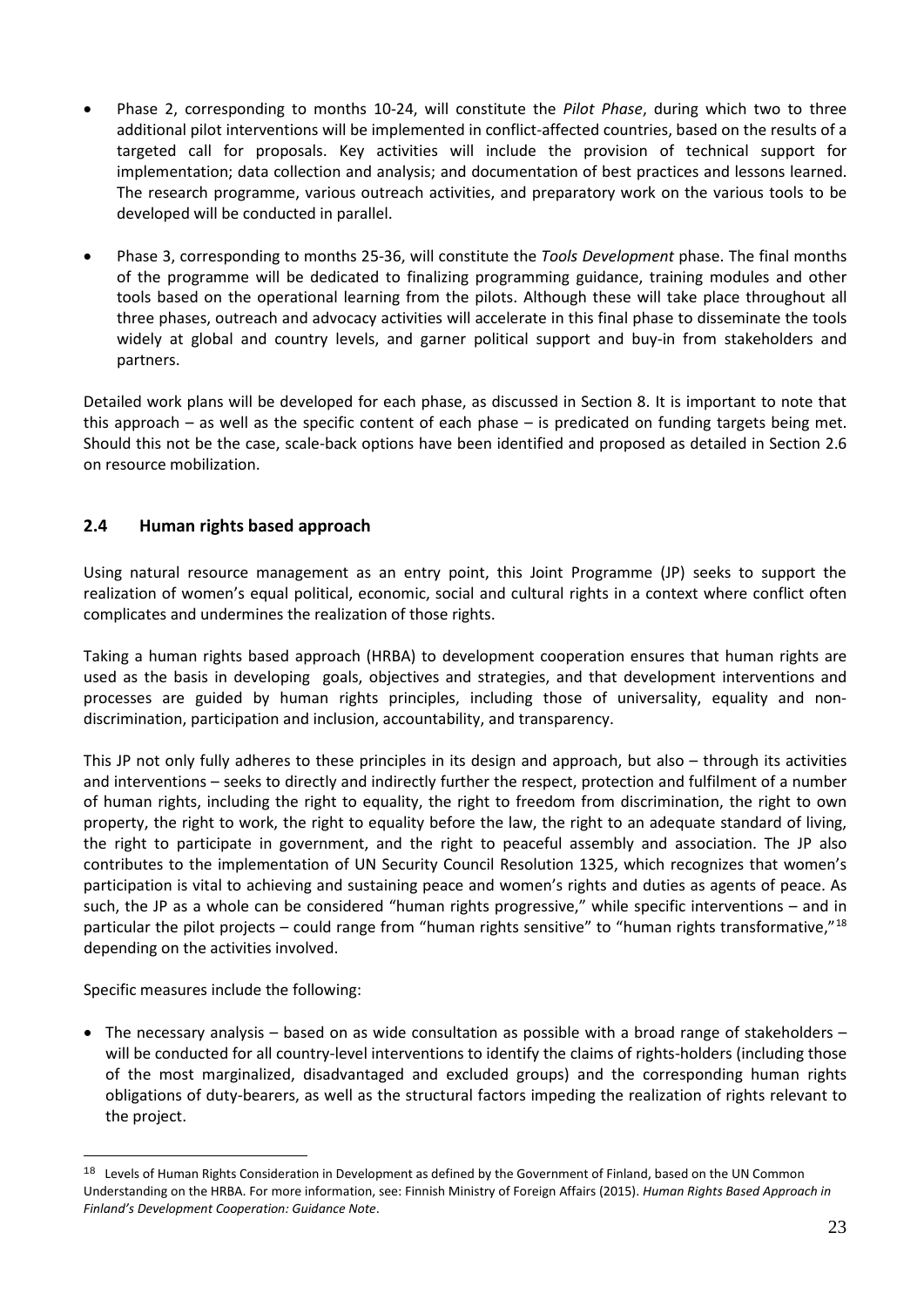- The capacities of rights-holders and duty-bearers to realize these rights will also be evaluated. Such an analysis will form part of baseline studies and assessments conducted for each country intervention, and will thus inform the design and approach adopted by the intervention.
- Human rights standards and principles will also guide the monitoring and evaluation of all JP outputs, outcomes and processes. Beyond disaggregation by sex, data collection protocols will endeavor to include as many parameters as possible on known factors of inequality and exclusion, such as age, marital status, ethnicity, disability etc.
- Implementation of country-level interventions will be conducted in such a manner as to empower local stakeholders and communities, recognizing their agency and active role in their own development.

Given the particular sensitivities and risks linked to conflict and post-conflict settings, it will be crucial to ensure that any analysis relating to human rights is informed and guided by a sound understanding of the elements causing or triggering the conflict and an assessment of power relations, in order to ensure that interventions do not inadvertently cause harm or backlashes for stakeholders involved. In all cases, pragmatism and sensitivity to the local context will apply.

# <span id="page-25-0"></span>**2.5 Sustainability of results, replicability and mainstreaming**

Sustainability of results, including through replication and mainstreaming, lies at the heart of this JP's objective and approach. Key elements of this programme's sustainability strategy have been mentioned throughout the previous section and can be summarized as follows:

- International and national peacebuilding and development practitioners will have the tools to design, implement, replicate, upscale and mainstream gender-responsive approaches to natural resource management in conflict-affected countries, and thereby sustain and multiply the benefits of this JP.
- Political support and buy-in will be secured from key member state, civil society and private sector partners that will incentivize mainstreaming and replication in country-level programming.
- Interventions will be developed as far as possible through national and local institutions and mechanisms.
- Internal communication of the programme's objectives and results will also accelerate adoption and mainstreaming of these approaches within the policies and programmes of the four partner organizations, which are all key actors in peacebuilding programming at the country level.
- Partnerships with international and national NGOs, as well as private sector actors, established for this programme will ensure dissemination and uptake of tools, including training, beyond traditional UN partners.
- Design and implementation of gender-responsive approaches to natural resource management do not necessarily require new funding mechanisms to be established, but rather for existing funds to be used differently.
- Linking tools to existing initiatives and platforms will provide an easier exit strategy and sustainability in the dissemination of tools and results.
- Capacity development of government and parliament officials, and of the relevant civil society platforms, at the national and sub-national level, along with the enhancements of official policy/strategy frameworks, will ensure that the gender-responsive natural resources management practices have a good institutional sustainablility potential.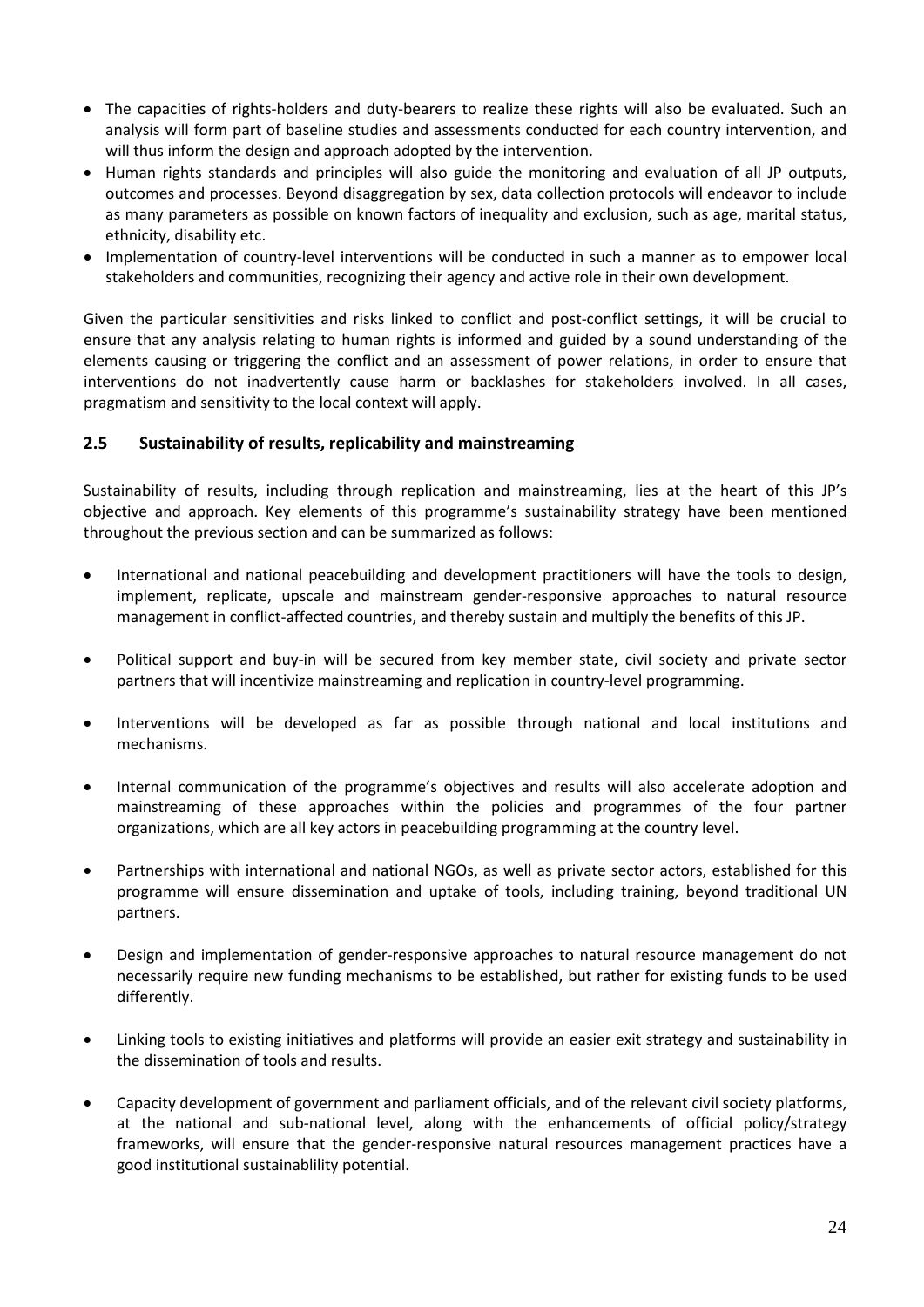- Interventions will also be undertaken in close partnership with companies of all sizes small, medium and large – with a view to creating jobs, integrating SMEs of the JP beneficiaries in value chains, developing new products and services in relevant natural resource sectors.
- Climate sustainability will be considered and included in the design and formulation of all country-level initiatives, in order to ensure that results are to the extent possible resilient to the shocks and stresses associated with climate change, including both slow and sudden-onset disasters.

# <span id="page-26-0"></span>**2.6 Resource Mobilization**

Delivery of the full Joint Programme as designed has been costed at USD 4.5 million over three years. The Government of Finland has agreed to support the JP through a one-year EUR 500,000 (approx. USD 550,000) grant, to be used for the year 2016. This grant, together with in-kind resources from the four partner organizations, will allow for implementation of the JP's inception phase. Significant additional funds will need to be raised to implement the remainder of the JP. A dedicated resource mobilization strategy has been designed for achieving this target, which is outlined below.

During the inception phase, and throughout the implementation of the JP as necessary, all implementing partners will engage equally in dedicated fundraising efforts, using their respective comparative advantage to leverage different streams of funding (i.e. for gender, for environment, for peacebuilding, for development, for migration etc). Though one partner may take the lead in approaching a potential donor, these initiatives will be conducted jointly where possible. As noted in Section 6 on Fund Management Arrangements, funds raised for the JP will be channelled by donors to a pooled joint account, and allocated by decision of the JP's Joint Steering Committee. This mechanism will also allow for additional funds to be easily absorbed and redistributed, should funding targets be exceeded.

In order to ensure the JP can be implemented as designed, the partners will work towards meeting the following targets, including through the provision of in-kind resources from the implementing partners and external partners:

- By the end of Year 1: Minimum of USD 2 million raised in total
- By the end of Year 2: Minimum of USD 4 million raised in total
- By the end of Year 3: Minimum of USD 4.5 million raised in total

In order to meet these goals, active engagement will be sought with a wide range of potential financial contributors. Table 4 below provides an overview of possible contributors, as well as specific resource mobilization activities that will be undertaken and associated roles and responsibilities for the Inception Phase (Year 1). These responsibilities will be included in the JP's Annual Workplans, which will be approved by the Joint Steering Committee.

Though selected individual member state governments will form a major focus of resource mobilization efforts, the implementing partners will also investigate opportunities to leverage parallel funding from other sources, including major trust funds – such as the Peacebuilding Fund – or private foundations and corporations. In addition to bilateral approaches, specific efforts will be made to reach key potential contributors through relevant common interest groupings, such as the Group of Friends on UNSCR 1325 and the Group of Friends on Natural Resources, for which specific briefings will be organized.

Moreover, once the pilot projects have been selected as outlined above, resource mobilization efforts will be undertaken at country level, targeting both the geographic and thematic budgets of key multilateral and bilateral donors in each of the pilot countries. Such efforts will be important not only for expanding the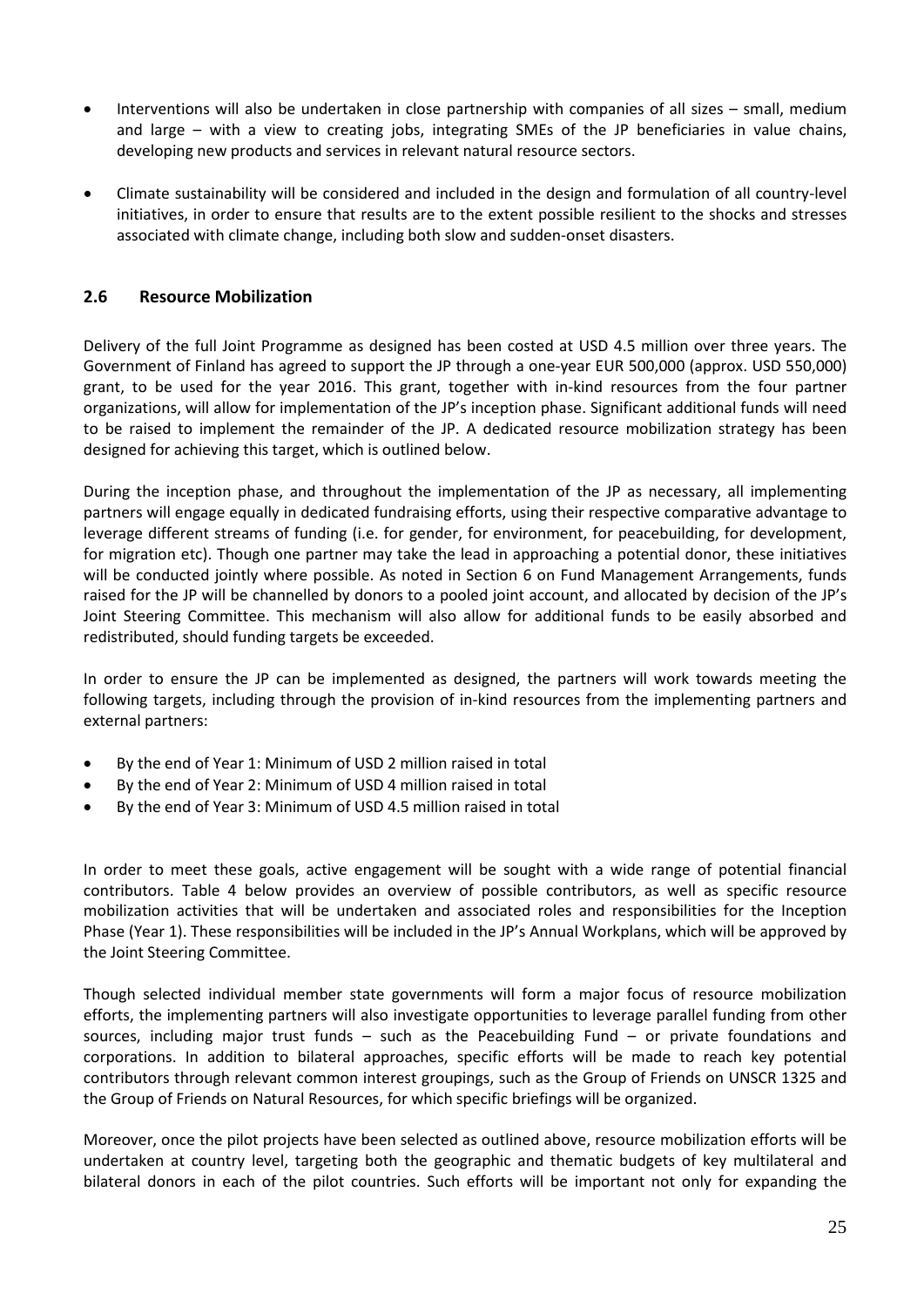budget available for the pilots, but also for supporting – and incentivizing – replication and upscaling. As such, country-level resource mobilization will be critical to the long-term sustainability of the pilot projects.

Finally, each of the implementing partners will contribute to the delivery of the JP through in-kind resources, such as staff time, administrative and logistical support services, as well as by ensuring that economies of scale can be reached by combining travel or consultancy costs, for example, with ongoing projects in the same countries or on similar themes. In addition, each partner will explore opportunities for leveraging funding for specific activities from existing sources that cannot be pooled into the Joint Programme Account, such as existing cooperation agreements between donors and individual agencies. The total of these in-kind contributions has been estimated at approximately USD 450,000 over three years. Together, these additional elements will constitute a stream of "parallel funding" for the JP, as detailed in Section 6 on Fund Management Arrangements.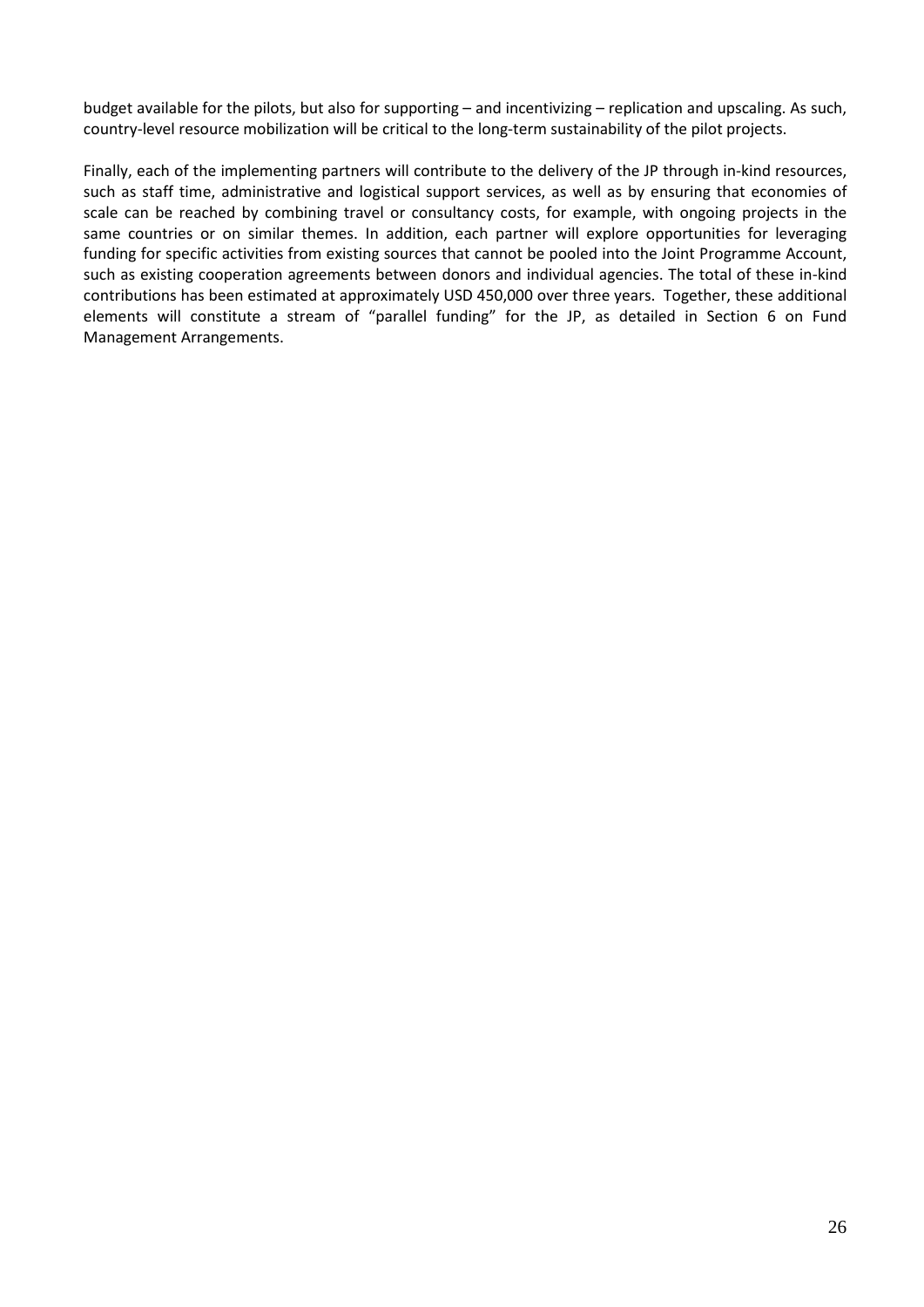# **Table 4. Resource mobilization activities in the inception phase**

| <b>TYPE</b>      | <b>FINANCIAL PARTNER</b>          | <b>ACTIVITIES</b>                                                                                                                                                 | <b>TIMELINE</b>       | <b>ASSIGNED LEAD</b> |
|------------------|-----------------------------------|-------------------------------------------------------------------------------------------------------------------------------------------------------------------|-----------------------|----------------------|
| <b>Regional</b>  |                                   |                                                                                                                                                                   |                       |                      |
|                  | EU                                | Organize a dialogue with the EC/EEAS on the women, NRM and<br>peacebuilding nexus, including a presentation of the joint policy<br>report and the joint programme | By month 3            | Joint                |
| <b>Bilateral</b> |                                   |                                                                                                                                                                   |                       |                      |
|                  | Norway                            | Explore opportunities for funding of JP from different budget lines                                                                                               | Outreach conducted to | <b>UN Women</b>      |
|                  | Sweden                            | (gender, environment & natural resources, peace & security) based                                                                                                 | all potential partner | UNDP/UN Women        |
|                  | UK                                | on strong alignment of the JP to key policy priorities for these                                                                                                  | governments by month  | Joint                |
|                  | Canada                            | governments. In some cases, these efforts will build on ongoing                                                                                                   | 6                     | <b>UNEP</b>          |
|                  | Switzerland                       | dialogue initiated during the joint policy report launch and                                                                                                      |                       | UNDP/UNEP            |
|                  | Netherlands                       | dissemination process.                                                                                                                                            |                       | UNDP/UNEP            |
|                  | <b>US</b>                         |                                                                                                                                                                   |                       | Join                 |
|                  | Australia                         |                                                                                                                                                                   |                       | Joint                |
|                  | New Zealand                       |                                                                                                                                                                   |                       | Joint                |
|                  | Republic of Korea                 |                                                                                                                                                                   |                       | <b>UN Women</b>      |
| <b>Other</b>     |                                   |                                                                                                                                                                   |                       |                      |
|                  | Peacebuilding Fund                | Explore opportunities for PBF financing one or more pilot projects                                                                                                | By month 6            | PBSO                 |
|                  | World Bank - United               | Explore opportunities for financing of one or more research projects                                                                                              | By month 6            | PBSO                 |
|                  | Nations Fragility and             |                                                                                                                                                                   |                       |                      |
|                  | <b>Conflict Partnership Trust</b> |                                                                                                                                                                   |                       |                      |
|                  | Fund                              |                                                                                                                                                                   |                       |                      |
|                  | Private foundations               | Explore opportunities for financing of one or more research                                                                                                       | By month 6            | Joint                |
|                  |                                   | projects; explore opportunities for financing of replication/upscaling                                                                                            |                       |                      |
|                  |                                   | of field projects by non-governmental partners                                                                                                                    |                       |                      |
|                  | Private corporations              | Explore opportunities for financing of replication/upscaling of field                                                                                             | By month 9            | Joint                |
|                  |                                   | projects through CSR investments combined with local content and                                                                                                  |                       |                      |
|                  |                                   | supply chain development; explore opportunities for financing of                                                                                                  |                       |                      |
|                  |                                   | outreach tools (e.g. documentary)                                                                                                                                 |                       |                      |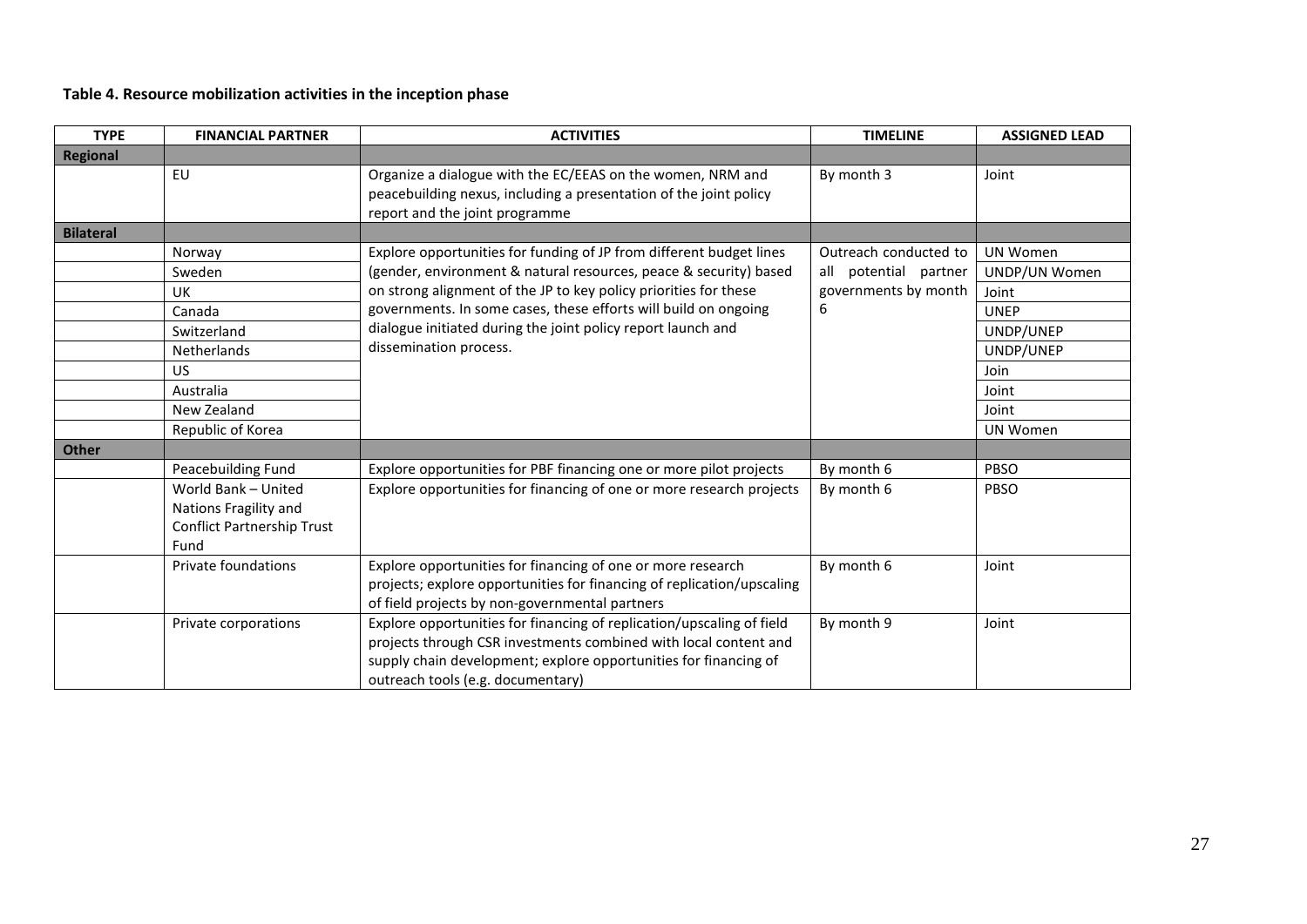## **Scale-back options according to funding gap**

Should the full budget of USD 4.5 million not be raised, a number of options for prioritizing deliverables and scaling back the scope of the JP have been identified. These will be selected according to the funding gap, as follows:

### *Option 1: Up to USD 1 million raised*

In the event that less than a third of the total budget is raised, the following deliverables will be prioritized:

- 1 country-level pilot initiated, building on existing projects and partnerships in order to ensure maximum economies of scale
- Programming guidance note developed and tested
- Model results framework developed and tested
- Outreach (prioritizing member state consultations, political outreach and events) conducted

### *Option 2: Up to USD 1.5 million raised*

In the event that up to a third of the total budget is raised, the following deliverables will be prioritized:

- 2 country-level pilots implemented, building on existing projects and partnerships in order to ensure maximum economies of scale
- Programming guidance note developed and validated
- Model results framework developed and validated
- Training module(s) developed
- Expert advisory group established
- 1 research project launched
- Website established (building on an existing platform)
- Outreach (prioritizing member state consultations, political outreach and private sector) conducted

### *Option 3: Up to USD 3 million raised*

In the event that up to two-thirds of the total budget is raised, the following deliverables will be prioritized:

- 2-3 country-level pilot implemented, building on existing projects and partnerships in order to ensure maximum economies of scale
- Programming guidance note developed and validated
- Model results framework developed and validated
- Training module(s) developed and training of trainers workshop(s) conducted
- Expert advisory group established and active
- 2 research projects launched
- Community of practice launched and active on web-based platform, resource repository created
- Suite of outreach materials developed and various types of outreach conducted

#### *Option 4: Up to USD 4 million raised*

In the event that more than two-thirds of the total budget is raised, but the full budget is not met, remaining country-level deliverables (such as an additional pilot project) will be prioritized. Other outputs and activities will be scaled back according to the funding gap, reducing volume and targets (e.g. number of research projects or number of outreach events) rather than cutting back on the range of planned activities.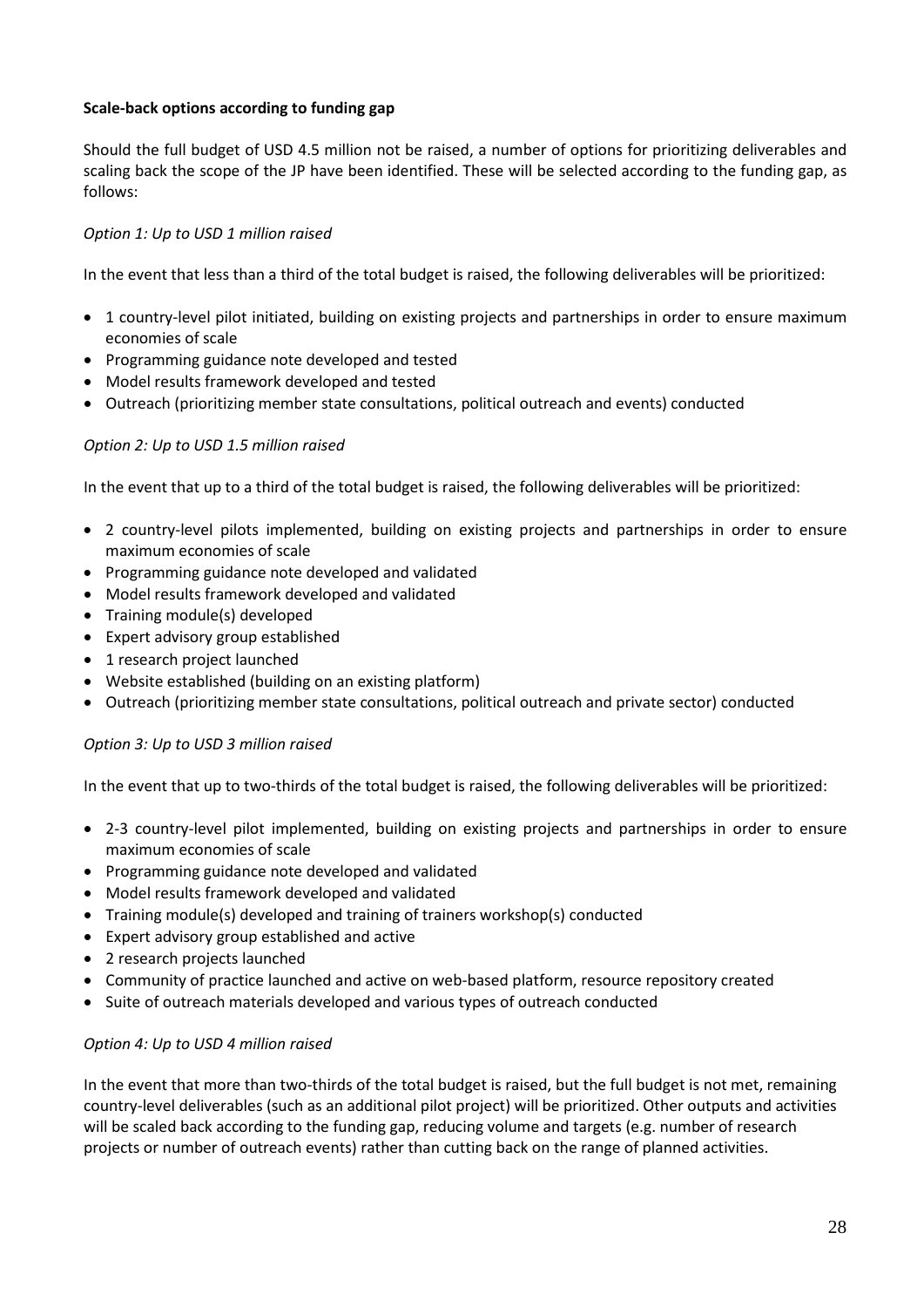# **3. Results Framework**

#### **Table 2: Results framework**

SDG 16 on Peaceful and Inclusive Societies, Target (16.b): Promote and enforce non-discriminatory laws and policies for sustainable development SDG 5 on gender equality and women's empowerment, Target (5.a): Undertake reforms to give women equal rights to economic resources, as well as access to ownership and control over land other forms of property, financial services, inheritance and natural resources, in accordance with national laws

<span id="page-30-0"></span>

| 1. Joint Programme Outcome A                                                                                                                                                                                                                                                                                                                                                                                                                                                                                                                                                                                                                                                                                                                                                                                                                                                                                                                                                                                                                                                                                                                                                                                                                                  | <b>Indicators</b>                                                                                                                | <b>Means of Verification</b>                                                                                                                                                                                                                           |                                     |
|---------------------------------------------------------------------------------------------------------------------------------------------------------------------------------------------------------------------------------------------------------------------------------------------------------------------------------------------------------------------------------------------------------------------------------------------------------------------------------------------------------------------------------------------------------------------------------------------------------------------------------------------------------------------------------------------------------------------------------------------------------------------------------------------------------------------------------------------------------------------------------------------------------------------------------------------------------------------------------------------------------------------------------------------------------------------------------------------------------------------------------------------------------------------------------------------------------------------------------------------------------------|----------------------------------------------------------------------------------------------------------------------------------|--------------------------------------------------------------------------------------------------------------------------------------------------------------------------------------------------------------------------------------------------------|-------------------------------------|
| Number of peacebuilding and development programmes and<br>planning frameworks in conflict-affected countries that<br>integrate gender-responsive natural resource management<br>approaches<br>[Baseline*: 0]<br>[Target*: $3$ ]<br>Increase in the institutional capacity (knowledge, skills,<br>2.<br>attitudes) of UN, national and local peacebuilding and<br>Gender-responsive approaches to natural resource<br>management are integrated in national and local<br>development actors to design, implement and monitor gender-<br>planning and programming for peacebuilding and<br>responsive interventions in various natural resource sectors in<br>conflict-affected countries<br>development in conflict-affected countries<br>[Baseline*: 0 interventions]<br>[Target*: 5 new interventions]<br>Increased financial investment in initiatives using gender-<br>3.<br>responsive natural resource management approaches for<br>peacebuilding and development in conflict-affected countries<br>[Baseline*: \$0]<br>[Target*: \$5,000,000]<br>M1 Pilot projects are initiated in at least one conflict-affected country<br>M2 Best practices, lessons learned and other relevant data from the pilot projects are collected, documented and analyzed |                                                                                                                                  | Review of Peacebuilding Strategies, UNDAFs and other national and local<br>planning frameworks in conflict-affected countries; review of programming<br>documents and budgets; interviews and surveys of UN staff, national and local<br>stakeholders. |                                     |
| <b>Joint Programme outcome milestones:</b>                                                                                                                                                                                                                                                                                                                                                                                                                                                                                                                                                                                                                                                                                                                                                                                                                                                                                                                                                                                                                                                                                                                                                                                                                    |                                                                                                                                  |                                                                                                                                                                                                                                                        | <b>Expected date of achievement</b> |
|                                                                                                                                                                                                                                                                                                                                                                                                                                                                                                                                                                                                                                                                                                                                                                                                                                                                                                                                                                                                                                                                                                                                                                                                                                                               |                                                                                                                                  |                                                                                                                                                                                                                                                        | Month 12                            |
|                                                                                                                                                                                                                                                                                                                                                                                                                                                                                                                                                                                                                                                                                                                                                                                                                                                                                                                                                                                                                                                                                                                                                                                                                                                               |                                                                                                                                  |                                                                                                                                                                                                                                                        | Month 24                            |
|                                                                                                                                                                                                                                                                                                                                                                                                                                                                                                                                                                                                                                                                                                                                                                                                                                                                                                                                                                                                                                                                                                                                                                                                                                                               | M3 Tools are available to practitioners to integrate, replicate and upscale relevant approaches within peacebuilding programming |                                                                                                                                                                                                                                                        | Month 36                            |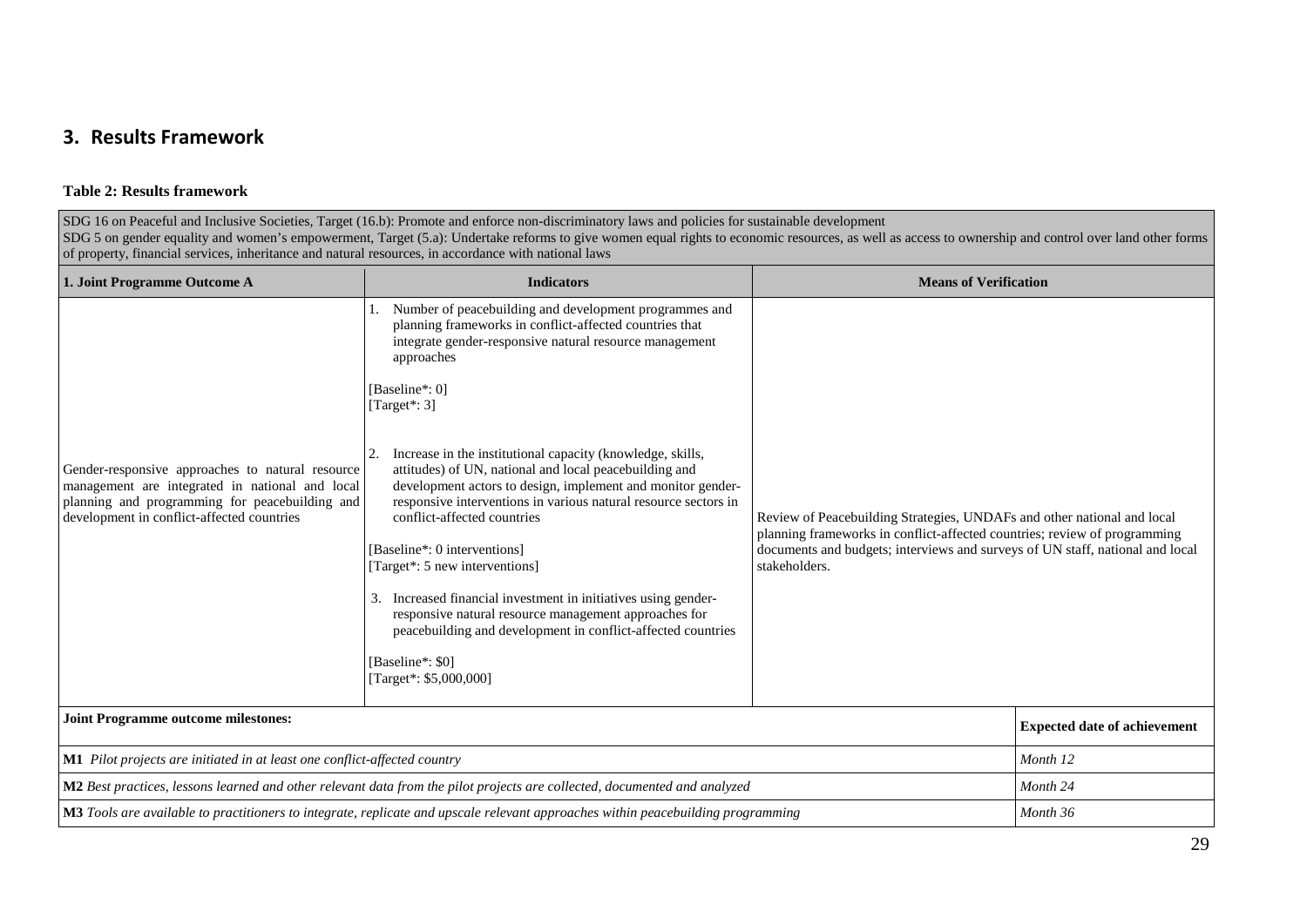| <b>Joint Programme Outcome B</b><br><b>Indicators</b>                                                                                                                             |                                                                                                                                                                                                                                                                                                                                                                                                                                                                                                                                                                                                                                                                                                                                                           | <b>Means of verification</b>                                                                                                                                                                                              |                                     |
|-----------------------------------------------------------------------------------------------------------------------------------------------------------------------------------|-----------------------------------------------------------------------------------------------------------------------------------------------------------------------------------------------------------------------------------------------------------------------------------------------------------------------------------------------------------------------------------------------------------------------------------------------------------------------------------------------------------------------------------------------------------------------------------------------------------------------------------------------------------------------------------------------------------------------------------------------------------|---------------------------------------------------------------------------------------------------------------------------------------------------------------------------------------------------------------------------|-------------------------------------|
| Specific challenges and/or opportunities presented<br>by women's access, use and control of natural<br>resources are addressed in conflict-affected<br>countries on a pilot basis | TBD according to the nature and focus of selected pilot projects                                                                                                                                                                                                                                                                                                                                                                                                                                                                                                                                                                                                                                                                                          | TBD according to selected indicators                                                                                                                                                                                      |                                     |
| <b>Joint Programme outcome milestones:</b>                                                                                                                                        |                                                                                                                                                                                                                                                                                                                                                                                                                                                                                                                                                                                                                                                                                                                                                           |                                                                                                                                                                                                                           | <b>Expected date of achievement</b> |
| M1 Pilot projects are initiated in at least one conflict-affected country                                                                                                         |                                                                                                                                                                                                                                                                                                                                                                                                                                                                                                                                                                                                                                                                                                                                                           |                                                                                                                                                                                                                           | Month 12                            |
| M2 Pilot projects are finalized in at least one conflict-affected country                                                                                                         |                                                                                                                                                                                                                                                                                                                                                                                                                                                                                                                                                                                                                                                                                                                                                           |                                                                                                                                                                                                                           | Month 24                            |
| 2. Joint Programme Outputs                                                                                                                                                        | <b>Indicators</b>                                                                                                                                                                                                                                                                                                                                                                                                                                                                                                                                                                                                                                                                                                                                         | <b>Means of Verification</b>                                                                                                                                                                                              |                                     |
| A) Gender-responsive approaches to natural<br>resource management tested and documented<br>through pilot projects in at least three conflict-<br>affected countries               | Number of pilot projects completed<br>[Baseline*: 0]<br>[Target*: $3$ ]<br>Lessons and best practices for integrating gender-responsive<br>approaches to natural resource management in peacebuilding<br>contexts collected for upscaling and replication<br>[Baseline*: No existing collection of best practice]<br>[Target*: One document compiling lessons learned and best<br>practice]<br>Increase in the institutional capacity (knowledge, skills, attitudes)<br>of UN, national and local peacebuilding and development<br>practioners involved in pilot projects to design, implement and<br>monitor gender-responsive interventions in various natural resource<br>sectors in conflict-affected countries<br>[Baseline*: tbd]<br>[Target*: tbd] | Review of project documents and legal agreements, quarterly progress reports,<br>completion report, evaluations and communications and outreach materials;<br>interviews of project staff, stakeholders and beneficiaries |                                     |
| <b>Joint Programme output milestones:</b>                                                                                                                                         |                                                                                                                                                                                                                                                                                                                                                                                                                                                                                                                                                                                                                                                                                                                                                           |                                                                                                                                                                                                                           | <b>Expected date of achievement</b> |
| M1 Initial pilot project selected                                                                                                                                                 |                                                                                                                                                                                                                                                                                                                                                                                                                                                                                                                                                                                                                                                                                                                                                           |                                                                                                                                                                                                                           | Month 6                             |
| M2 Initial pilot project initiated and additional pilot projects selected                                                                                                         |                                                                                                                                                                                                                                                                                                                                                                                                                                                                                                                                                                                                                                                                                                                                                           |                                                                                                                                                                                                                           | Month 12                            |
|                                                                                                                                                                                   | M3 Data collection and analysis systems are in place and functioning, and lessons are being continually documented                                                                                                                                                                                                                                                                                                                                                                                                                                                                                                                                                                                                                                        |                                                                                                                                                                                                                           | Month 18                            |
| <b>M4</b> Pilot projects are finalized                                                                                                                                            |                                                                                                                                                                                                                                                                                                                                                                                                                                                                                                                                                                                                                                                                                                                                                           |                                                                                                                                                                                                                           | Month 24                            |
| M5 Self-evaluations of all pilot projects are completed                                                                                                                           |                                                                                                                                                                                                                                                                                                                                                                                                                                                                                                                                                                                                                                                                                                                                                           |                                                                                                                                                                                                                           | Month 30                            |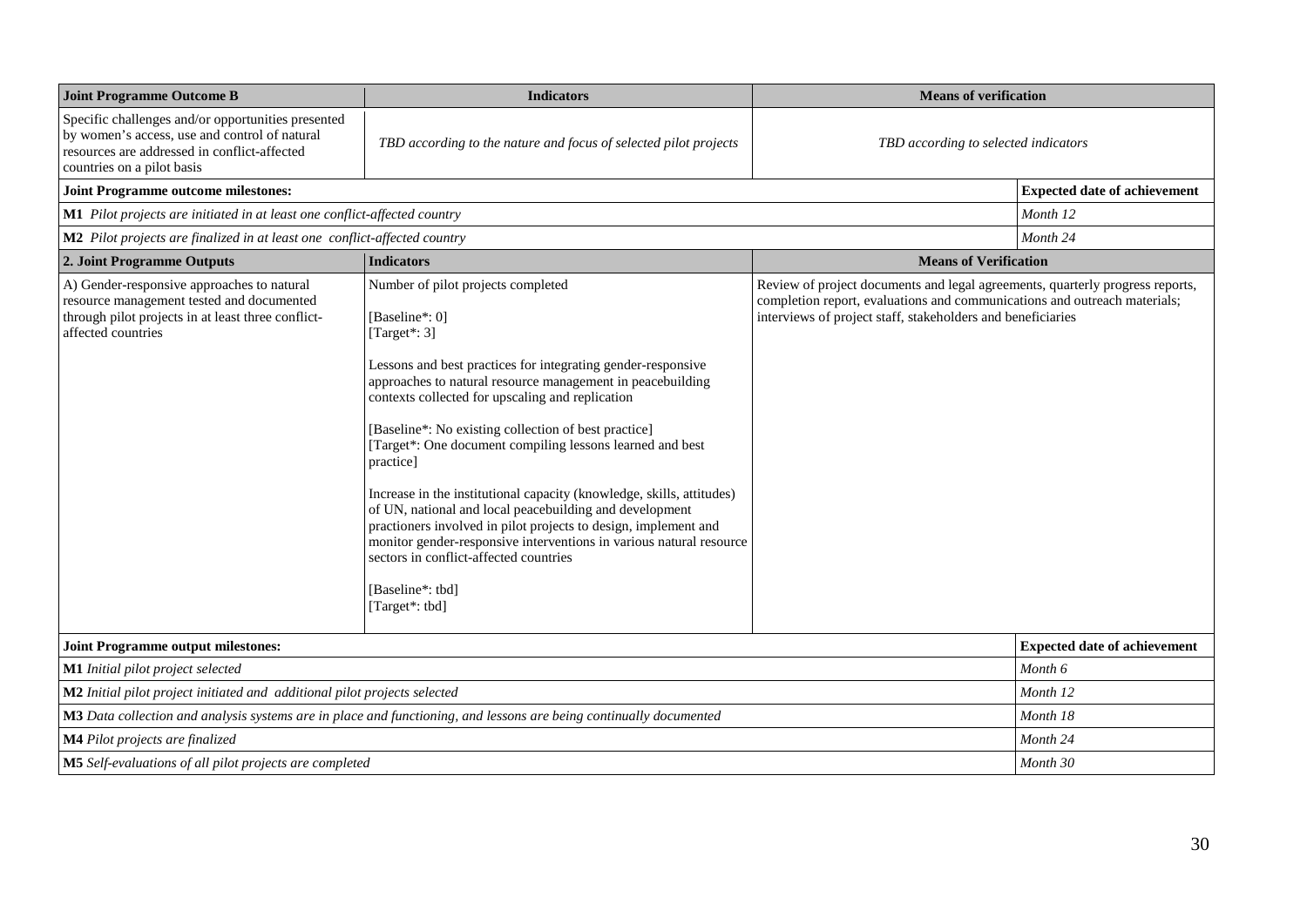| B) Best practice and programming tools and<br>guidance on gender-responsive approaches to<br>natural resource management in conflict-affected<br>countries developed | Programming guide developed, validated and available to<br>1.<br>country-level practitioners<br>[Baseline*: 0]<br>[Target*: $1$ ]<br>interviews of experts<br>2. Model results framework developed, validated and available to<br>country-level practitioners<br>[Baseline*: 0]<br>[Target*: 1]<br>3. Online and in-person training modules developed and trainers<br>ready to deliver in-person training<br>[Baseline*: 0 training modules; 0 trainers]<br>[Target*: 2 training modules; 25 trainers]<br>4. Web-based platform and community of practice established<br>[Baseline*: 0 platforms; 0 members of the community of practice]<br>[Target*: 1 platform; 500 members of the COP]<br>5. Expert Advisory Group established<br>[Baseline*: 0 group]<br>[Target*: 1 group]<br>6. New data on key knowledge gaps available<br>[Baseline*: 0 new research reports]<br>[Target*: 3 new research reports] |                                                                                                                                                               | Review of print and web versions of the programming guide, the web-based<br>platform, training modules and training-of-trainer workshop materials and<br>documentation, expert advisory group membership documents, outreach and<br>communications materials, model results framework and new research reports; |
|----------------------------------------------------------------------------------------------------------------------------------------------------------------------|-------------------------------------------------------------------------------------------------------------------------------------------------------------------------------------------------------------------------------------------------------------------------------------------------------------------------------------------------------------------------------------------------------------------------------------------------------------------------------------------------------------------------------------------------------------------------------------------------------------------------------------------------------------------------------------------------------------------------------------------------------------------------------------------------------------------------------------------------------------------------------------------------------------|---------------------------------------------------------------------------------------------------------------------------------------------------------------|-----------------------------------------------------------------------------------------------------------------------------------------------------------------------------------------------------------------------------------------------------------------------------------------------------------------|
| <b>Joint Programme Milestones:</b>                                                                                                                                   |                                                                                                                                                                                                                                                                                                                                                                                                                                                                                                                                                                                                                                                                                                                                                                                                                                                                                                             |                                                                                                                                                               | <b>Expected date of achievement</b>                                                                                                                                                                                                                                                                             |
| M1 First draft of programme guidance and model results framework developed                                                                                           |                                                                                                                                                                                                                                                                                                                                                                                                                                                                                                                                                                                                                                                                                                                                                                                                                                                                                                             |                                                                                                                                                               | Month <sub>6</sub>                                                                                                                                                                                                                                                                                              |
|                                                                                                                                                                      | <b>M2</b> Draft programme guidance and model results framework tested and validated as part of initial pilot projects                                                                                                                                                                                                                                                                                                                                                                                                                                                                                                                                                                                                                                                                                                                                                                                       |                                                                                                                                                               | Month 12                                                                                                                                                                                                                                                                                                        |
|                                                                                                                                                                      | M3 Development of online/in person training modules and web-based platform initiated, Expert Advisory Group established                                                                                                                                                                                                                                                                                                                                                                                                                                                                                                                                                                                                                                                                                                                                                                                     |                                                                                                                                                               | Month 18                                                                                                                                                                                                                                                                                                        |
| M4 Web-based platform/community of practice reaches 300 members                                                                                                      |                                                                                                                                                                                                                                                                                                                                                                                                                                                                                                                                                                                                                                                                                                                                                                                                                                                                                                             |                                                                                                                                                               | Month 24                                                                                                                                                                                                                                                                                                        |
| <b>M5</b> At least one training of trainers workshop completed, at least two research projects are completed                                                         |                                                                                                                                                                                                                                                                                                                                                                                                                                                                                                                                                                                                                                                                                                                                                                                                                                                                                                             |                                                                                                                                                               | Month 30                                                                                                                                                                                                                                                                                                        |
| M6 All tools are finalized, disseminated, and available for use                                                                                                      |                                                                                                                                                                                                                                                                                                                                                                                                                                                                                                                                                                                                                                                                                                                                                                                                                                                                                                             |                                                                                                                                                               | Month 36                                                                                                                                                                                                                                                                                                        |
| national levels to promote uptake of the tools in member states, private sector and NGO                                                                              | C) Outreach and advocacy conducted at global, Number of events, meetings and consultations organized with                                                                                                                                                                                                                                                                                                                                                                                                                                                                                                                                                                                                                                                                                                                                                                                                   | Review of meeting and event agendas and minutes; interviews of member state<br>representatives, stakeholders, private sector actors; surveys of peacebuilding |                                                                                                                                                                                                                                                                                                                 |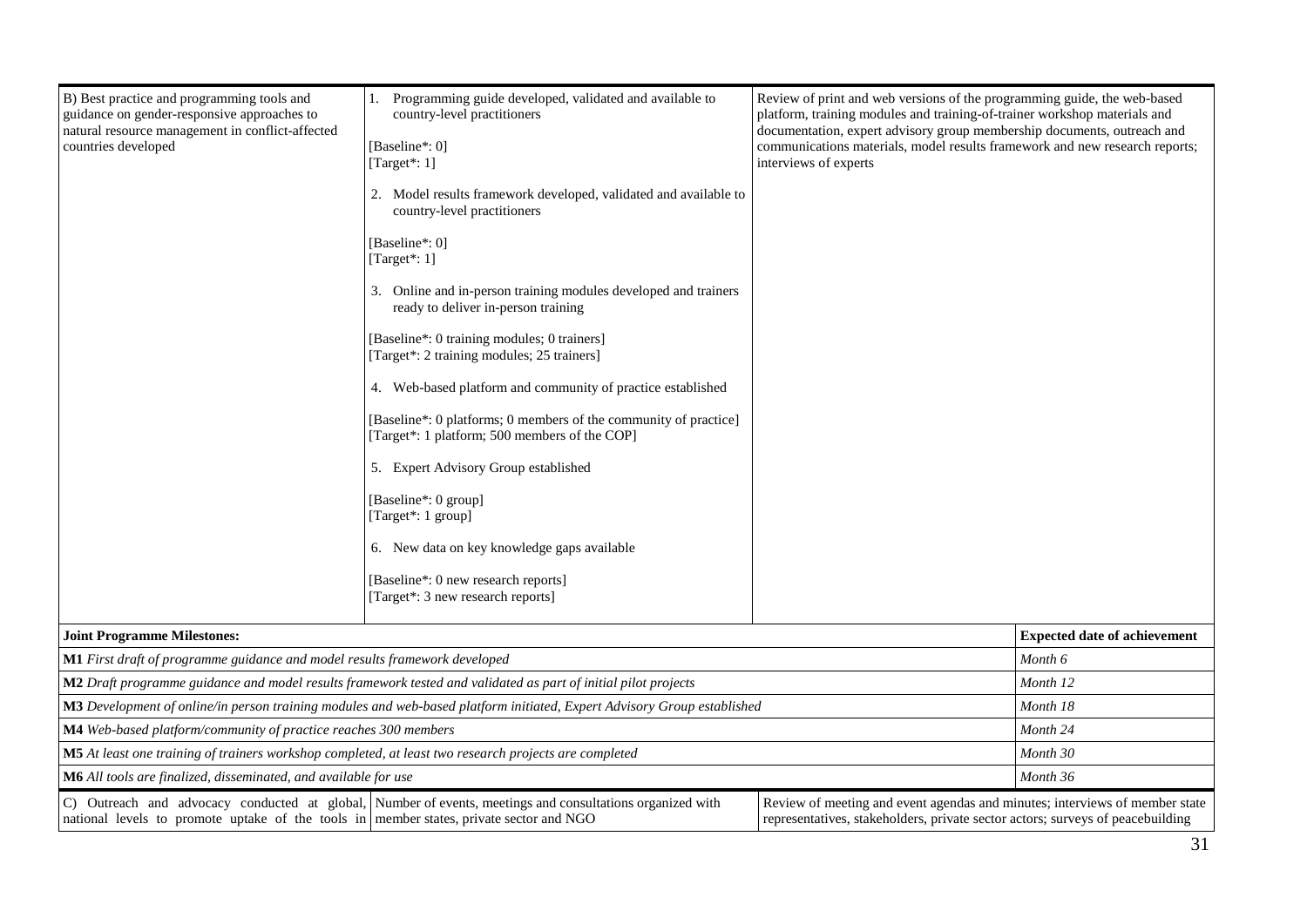| [Baseline*: 0]<br>peacebuilding programming<br>[Target $*$ : 10]                         |                                                                                                                                                                 | and development practitioners in conflict-affected states; review of multimedia<br>outreach tools and materials available in print and online |                                     |
|------------------------------------------------------------------------------------------|-----------------------------------------------------------------------------------------------------------------------------------------------------------------|-----------------------------------------------------------------------------------------------------------------------------------------------|-------------------------------------|
|                                                                                          |                                                                                                                                                                 |                                                                                                                                               |                                     |
| <b>Joint Programme Milestones:</b>                                                       |                                                                                                                                                                 |                                                                                                                                               | <b>Expected date of achievement</b> |
|                                                                                          | M1 Kick off consultations are held with conflict-affected country representatives, "Group of Friends" representatives, private sector and key NGO partners      |                                                                                                                                               | Month 6                             |
| M2 Development of outreach and communications tools is initiated                         |                                                                                                                                                                 |                                                                                                                                               | Month 12                            |
|                                                                                          | M3 Midpoint consultations are held with conflict-affected country representatives, "Group of Friends" representatives, private sector and key NGO partners      |                                                                                                                                               | Month 18                            |
| <b>M4</b> Outreach tools are tested through the pilot projects                           |                                                                                                                                                                 | Month 24                                                                                                                                      |                                     |
| M5 Suite of outreach tools is finalized and available on the web-based platform          | Month 30                                                                                                                                                        |                                                                                                                                               |                                     |
| partners, and translation of selected tools into French, Spanish and Arabic is finalized | M6 Final consultations/briefings/events are held with conflict-affected country representatives, "Group of Friends" representatives, private sector and key NGO |                                                                                                                                               | Month 36                            |

\*NB: Baseline surveys, assessments and analysis will form a core part of the inception phase, and all baselines will be adjusted accordingly. Targets will also be adapted as necessary.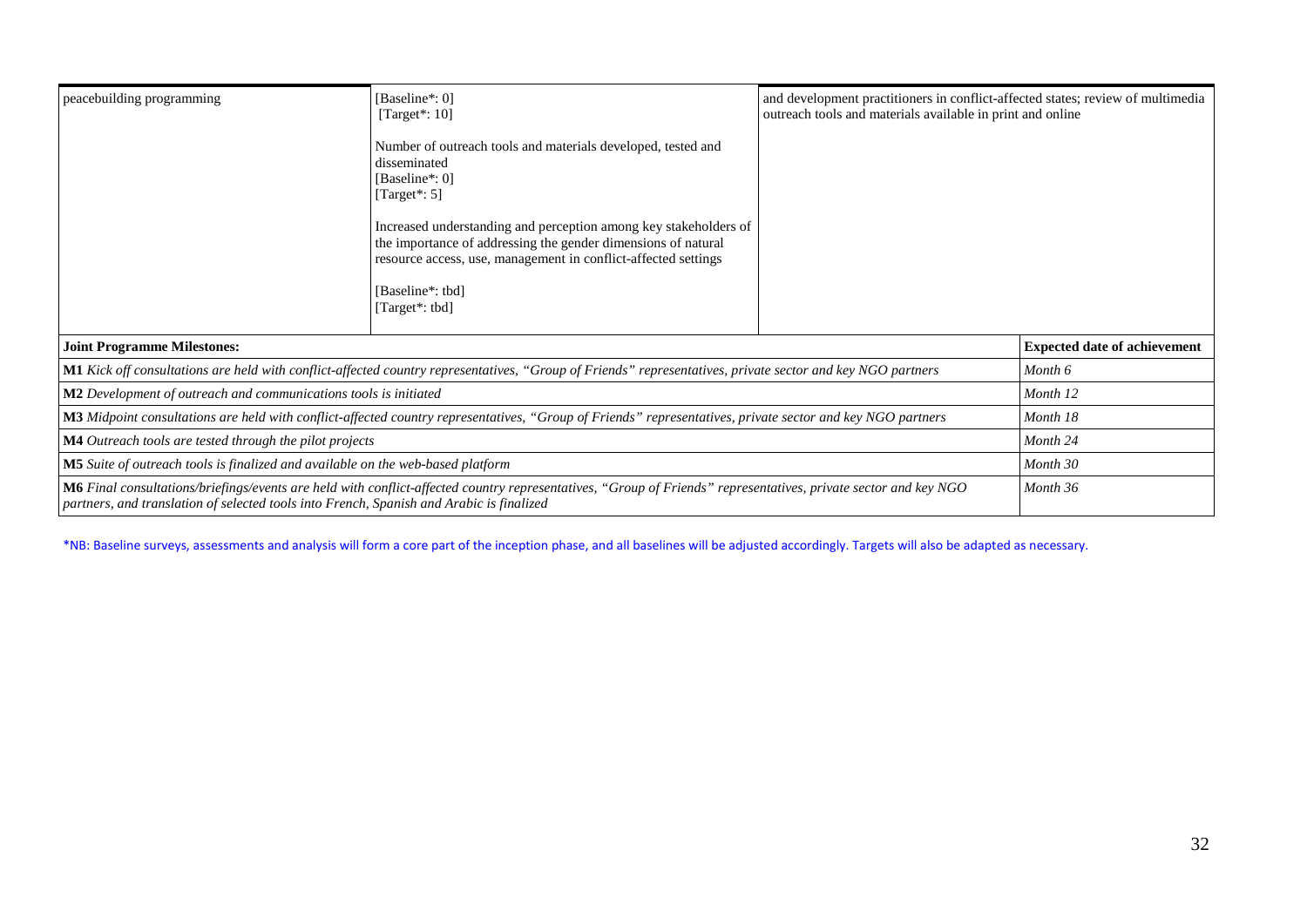# **4. Risk Analysis**

### **Table 2: Risk Matrix**

<span id="page-34-0"></span>

|                | <b>Risk Description</b>                                                                                                                           | <b>Category</b>  | Impact<br><b>Severity</b> | Likelihood | <b>Risk Management</b><br><b>Strategy</b>                                                                                                                                                                                                                                                                                                                                       | By When/Whom?                                                                                       |
|----------------|---------------------------------------------------------------------------------------------------------------------------------------------------|------------------|---------------------------|------------|---------------------------------------------------------------------------------------------------------------------------------------------------------------------------------------------------------------------------------------------------------------------------------------------------------------------------------------------------------------------------------|-----------------------------------------------------------------------------------------------------|
|                | Security situation in one or more of the pilot<br>countries deteriorates to the point of hampering<br>daily movements and delaying key activities | Security         | High                      | Medium     | Prioritize countries with lower security risk in<br>pilot project selection process; work with and<br>through local partners which are not as<br>constrained by security challenges; develop<br>fall-back options where possible, including<br>changing pilot location                                                                                                          | Joint Steering Committee<br>at country selection/Pilot<br>project managers during<br>implementation |
|                | Political support is lacking or diminishes in countries<br>where the pilots are undertaken                                                        | Political        | Medium                    | Low        | Prioritize countries with lower political risk in<br>pilot selection process; work with local<br>partners with strong networks and influence<br>within national and sub-national<br>governments                                                                                                                                                                                 | Joint Steering Committee<br>at country selection/Pilot<br>project managers during<br>implementation |
| 3              | The JP does not secure full funding                                                                                                               | <b>Financial</b> | Medium                    | Medium     | Design and implement a joint resource<br>mobilization strategy, building on the<br>donor/partner network of each implementing<br>agency to maximize opportunities for<br>financing from a range of bilateral and<br>multilateral partners, funding instruments<br>and/or budget lines; identify options for<br>scaling back programmme deliverables<br>according to funding gap | Joint Steering Committee                                                                            |
| $\overline{4}$ | The quality of data collected is poor and/or does not<br>allow for best practice or lessons learned to be<br>identified                           | Methodological   | High                      | Low        | Provide targeted technical and capacity-<br>building support for the establishment of a<br>rigorous data collection mechanism, including<br>the design of comprehensive monitoring and<br>reporting plans, training etc.                                                                                                                                                        | Experts on the roster,<br>coordinated by the<br>Programme Manager                                   |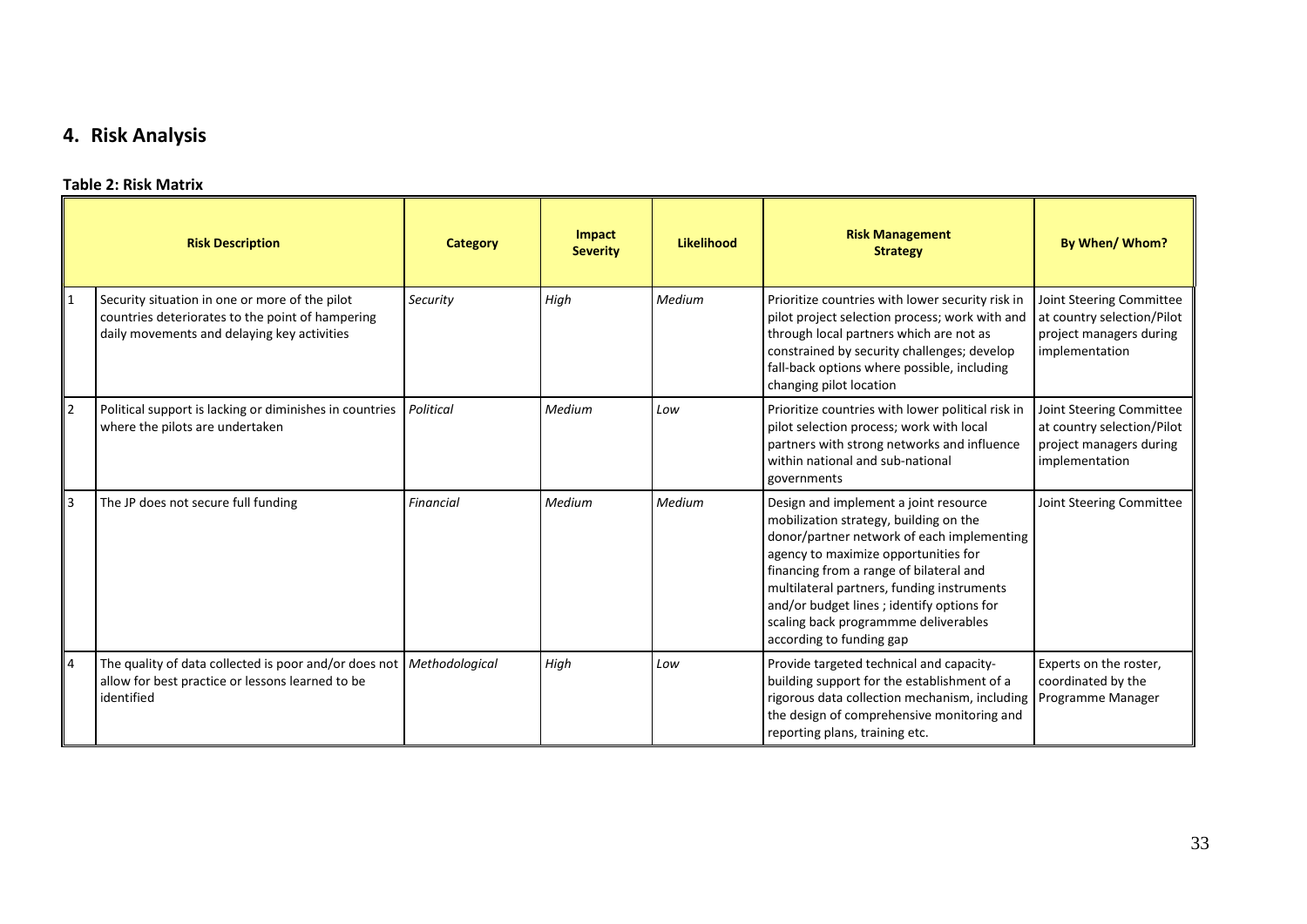| 5 | Political support is lacking among member states to<br>advocate for integration of best practice in<br>peacebuilding programming at the country level | Political            | Medium | Low | Design and implement a joint engagement<br>strategy, building on the comparative<br>advantages and existing networks supported<br>by each implementing agency and engage key<br>member state groups early on and<br>throughout the JP to develop ownership of<br>the issues, and conduct targeted outreach to<br>potential champions                                                                                                                              | Joint Steering Committee                                                   |
|---|-------------------------------------------------------------------------------------------------------------------------------------------------------|----------------------|--------|-----|-------------------------------------------------------------------------------------------------------------------------------------------------------------------------------------------------------------------------------------------------------------------------------------------------------------------------------------------------------------------------------------------------------------------------------------------------------------------|----------------------------------------------------------------------------|
|   | Private sector will not engage with the JP, share<br>lessons and best practices, or promote uptake of<br>tools due to a lack of trust                 | Relational           | Low    | Low | Establish partnerships with organizations<br>such as the World Business Council for<br>Sustainable Development or the World<br>Economic Forum, which have significant and<br>strong networks of private sector actors<br>committed to reducing their environmental<br>and social impacts, and contributing to<br>stability, development and sustainability.                                                                                                       | Joint Steering<br>Committee/Programme<br>Manager                           |
| 8 | Lack of communication and collaboration among<br>partners and stakeholders results in delays,<br>duplications or poor results                         | Relational           | Low    | Low | Establish and enforce a schedule of regular<br>partners meetings at the working level to<br>ensure frequent information exchange,<br>address any emerging issues and foster a<br>collaborative and mutually supportive<br>atmosphere; establish similar mechanisms for<br>each of the pilot projects as part of project<br>design, along with specific roles and<br>responsibilities for communication and<br>collaboration with different stakeholder<br>groups. | Programme<br>Manager/Pilot project<br>managers                             |
| 9 | Project outputs (guidance, platform, training etc)<br>are not used by practitioners                                                                   | <b>Institutional</b> | High   | Low | Test and validate key project outputs through<br>the county pilots, adapting them based on<br>practitioner feedback; leverage each of the<br>PUNOs institutional network to raise<br>awareness and disseminate the tools to<br>targeted groups of practitioners with relevant<br>responsibilities; work with the JP's donors<br>and partners to encourage uptake                                                                                                  | Joint Steering<br>Committee/Programme<br>Manager/Pilot project<br>managers |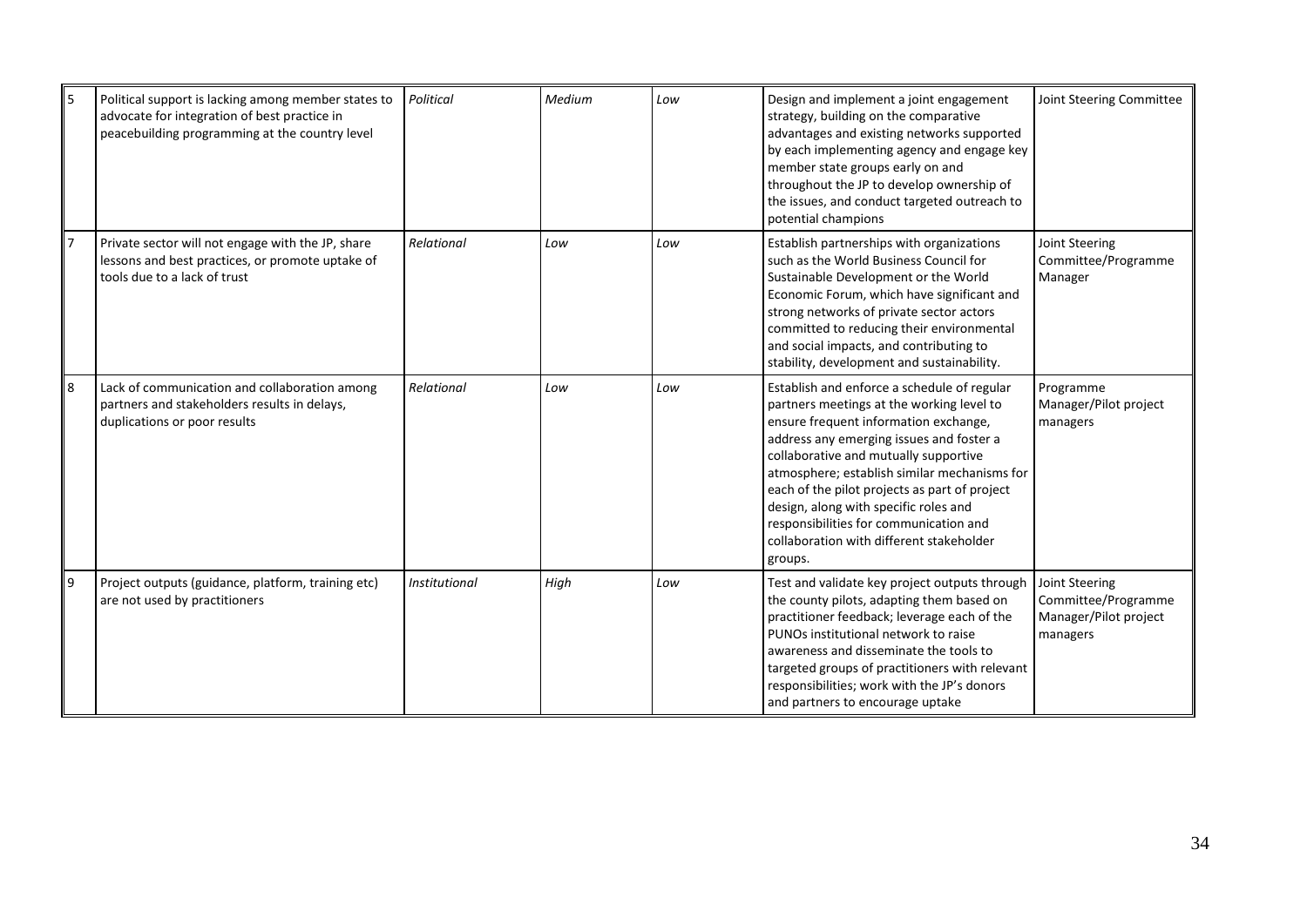| ll 10 | Programme funds are misused or misappropriated<br>by corrupt individuals associated partners to the<br>country-level projects | Financial, institutional   Medium |  | Low | <b>Establish standard operating procedures for</b><br>each pilot project that include: careful vetting<br>and background checks of all potential<br>project partners; specific requirements<br>regarding accounting and recording of<br>expenditure; and regular monitoring of the<br>amount and rate of expenditure by the pilot<br>project managers. | Pilot project managers |
|-------|-------------------------------------------------------------------------------------------------------------------------------|-----------------------------------|--|-----|--------------------------------------------------------------------------------------------------------------------------------------------------------------------------------------------------------------------------------------------------------------------------------------------------------------------------------------------------------|------------------------|
|-------|-------------------------------------------------------------------------------------------------------------------------------|-----------------------------------|--|-----|--------------------------------------------------------------------------------------------------------------------------------------------------------------------------------------------------------------------------------------------------------------------------------------------------------------------------------------------------------|------------------------|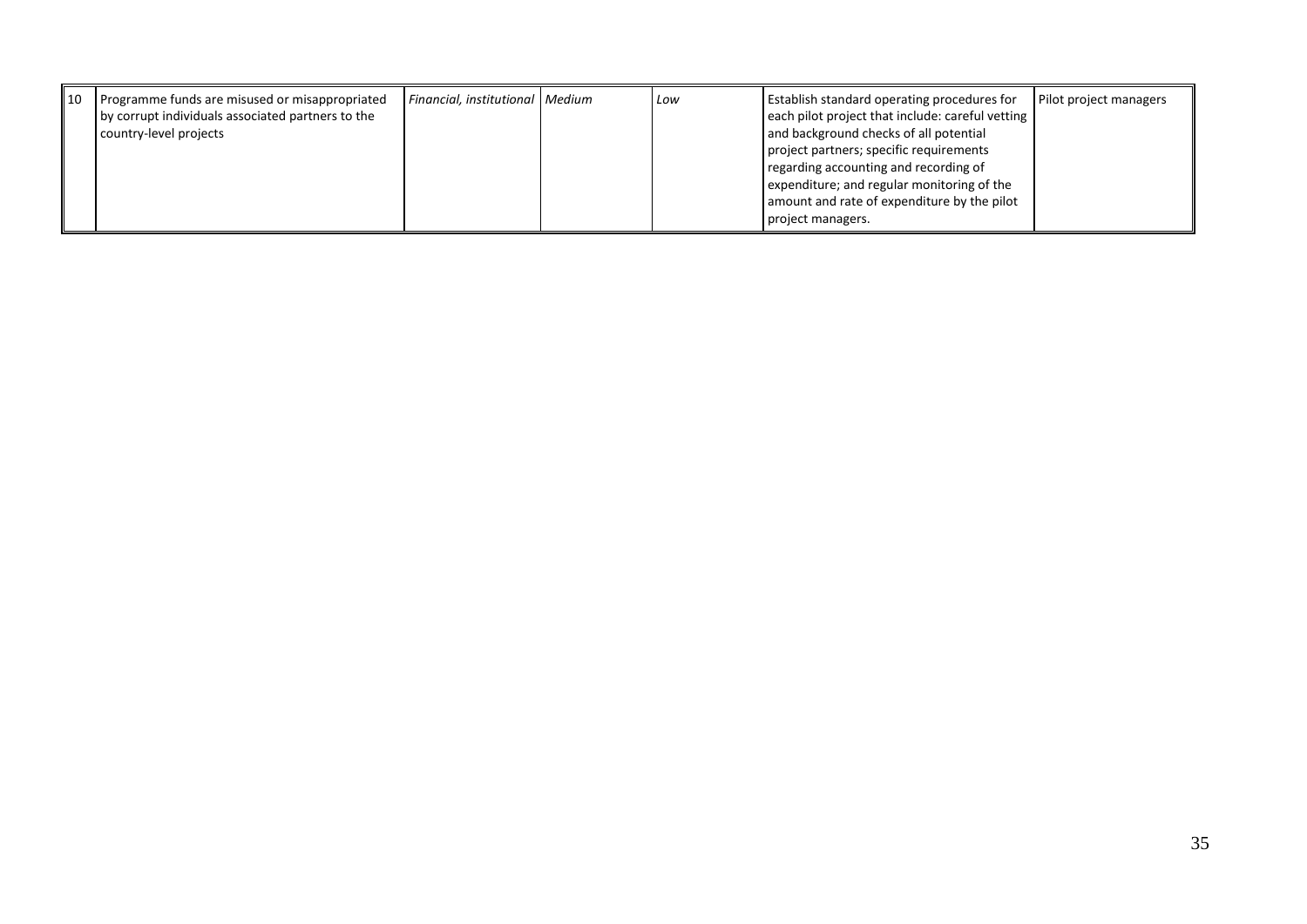# <span id="page-37-0"></span>**5. Implementation Arrangements**

This Joint Programme will be implemented by UNEP, UNDP and UN Women, with PBSO as a core strategic partner. Together, these organizations will form the **Joint Programme Steering Committee**, which constitutes the programme's decision-making authority and oversight mechanism. Representatives of the JP's main donor governments/entities will also be invited to join the Steering Committee. The Steering Committee will meet bi-annually, alternating between New York and Geneva. It will be comprised of senior programme managers from the four partner agencies, supported by their designated focal points, and representatives of donor governments/entities.

The Steering Committee will:

- Review and approve the Joint Programme Document and subsequent revisions, as well as annual work plans;
- Allocate resources, and review/approve any budget revisions/reallocations;
- Set country/pilot selection criteria, approve selection and pilot project documents;
- Approve partnerships with IGOs, NGOs and the private sector;
- Provide strategic direction, including on resource mobilization;
- Monitor implementation progress and address/mitigate challenges;
- Review and approve progress reports; and
- Review evaluation and audit reports.

Day-to-day management and coordination of the JP is entrusted to UNEP, through its Post-Conflict and Disaster Management Branch. As the **Convening Agency**, UNEP will be accountable for coordinating programmatic activities, serving as the "secretariat" of the Steering Committee. In this role, UNEP's functions will be to:

- Develop annual work plans for discussion and prepare programme document and budget revisions;
- Manage and coordinate the implementation of all global-level programmatic activities (country selection process, tools development, expert roster, outreach, consultations etc);
- Guide, oversee, monitor progress and provide support to the agencies managing the pilot projects at country level;
- Monitor progress against the programme's results framework in according with the monitoring and evaluation plan, and prepare regular progress reports;
- Coordinate technical inputs from all participating organizations;
- Consolidate the annual and final narrative progress reports based on submissions provided by each Participating UN Organization, and provide these to the Administrative Agent;
- Coordinate resource mobilization efforts and actively engage in resource mobilization, in accordance with the Fundraising Strategy;
- Facilitate evaluations and audits;
- Commission and oversee research projects with academic partners; and
- Call and organize JP Steering Committee meetings.

UNEP will recruit/nominate a **Programme Manager** (P4), to be based in within the Post-Conflict and Disaster Management Branch (PCDMB) of the Division of Environmental Policy Implementation in Geneva, who will be responsible for delivery of the above tasks. The Programme Manager will have the authority to run the JP on a day-to-day basis on behalf of the four partner organizations, within the oversight and quality assurance frameworks established by the JP Steering Committee. The Programme Manager will receive operational support from the PCDMB team, which will be reflected in the overall budget. Temporary support, in the form of consultancies, will also be secured to support with specific tasks.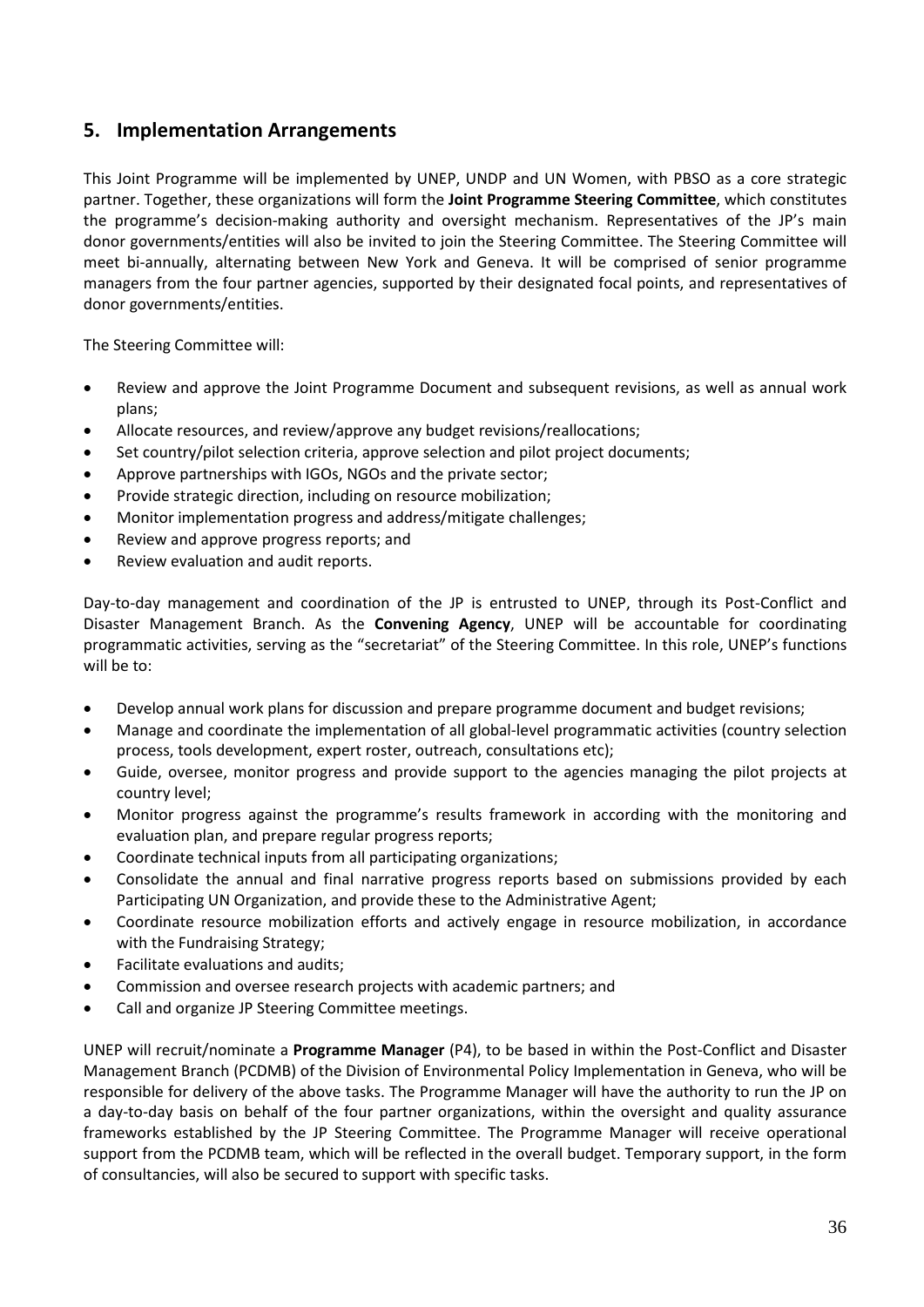As **Participating UN Organizations (PUNOs)**, UNEP, UNDP and UN Women will have individual roles and responsibilities as well. These will include to:

- Implement pilot projects at country level, according to the agreed project document, and oversee data collection and analysis (for pilot project proponents only);
- Implement global activities under the Tool Development and Advocacy and Outreach Components;
- Make technical expertise available for all aspects of the JP, including by deploying experts to support pilot project design, monitoring and implementation, providing inputs to and conducting technical reviews of all tools, and developing and delivering training;
- Leverage existing partnerships and networks to support JP implementation and uptake of results, as well as resource mobilization;
- Actively engage in resource mobilization, in accordance with the agreed Fundraising Strategy.

Funds will be allocated to each implementing organization in accordance with the Annual Workplan to finance agreed activities. Each organization will assume full programmatic and financial responsibility and accountability for the funds disbursed to them. PUNOs will use their respective rules and regulations in the implementing process with partners and counterparts.

Moreover, each pilot project will have its own governance and implementation arrangements, to be detailed and approved as part of the project document. These will vary from pilot to pilot, as they will most likely build on existing governance and implementation arrangements at country level. At minimum, however, a Steering Group will be established for each pilot, comprised of the implementing agencies, key partners and UNEP as the JP Manager. Steering Groups will meet at least three times during the pilot lifespan: prior to the start of the project, at mid-point and at the pilot's conclusion.

As a **strategic partner**, PBSO will not receive funds through this JP and will not implement any country-level activities. PBSO will, however, actively support the JP by providing strategic advice, guidance and expertise for the tools and outreach and advocacy components.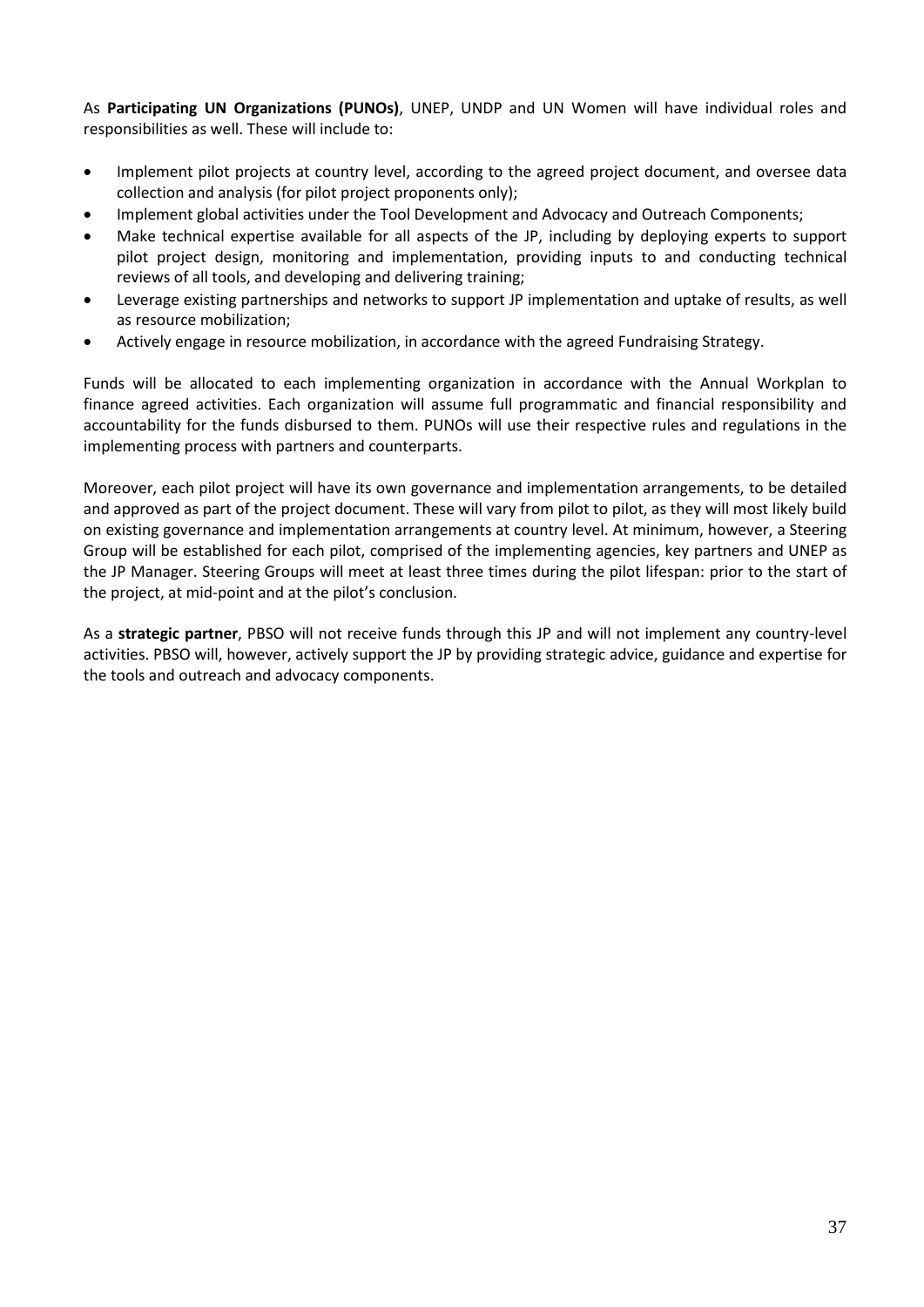#### **Figure 3. Joint Programme Organogramme**

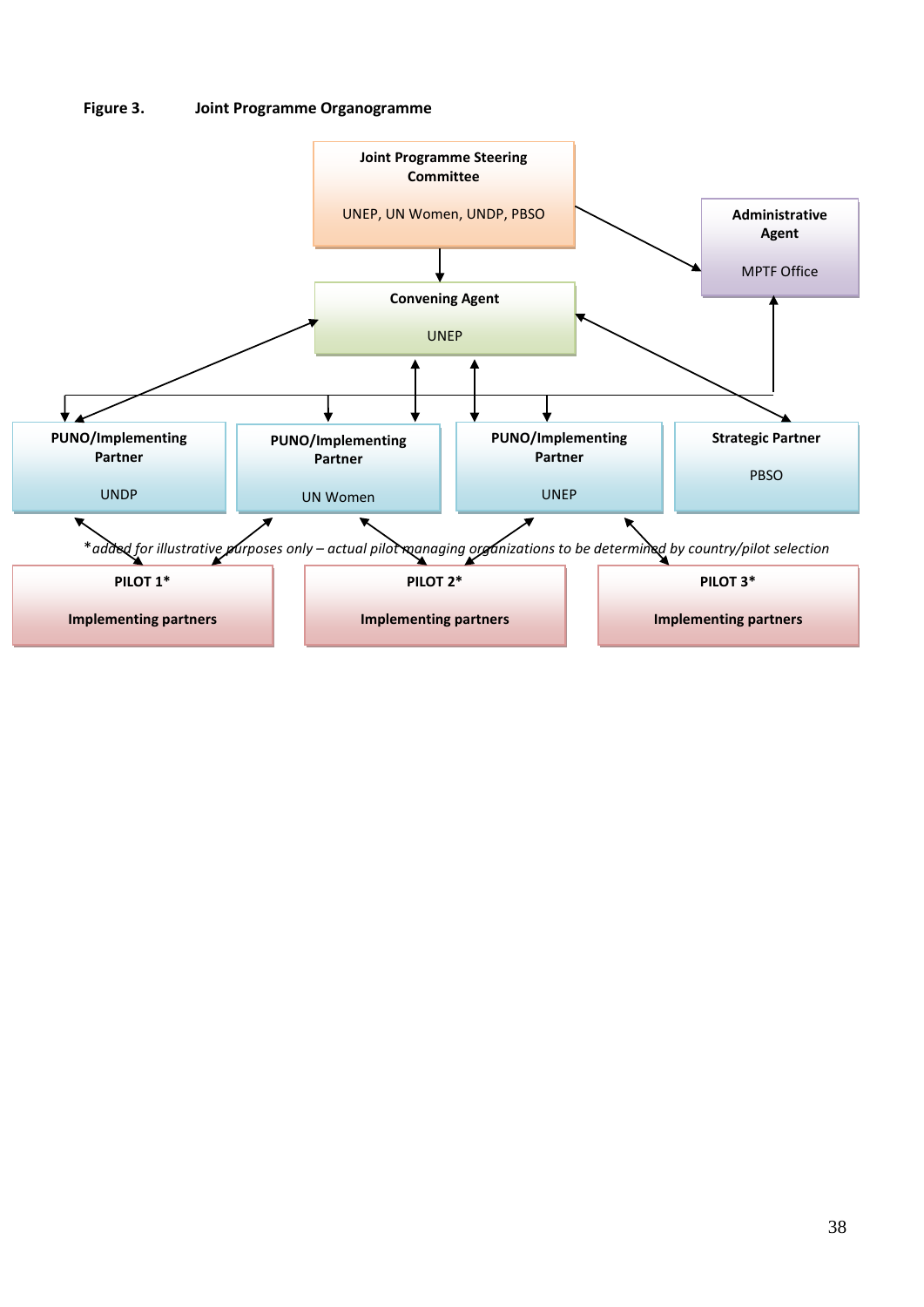# <span id="page-40-0"></span>**6. Fund Management Arrangements**

As the Participating UN Organizations (PUNOs) in this Joint Programme, UNEP, UN Women and UNDP work under the same framework and towards the same results. They have therefore agreed to channel funding raised for this JP into a single Joint Programme Account, using the UNDG pass-through modality, and have appointed the Multi-Partner Trust Fund (MPTF) Office to act as the **Administrative Agent (AA)** for the JP. The AA will be responsible for financial/administrative management, and be accountable for effective and impartial fiduciary management and financial reporting. Specific roles and responsibilities will include to:

- Receive donor contributions;
- Subject to availability of funds, disburse funds to PUNOs based on Steering Committee instructions and the budget set out in this Joint Programme Document and the Annual Work Plans; and
- Consolidate periodic financial reports and final financial report.

The fund management option selected for this JP is a combination of "pass-through" (for donor contributions) and "parallel" (for in-kind resources) fund management. Each PUNO will assume full programmatic and financial responsibility and accountability for the funds disbursed by the AA. PUNOs will use their respective rules and regulations in the implementing process with its partners and counterparts.

Moreover, each of the PUNOs will establish a separate ledger account for the receipt and administration of the funds disbursed to it by the AA. Each PUNO will deduct 7% as overheard cost of the total allocation received for the agency.

As indicated earlier, UNEP will be the Convening Agent for this Joint Programme.

# <span id="page-40-1"></span>**7. Monitoring, Evaluation and Reporting**

### **Monitoring and reporting**

Monitoring and reporting on the programme's progress and results as set out in the JP Results Framework will be an integral part of the Programme Manager's responsibilities. This will include continually keeping track of progress milestones, and soliciting, analyzing and compiling inputs from PUNOs and implementing partners. All organizations involved (PUNOs and country-level implementing partners) will be responsible for data collection, and providing timely and quality inputs as per the agreed reporting schedule below.

### *Narrative Reports*

Each PUNO will provide the Convening Agent with the following narrative reports prepared in accordance with the reporting procedures applicable to the PUNO concerned. The PUNOs will endeavor to harmonize their reporting formats to the extent possible.

- (a) Quarterly narrative progress reports, to be provided no later than one (1) month after the end of each three-month period (i.e. on 30 April for the period 1 Jan – 31 March), on 31 July for the period 1 Apr – 30 June, on 31 October for the period 1 July – 30 Sep, and on 31 Jan for the period 1 Oct – 31 Dec);
- (b) Annual narrative progress reports, covering the full period 1 Jan to 31 Dec, to be provided no later than one (2) months (28 February) after the end of the calendar year; and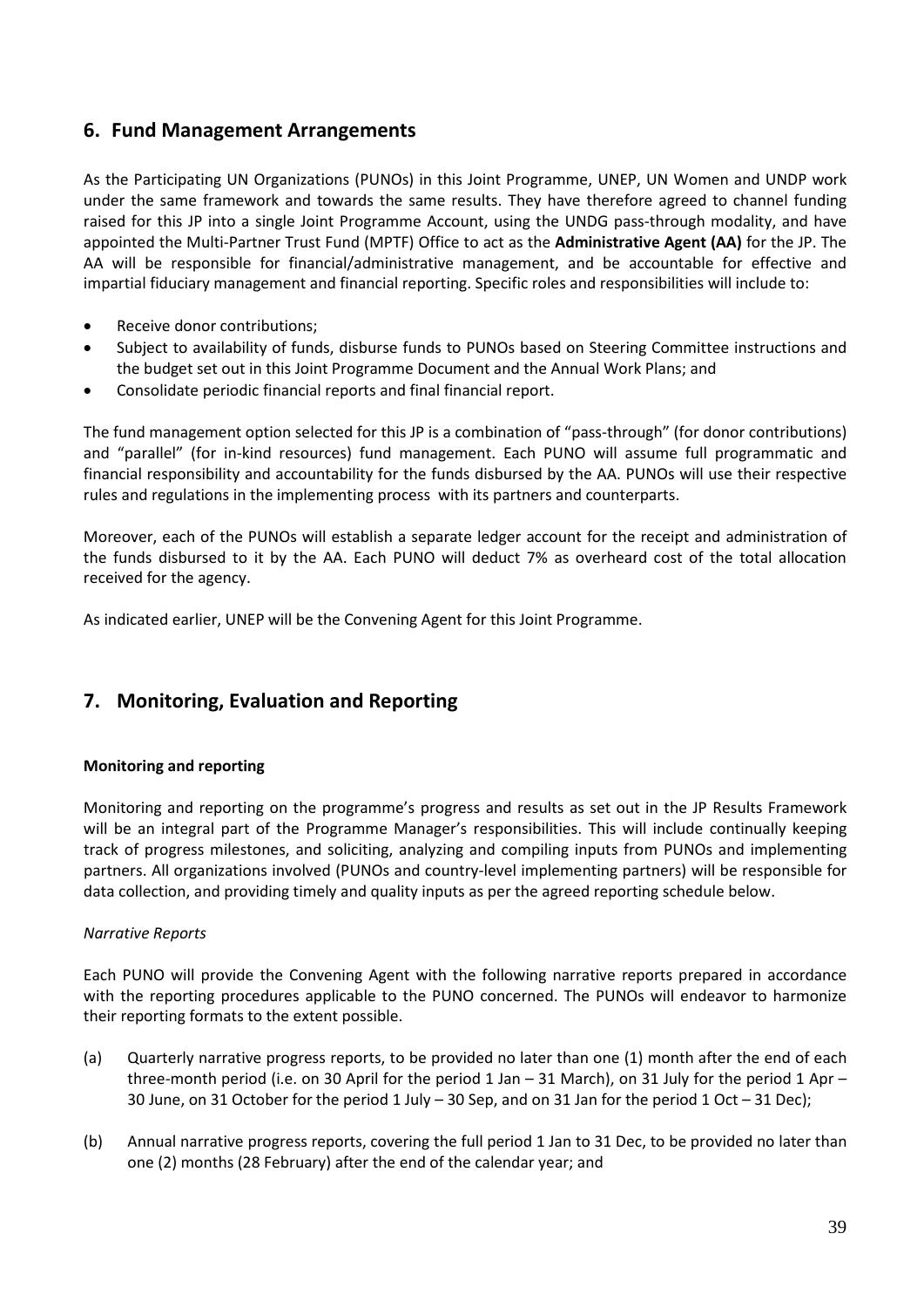(c) Final narrative reports, after the completion of the activities in the Joint Programme Document, including the final year of the activities in the Joint Programme Document, to be provided no later than four months (30 April) after the end of the calendar year in which the operational closure of the activities in the Joint Programme Document occurs.

Progress reports will use the agreed set of indicators to track progress towards the completion of activities and outputs, and the achievement of JP outcomes. They will also include lessons learned, assess challenges and recommend specific management actions to mitigate them. Baseline indicator values will be validated during the inception phase and adjusted where necessary, in order to ensure that results can be accurately assessed.

### *Financial Reports*

Each PUNO will provide the Administrative Agent (AA) with the following financial statements and reports prepared in accordance with the accounting and reporting procedures applicable to the PUNO concerned; the PUNOs will endeavor to harmonize their reporting formats to the extent possible:

- (a) Annual financial report as of 31 December with respect to the funds disbursed to it from the Programme Account, to be provided no later than four (4) months (30 April) after the end of the calendar year; and
- (b) Certified final financial statements and final financial reports after the completion of the activities in the Joint Programme Document, including the final year of the activities in the Joint Programme Document, to be provided no later than five (5) months (31 May) after the end of the calendar year in which the financial closure of the activities in the Joint Programme Document occurs, or according to the time period specified in the financial regulations and rules of the PUNO, whichever is earlier.

The Administrative Agent will ensure the preparation of consolidated narrative progress and financial reports, based on the reports provided, and will provide these consolidated reports to each donor that has contributed to the Programme, as well as the Steering Committee, in accordance with the timetable established in the Administrative Arrangement.

Each pilot project will have its own monitoring and reporting system, which will be under the responsibility of the PUNOs managing them. PUNOs will be responsible for ensuring that progress monitoring and reporting systems used by the pilots generate the data, analysis and inputs necessary to consolidate accurate highquality narrative and financial reports at the JP level. These arrangements will be detailed in the pilot project documents.

### **Evaluation**

A final external evaluation will be undertaken at the close of the JP to measure its overall effectiveness and achievement of results as captured in the Results Framework. The evaluation will be facilitated by the Programme Manager and will include a desk study, a review of programme documentation and outputs, inperson interviews with key stakeholders and beneficiaries, field visits as needed, and other data collection. A budget of USD 75,000 has been allocated to conduct the final programme evaluation.

Additional evaluations and reviews may be conducted by any of the PUNOs or the JP funding partners.

# <span id="page-41-0"></span>**8. Work Plans**

Annual work plans will be prepared that detail the activities to be carried out within the JP, planned inputs from the PUNO and implementing partners, timeframes and allocated budget. These work plans will form the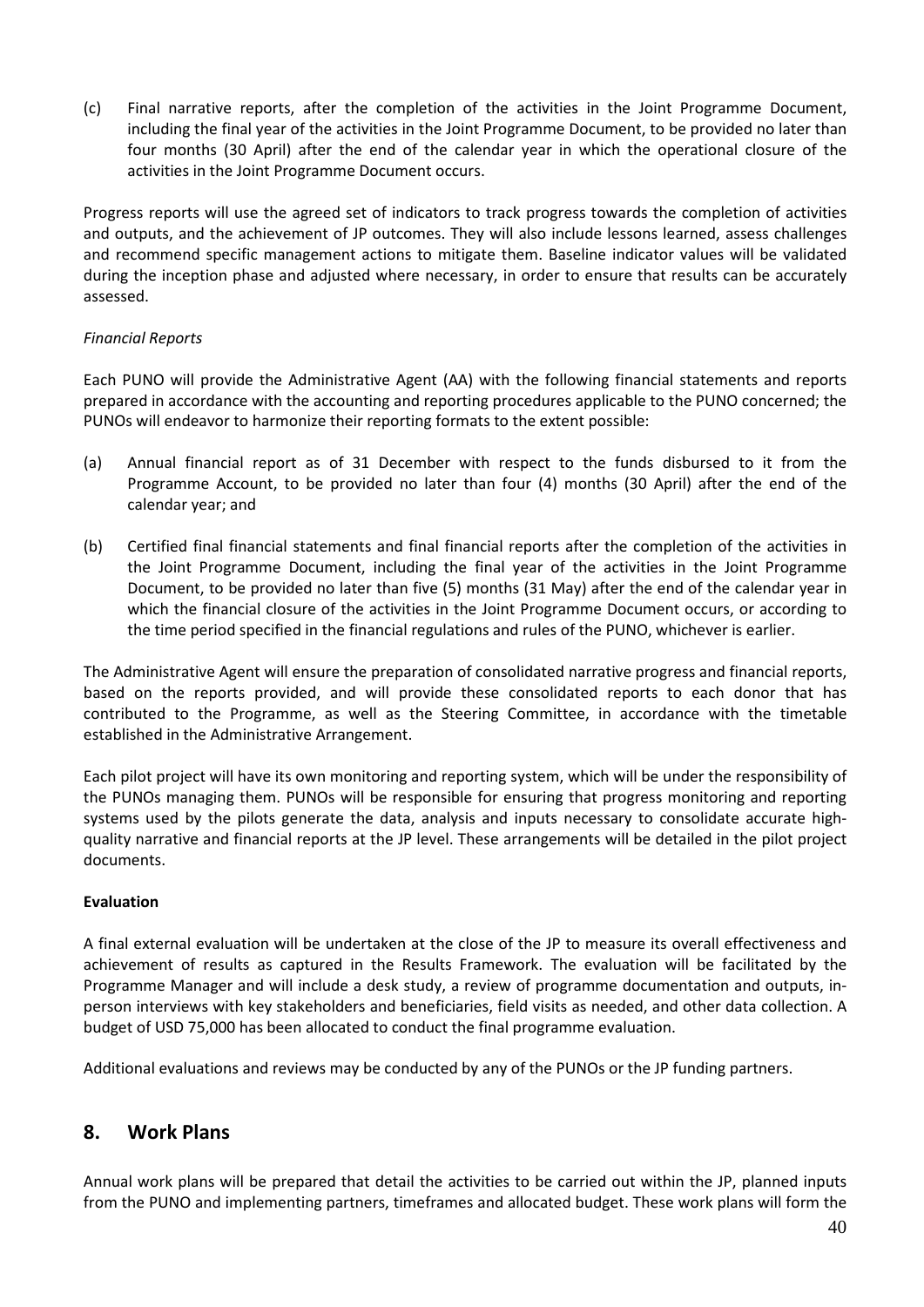basis for all funds transfers to PUNOs and implementing partners. Annual work plans will be approved in writing by the Joint Steering Committee. Amendments and revisions will be submitted for approval at the biannual Joint Steering Committee meetings.

The Annual Work Plan for Year 1 can be found in Appendix 3.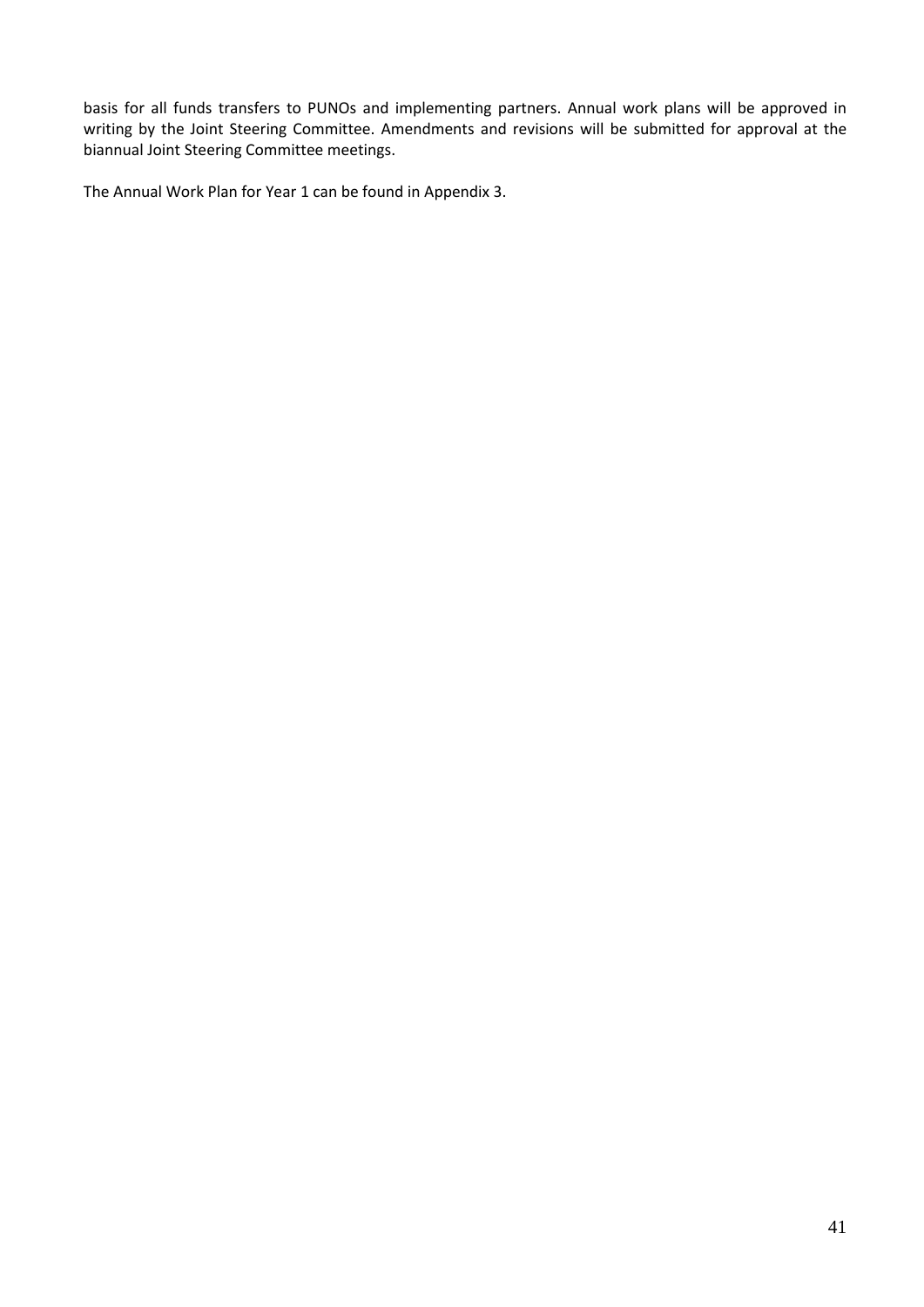# **APPENDIX 1: PROJECT BUDGET**

<span id="page-43-0"></span>

| <b>Project Delivery Plan and Budget</b> |                                                                 |                                                                                                         |                   |                 |                   |                   |                   |                   |              |
|-----------------------------------------|-----------------------------------------------------------------|---------------------------------------------------------------------------------------------------------|-------------------|-----------------|-------------------|-------------------|-------------------|-------------------|--------------|
|                                         |                                                                 |                                                                                                         |                   | 2016-2019       |                   |                   | <b>Budget SUS</b> |                   |              |
| ID.                                     | <b>Project Outputs &amp; Activities</b>                         | <b>UN Budget Category</b>                                                                               | <b>Start Date</b> | <b>End Date</b> | Phase 1<br>(2036) | Phase 2<br>(2017) | Phase 3<br>(2018) | Phase 3<br>(2019) | <b>Total</b> |
| Α                                       | Plot projects conducted in three conflict-affected<br>countries |                                                                                                         | 2016              | 2018            |                   | 2,035,000         | ۰                 | o                 | 2335,000     |
| A1.                                     | Pilot <sub>1</sub>                                              |                                                                                                         |                   |                 | 300,000           |                   |                   |                   |              |
| A2                                      | Pilot <sub>2</sub>                                              | 1. Personnel (consultants), S. Travel, 7. General<br>operating and other direct costs, 6. Transfers and |                   |                 |                   | 750,000           |                   |                   |              |
| AЗ                                      | Pilot 3                                                         | grants to counterparts (TBD)                                                                            |                   |                 |                   | 750,000           |                   |                   |              |
| Α4                                      | Pilot 4                                                         |                                                                                                         |                   |                 |                   | 535,000           |                   |                   |              |
| в                                       | <b>Guidance and to ols developed</b>                            |                                                                                                         | 2016              | 2018            | 50,000            | 175,000           | 165,000           | 5,000             | 395,000      |
| <b>B1</b>                               | Programme guide                                                 | 1. Personnel (consultants), 5. Travel                                                                   |                   |                 | 25,000            |                   |                   |                   |              |
| <b>B2</b>                               | Expert advisory group                                           | L. Personnel (consultants), 5. Travel                                                                   |                   |                 |                   | 50,000            | 50,000            |                   |              |
| 83.                                     | Web-based platform + COP                                        | 1. Personnel (consultants), 4. Contractual services                                                     |                   |                 |                   | 25,000            | 15,000            | 5,000             |              |
| <b>B4</b>                               | <b>Training modules</b>                                         | 1. Personnel (consultants), 5. Travel                                                                   |                   |                 |                   | 25,000            | 75,000            |                   |              |
| BS.                                     | <b>Model results framework</b>                                  | 1. Personnel (consultants), 5. Travel                                                                   |                   |                 |                   |                   |                   |                   |              |
| <b>B6</b>                               | Research programme                                              | 6. Transfers and grants to counterparts                                                                 |                   |                 |                   | 75,000            | 25,000            |                   |              |
| c                                       | Outreach and advocacy conducted                                 |                                                                                                         | 2016              | 2019            | 15,880            | 45,000            | 75,000            | 35,000            | 170,880      |
| C1.                                     | Outreach/communications materials                               | I. Contractual services, 1. Personnel (consultants)                                                     |                   |                 | 5,880             | 20,000            | 25,000            | 10,000            |              |
| C2                                      | Outreach events/consultations                                   | 5. Travel, 4. Contractual services                                                                      |                   |                 | 10,000            | 25.000            | 50,000            | 25,000            |              |
| D                                       | Programme Coordination                                          |                                                                                                         | 2016              | 2019            | 143,000           | 286,000           | 286,000           | 56316             | 771,316      |
| D1                                      | Programme Coordinator (P4)                                      | 1. Personnel (staff)                                                                                    |                   |                 | 118,000           | 236,000           | 236,000           | 40,000            |              |
| D2                                      | <b>Travel</b>                                                   | 5. Travel                                                                                               |                   |                 | 25,000            | 25,000            | 25,000            | 10,000            |              |
| D3                                      | Cost recovery                                                   | 7. General operating and other direct costs, 3.<br>Equipment, 2. Supplies                               |                   |                 |                   | 25.000            | 25,000            | 6316              |              |
| Е                                       | <b>Evaluation</b>                                               |                                                                                                         |                   | 2019            | ۰                 | o                 | ۰                 | 75,000            | 75,000       |
| E1                                      | <b>Final evaluation</b>                                         | 1. Personnel (consultants), 5. Travel                                                                   |                   |                 |                   |                   |                   | 75,000            |              |
|                                         | Sub-total                                                       |                                                                                                         |                   |                 | 508,880           | 2,541,000         | 526,000           | 171,316           | 3,747,196    |
|                                         | Programme Support Costs (7%)                                    | <b>8. Indirect support costs</b>                                                                        |                   |                 | 35.622            | 177,870           | 36820             | 11,992            | 262.304      |
|                                         | <b>MPTFO Administrative Fee (1%)</b>                            |                                                                                                         |                   |                 | 5.500             | 15.000            | 15,000            | 5,000             | 40,500       |
|                                         | In-kind support                                                 |                                                                                                         |                   |                 | 150,000           | 150,000           | 150,000           |                   | 450.000      |
|                                         | <b>Grand Total</b>                                              |                                                                                                         |                   |                 | 700.002           | 2,883,870         | 727,820           | 188,308           | 4,500,000    |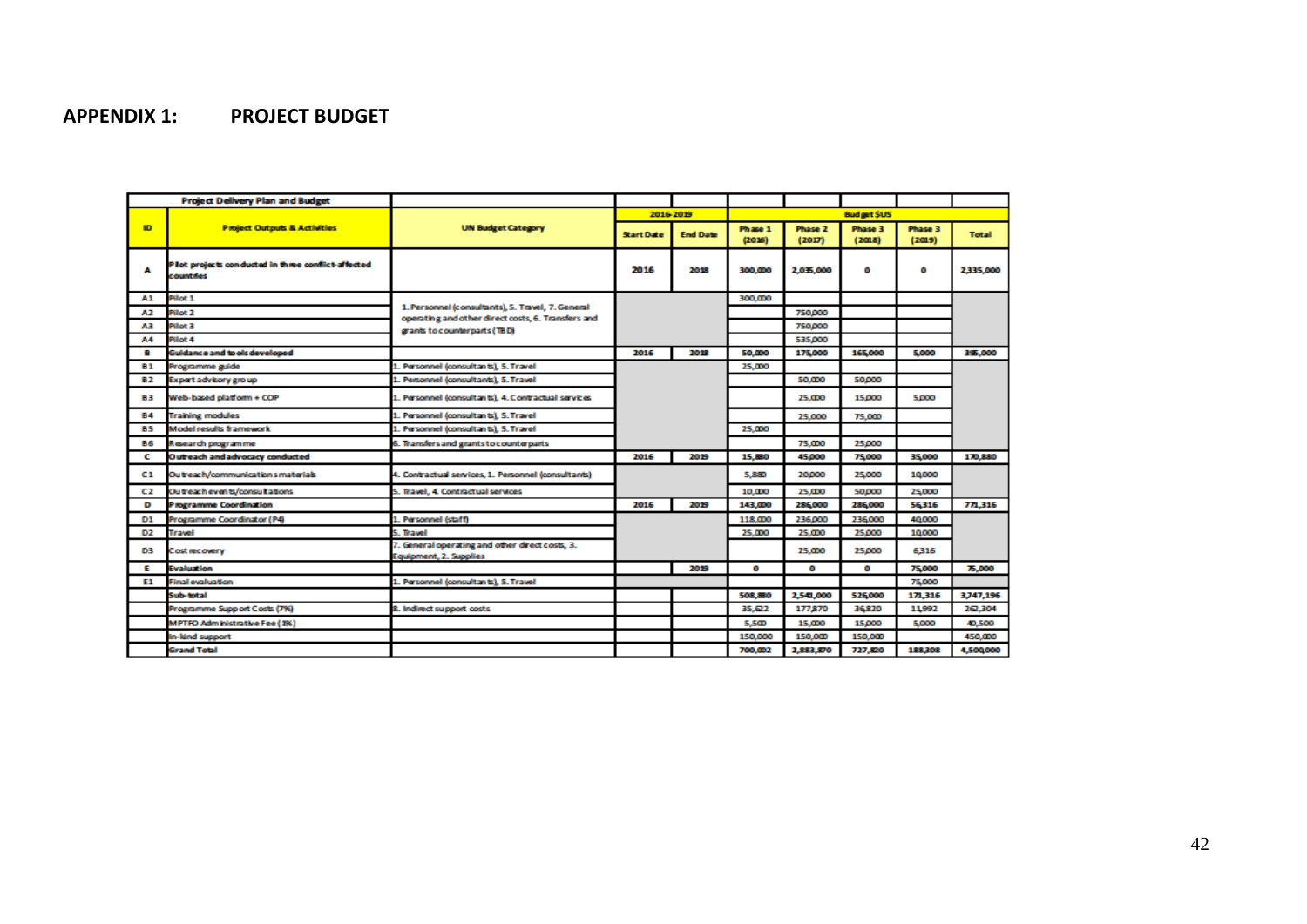# **APPENDIX 2: 2016 PROJECT BUDGET BY CATEGORY**

**Note: This budget includes only the amounts that will be transferred to each PUNO by the AA. Refer to the 2016 Workplan in Appendix 3 for a comprehensive 2016 budget.**

| <b>CATEGORIES*</b>                      | <b>UNEP</b> | <b>UNDP</b> | UN<br><b>WOMEN</b> | <b>TOTAL</b> |
|-----------------------------------------|-------------|-------------|--------------------|--------------|
| Staff and other personnel<br>1.         | 218,000     | 60,000      | 60,000             | 338,000      |
| Supplies, commodities, materials<br>2.  |             |             |                    |              |
| Equipment, vehicles, furniture<br>3.    |             |             |                    |              |
| Contractual services<br>4.              | 10,880      |             |                    | 10,880       |
| 5.<br>Travel                            | 50,000      | 10,000      | 10,000             | 70,000       |
| Transfers, grants to counterparts<br>6. | 30,000      | 30,000      | 30,000             | 90,000       |
| General operating costs<br>7.           |             |             |                    |              |
| <b>Sub-Total Project Costs</b>          | 308,880     | 100,000     | 100,000            | 508,880      |
| Indirect support costs (7%)<br>8.       | 21,622      | 7,000       | 7,000              | 35,622       |
| <b>Total Project Costs</b>              | 330,502     | 107,000     | 107,000            | 544,502      |

<span id="page-44-0"></span>\*Each PUNO will receive USD 100,000 to jointly implement the first pilot project at country-level. As the breakdown into budget categories is not yet available for these funds,

a standard formula has been applied, by which 60% is applied to personnel costs (consultants), 30% to grants to local partners, and 10% to travel costs. This is indicative and will be revised once the pilot project budget is available.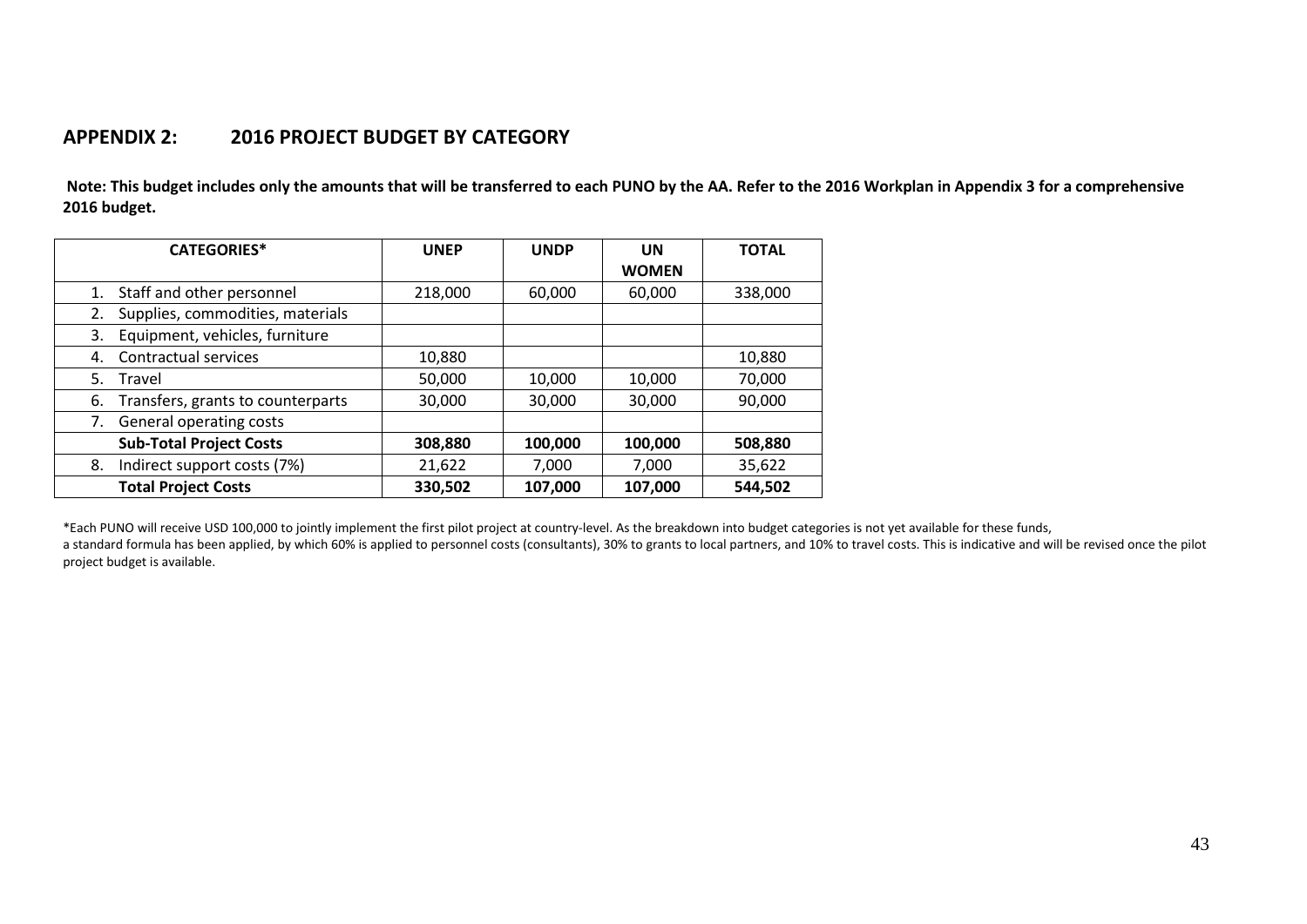# **APPENDIX 3: ANNUAL WORK PLAN FOR THE PERIOD MARCH – DECEMBER 2016**

<span id="page-45-0"></span>

|                                                                            | JP Outcome: Gender-responsive approaches to natural resource management in conflict-affected settings are integrated into national and local planning and programming for<br>peacebuilding and development in conflict-affected countries                 |                   |                     |                              |                           |                         |                          |                                                                                             |                                                                      |  |  |  |
|----------------------------------------------------------------------------|-----------------------------------------------------------------------------------------------------------------------------------------------------------------------------------------------------------------------------------------------------------|-------------------|---------------------|------------------------------|---------------------------|-------------------------|--------------------------|---------------------------------------------------------------------------------------------|----------------------------------------------------------------------|--|--|--|
| <b>Annual targets</b>                                                      | <b>Planned activities</b>                                                                                                                                                                                                                                 |                   | <b>Time frame</b>   |                              |                           | <b>Lead PUNO</b>        |                          | <b>Budget</b>                                                                               |                                                                      |  |  |  |
|                                                                            |                                                                                                                                                                                                                                                           | Q<br>$\mathbf{1}$ | Q<br>$\overline{2}$ | Q<br>$\overline{\mathbf{3}}$ | $\mathbf Q$<br>4          |                         | <b>Funding</b><br>source | <b>Description</b>                                                                          | <b>Amount (USD)</b>                                                  |  |  |  |
|                                                                            | JP Output 1: Gender-responsive approaches to natural resource management tested and documented through pilot projects in at least 3 conflict-affected countries                                                                                           |                   |                     |                              |                           |                         |                          |                                                                                             |                                                                      |  |  |  |
| • One joint pilot<br>project initiated                                     | Hold joint planning workshop in country<br>Conduct baseline assessment<br>Provide technical support for project<br>$\bullet$<br>design, implementation and M&E<br>Carry out pilot activities (TBD), including<br>testing and validation of draft guidance |                   | x<br>X<br>X         | х<br>X                       | X<br>X                    | UN WOMEN,<br>UNDP, UNEP |                          | 1. Personnel (consultants)<br>5. Travel<br>6. Transfers and grants to<br>counterparts (TBD) | Break-down to TBD<br>following the design<br>of the pilot activities |  |  |  |
|                                                                            | note and draft model results framework                                                                                                                                                                                                                    |                   |                     |                              |                           |                         | Finland                  |                                                                                             | Total:<br>300,000                                                    |  |  |  |
|                                                                            | JP Output 2: Best practice and programming tools and guidance on gender-responsive approaches to natural resource management in conflict-affected countries developed                                                                                     |                   |                     |                              |                           |                         |                          |                                                                                             |                                                                      |  |  |  |
| $\bullet$ Draft<br>programming<br>guidance note<br>developed and<br>tested | • Conduct mapping of existing tools and<br>guidance on related topics<br>Organize expert meeting(s) to guide the<br>$\bullet$<br>development of the programming guide<br>and model results framework                                                      | X                 | Χ                   |                              |                           | <b>UNEP</b>             |                          | 1. Personnel (consultants)<br>5. Travel (consultants/meeting<br>participants)               | 25,000<br>25,000                                                     |  |  |  |
| • Draft model<br>results framework<br>developed and<br>tested              | Draft first version of the programming<br>$\bullet$<br>guidance note for field testing<br>Draft first version of the model results<br>$\bullet$<br>framework for field testing                                                                            |                   | x<br>Χ              | X<br>х                       |                           |                         | Finland                  |                                                                                             | Total:<br>50,000                                                     |  |  |  |
|                                                                            | JP Output 3: Outreach and advocacy conducted at the global, national levels to promote uptake of the tools in peacebuilding programming                                                                                                                   |                   |                     |                              |                           |                         |                          |                                                                                             |                                                                      |  |  |  |
| • Three outreach<br>events held                                            | Organize at least three outreach events<br>Develop Joint Programme web page and                                                                                                                                                                           | X                 | X<br>Χ              | X<br>X                       | X                         | <b>UNEP</b>             |                          | 5. Travel (meeting participants)<br>4. Contractual services (printing,                      | 10,000<br>5,880                                                      |  |  |  |
| • Development of<br>outreach tools<br>initiated                            | social media presence<br>Develop Joint Programme presentational<br>flyer/brochure                                                                                                                                                                         | X                 | X                   |                              |                           |                         |                          | meeting venues, catering)                                                                   | Total:<br>15,880                                                     |  |  |  |
| Programme<br><b>Coordination and</b><br><b>Cost recovery</b>               | Programme coordination and<br>management, including monitoring and<br>quality assurance; outreach and<br>partnership development; resource<br>mobilization; liaison with AA                                                                               | $\mathsf{x}$      | X                   | X                            | $\boldsymbol{\mathsf{X}}$ | <b>UNEP</b>             | Finland                  | 1. Personnel (staff)<br>5. Travel (staff)                                                   | 118,000<br>25,000                                                    |  |  |  |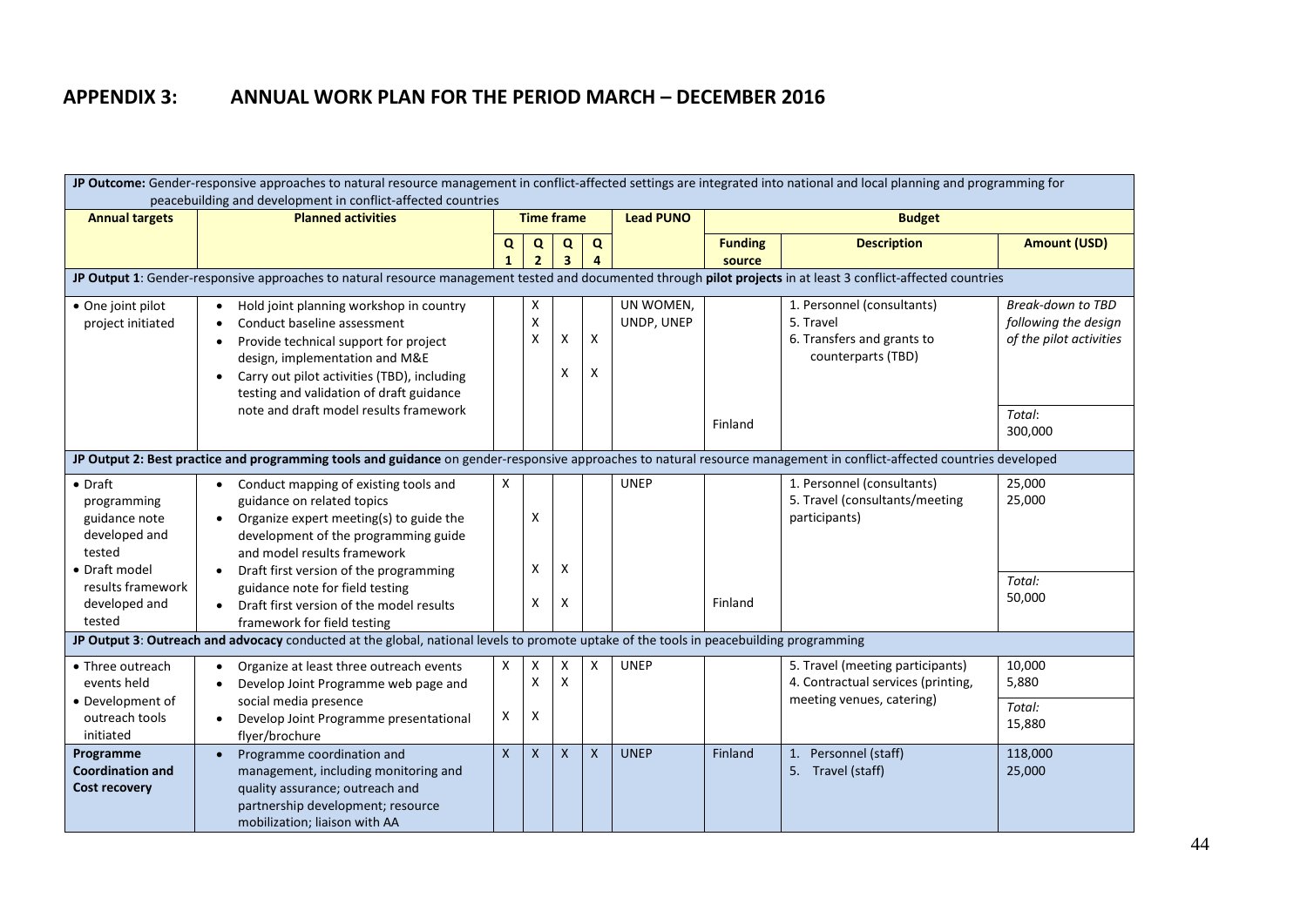|                                     |                 |  |  | Total:           |
|-------------------------------------|-----------------|--|--|------------------|
|                                     |                 |  |  | 143,000          |
| Programmable                        | <b>UNEP</b>     |  |  | 308,880          |
| budget per PUNO                     | <b>UNDP</b>     |  |  | 100,000          |
| (incoming funds)                    | <b>UN WOMEN</b> |  |  | 100,000          |
|                                     |                 |  |  |                  |
| <b>Total</b>                        |                 |  |  | 508,880          |
| programmable                        |                 |  |  |                  |
| PUNO PSC (7%)                       | <b>UNEP</b>     |  |  | 21,622           |
| (incoming funds)                    | <b>UNDP</b>     |  |  | 7,000            |
|                                     | UN WOMEN        |  |  | 7,000            |
|                                     |                 |  |  |                  |
| <b>Total indirect cost</b>          |                 |  |  | 35,622           |
| <b>Total budget per</b>             | <b>UNEP</b>     |  |  | 330,502          |
| <b>PUNO</b>                         | <b>UNDP</b>     |  |  | 107,000          |
| (incoming funds)                    | UN WOMEN        |  |  | 107,000          |
|                                     |                 |  |  |                  |
| <b>Grand Total</b>                  | <b>MPTFO</b>    |  |  | 544,502<br>5,500 |
| Administrative<br>fees (1% of total |                 |  |  |                  |
| incoming funds)                     |                 |  |  |                  |
|                                     |                 |  |  |                  |
| <b>Total contribution</b>           |                 |  |  | 550,002          |
| from Finland                        |                 |  |  |                  |
|                                     |                 |  |  |                  |
| In-kind resources                   | <b>UNEP</b>     |  |  | 50,000           |
| contribution per                    | <b>UNDP</b>     |  |  | 50,000           |
| <b>PUNO</b>                         | UN WOMEN        |  |  | 50,000           |
|                                     |                 |  |  |                  |
| <b>Total in-kind</b>                |                 |  |  | 150,000          |
| <b>Grand total budget</b>           | <b>UNEP</b>     |  |  | 380,502          |
| per PUNO                            | <b>UNDP</b>     |  |  | 157,000          |
|                                     | <b>UN WOMEN</b> |  |  | 157,000          |
| <b>Total</b>                        |                 |  |  | 694,502          |
| <b>GRAND TOTAL</b>                  |                 |  |  | 700,002          |
|                                     |                 |  |  |                  |
|                                     |                 |  |  |                  |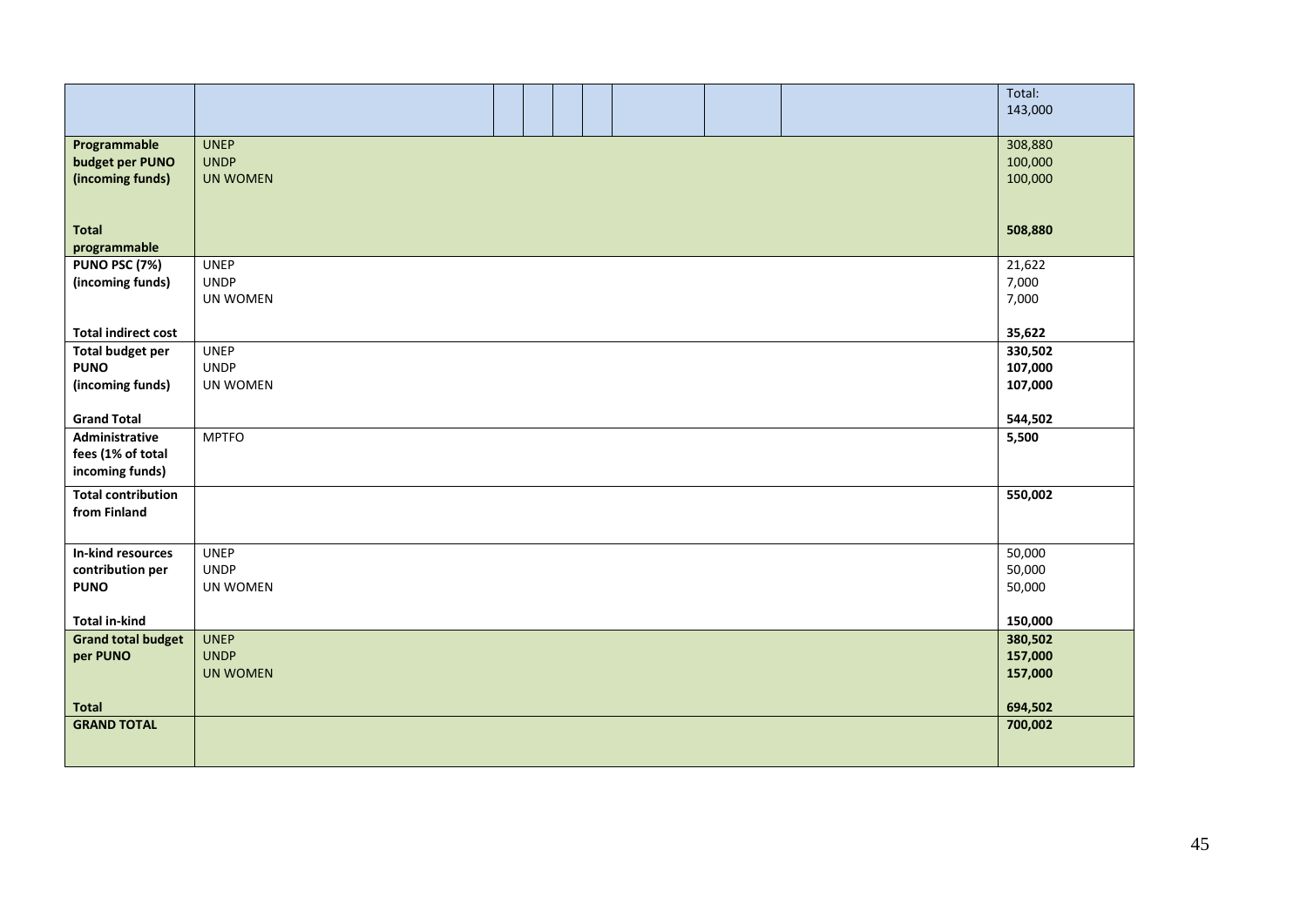# <span id="page-47-0"></span>**APPENDIX 4: THEORY OF CHANGE**

SEE SEPARATE POWERPOINT DOCUMENT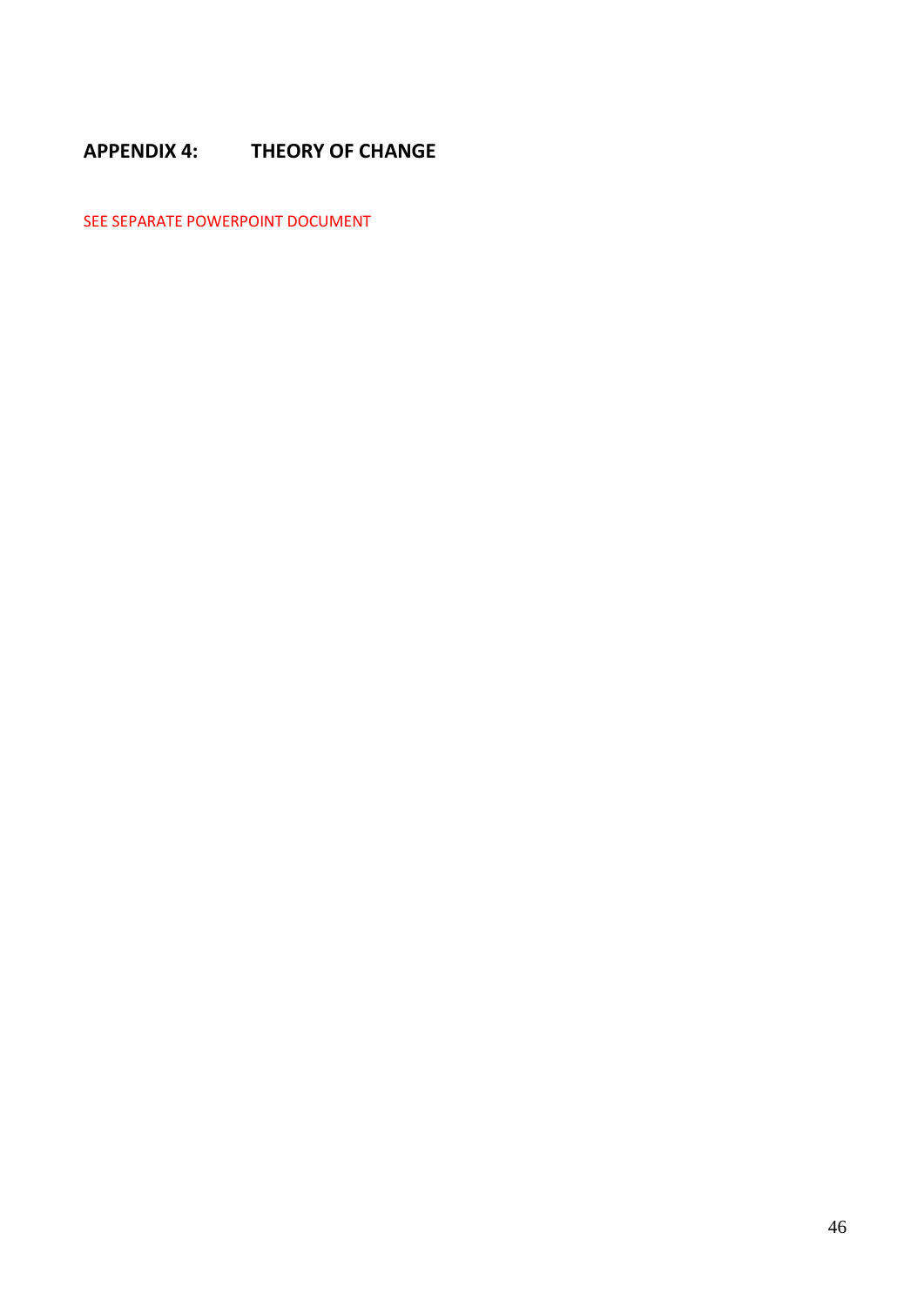# **APPENDIX 5: SOCIAL AND ENVIRONMENTAL SCREENING TEMPLATE**

**Part A. Integrating Overarching Principles to Strengthen Social and Environmental Sustainability**

### **QUESTION 1: How Does the Project Integrate the Overarching Principles in order to Strengthen Social and Environmental Sustainability?**

*Briefly describe in the space below how the Project mainstreams the human-rights based approach* 

Using natural resource management as an entry point, this Joint Programme (JP) seeks to support the realization of women's equal political, economic, social and cultural rights in a context where conflict often complicates and undermines the realization of those rights. Through its activities and interventions, the JP will seek to directly and indirectly further the respect, protection and fulfilment of a number of human rights, including the right to equality, the right to freedom from discrimination, the right to own property, the right to work, the right to equality before the law, the right to an adequate standard of living, the right to participate in government, and the right to peaceful assembly and association. Specific measures include the following:

- The necessary analysis based on as wide consultation as possible with a broad range of stakeholders will be conducted for all country-level interventions to identify the claims of rights-holders (including those of the most marginalized, disadvantaged and excluded groups) and the corresponding human rights obligations of duty-bearers, as well as the structural factors impeding the realization of rights relevant to the project.
- The capacities of rights-holders and duty-bearers to realize these rights will also be evaluated. Such an analysis will form part of baseline studies and assessments conducted for each country intervention, and will thus inform the design and approach adopted by the intervention.
- <span id="page-48-0"></span>• Human rights standards and principles will also guide the monitoring and evaluation of all JP outputs, outcomes and processes. Beyond disaggregation by sex, data collection protocols will endeavor to include as many parameters as possible on known factors of inequality and exclusion, such as age, marital status, ethnicity, disability etc.
- Implementation of country-level interventions will be conducted in such a manner as to empower local stakeholders and communities, recognizing their agency and active role in their own development.

Furthermore, UN Security Council Resolution 1325 (2000) recognizes that women's participation is vital to achieving and sustaining peace and women's rights and duties as agents of peace. For more information, please refer to Section 2.4 of the Joint Programme Document.

#### *Briefly describe in the space below how the Project is likely to improve gender equality and women's empowerment*

Improving gender equality and promoting women's empowerment lie at the heart of this Joint Programme (JP), which scores 3 on the Gender Marker. Indeed, ensuring that men and women enjoy equal rights and access to, control over and benefits from natural resources that are key for resilience, sustainable livelihoods and economic recovery, and promoting the use of sustainable natural resource management as a tool for women's empowerment, form the core of this JP's strategy. The JP will contribute to this overall objective by improving the capacities of stakeholders at several levels to design, implement, replicate, upscale and institutionalize gender-responsive approaches to natural resource management within peacebuilding programming. Through community-based and area-based interventions in a range of natural resource sectors, this JP will particularly seek to support the most vulnerable conflict-affected women, including displaced women, women ex-combatants or associated with armed forces and groups, women victims of violence, and women at risk of engaging in violence or becoming victims of violence. For more information, please refer to Section 1 of the Joint Programme Document, which provides an analysis of the gender dimensions of natural resource use in conflict-affected contexts, and Section 2, which discusses the strategy for addressing these. As a core partner to this JP, UN WOMEN will provide comprehensive support and expertise on gender-related issues, ensuring that all gender analysis underlying the JP's interventions is sound, and that data is collected in an appropriate manner, among others.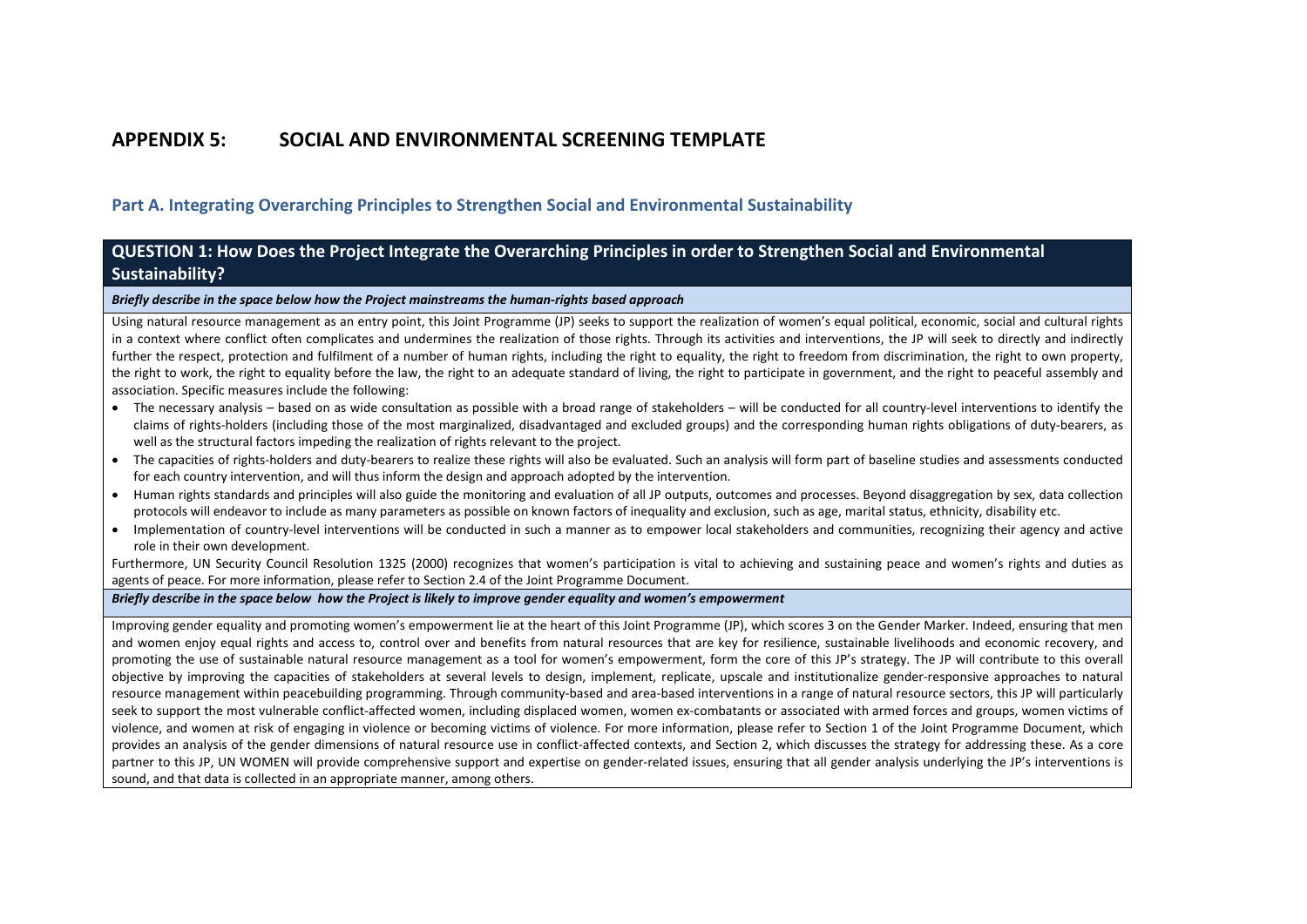#### *Briefly describe in the space below how the Project mainstreams environmental sustainability*

Promoting environmental sustainability as a key component of resilience, recovery and long-term peace and security is a fundamental aspect of this Joint Programme (JP), which seeks to concomitantly tackle environmental and social dimensions of conflict and poverty by developing innovative approaches to natural resource management. Through its programmatic interventions at country level, which will focus on improving approaches to natural resource management in different sectors (land, water, agriculture, forestry, extractive industries, etc), the JP will build the environmental management capacity of targeted stakeholders – in particular women – to sustainably use and protect natural resources, taking into account their specific roles and positions in accessing environmental goods and services. The JP will also support and upscale existing sustainable natural resource-based livelihood initiatives, and provide targeted expertise on climate change adaptation. As such, the JP's interventions will not only avoid adverse environmental impacts, but ensure that positive environmental outcomes are achieved in the areas of intervention. As a core partner to this JP, UNEP will provide comprehensive support and expertise on environmental issues, ensuring that environmental assessments underlying the JP's interventions are sound, and that data is collected in an appropriate manner, among others.

#### **Part B. Identifying and Managing Social and Environmental Risks**

| <b>QUESTION 2: What are the</b><br><b>Potential Social and</b><br><b>Environmental Risks?</b><br>Note: Describe briefly potential social<br>and environmental risks identified in<br>Attachment 1 - Risk Screening Checklist<br>(based on any "Yes" responses). If no<br>risks have been identified in Attachment<br>1 then note "No Risks Identified" and skip<br>to Question 4 and Select "Low Risk".<br>Questions 5 and 6 not required for Low<br>Risk Projects. | <b>QUESTION 3: What is the level of</b><br>significance of the potential social and<br>environmental risks?<br>Note: Respond to Questions 4 and 5 below before proceeding<br>to Question 6 |                                                    |                                                                                                                                                                                                                                           | <b>QUESTION 6: What social and environmental</b><br>assessment and management measures have<br>been conducted and/or are required to<br>address potential risks (for Risks with<br><b>Moderate and High Significance)?</b>                                                                                                                                                                                                                                            |  |
|---------------------------------------------------------------------------------------------------------------------------------------------------------------------------------------------------------------------------------------------------------------------------------------------------------------------------------------------------------------------------------------------------------------------------------------------------------------------|--------------------------------------------------------------------------------------------------------------------------------------------------------------------------------------------|----------------------------------------------------|-------------------------------------------------------------------------------------------------------------------------------------------------------------------------------------------------------------------------------------------|-----------------------------------------------------------------------------------------------------------------------------------------------------------------------------------------------------------------------------------------------------------------------------------------------------------------------------------------------------------------------------------------------------------------------------------------------------------------------|--|
| <b>Risk Description</b>                                                                                                                                                                                                                                                                                                                                                                                                                                             | <b>Impact and</b><br><b>Probability</b><br>$(1-5)$                                                                                                                                         | <b>Significance</b><br>(Low,<br>Moderate,<br>High) | <b>Comments</b>                                                                                                                                                                                                                           | Description of assessment and management measures as<br>reflected in the Project design. If ESIA or SESA is required<br>note that the assessment should consider all potential<br><i>impacts and risks.</i>                                                                                                                                                                                                                                                           |  |
| Risk 1. The JP could potentially exclude<br>affected stakeholders, in particular<br>marginalized groups, from fully participating<br>in decisions that may affect them.                                                                                                                                                                                                                                                                                             | $1 = 2$<br>$P = 1$                                                                                                                                                                         | Low                                                | By focusing on "women" as the<br>main target group, it possible<br>that the JP's interventions not<br>sufficiently take into account<br>the specific circumstances of<br>different groups of women, and<br>inadvertently overlook various | The JP will work to ensure that a comprehensive and nuanced<br>analysis of its beneficiaries and stakeholders is systematically<br>conducted, ensuring that factors such as age, race, ethnicity,<br>social class, religion, sexual orientation etc are fully taken into<br>account to fully understand and address underlying structural<br>inequalities. Such analysis will inform the JP's processes and<br>interventions, ensuring that consultations and related |  |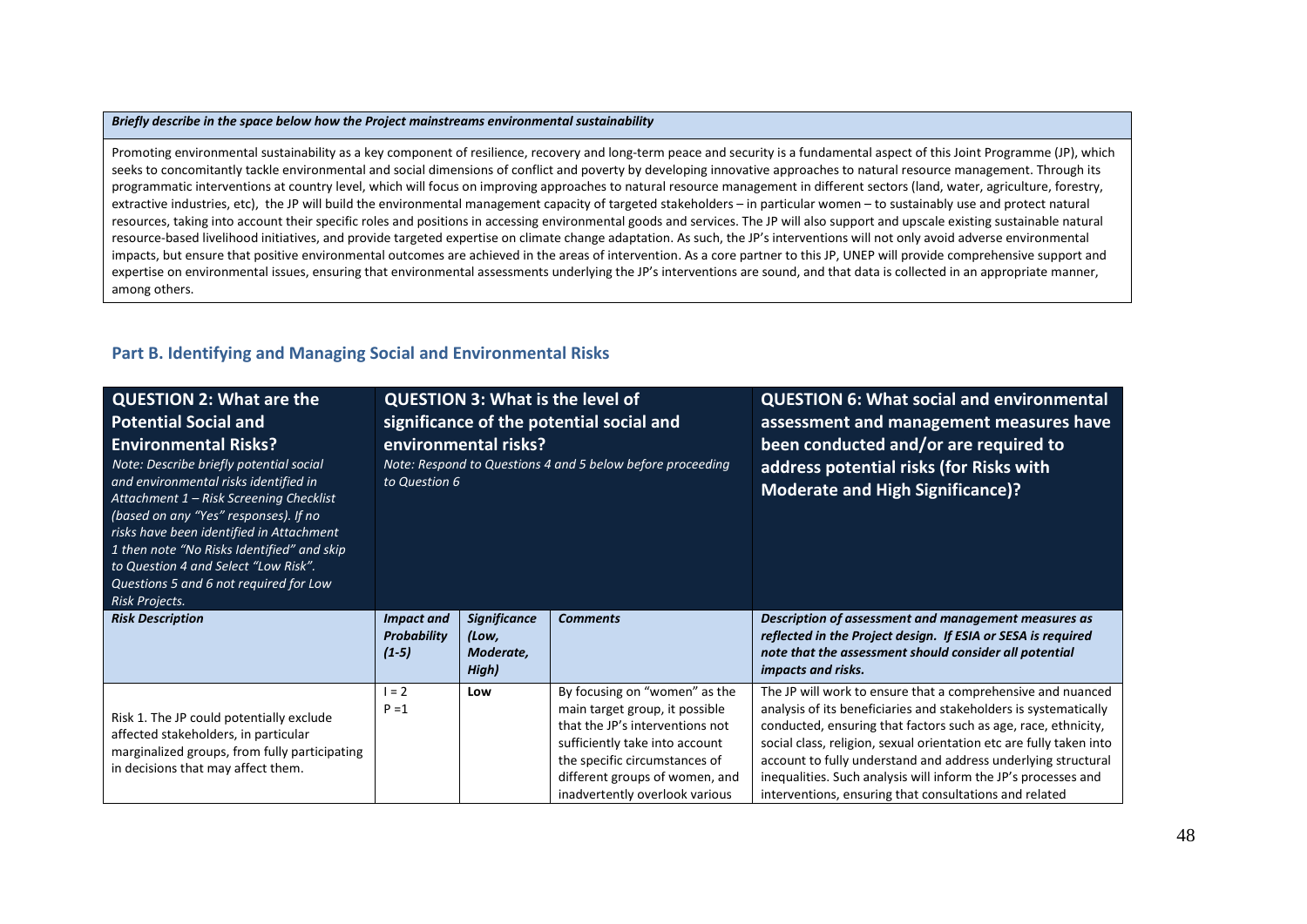|                                               |                    |                 | factors of marginalization in                                       | activities are fully inclusive. Attention to these factors of                                                                 |
|-----------------------------------------------|--------------------|-----------------|---------------------------------------------------------------------|-------------------------------------------------------------------------------------------------------------------------------|
|                                               |                    |                 | consulting and working with                                         | marginalization will also be emphasized in the guidance and                                                                   |
|                                               |                    |                 | women.                                                              | tools developed by the JP.                                                                                                    |
|                                               | $I = 2$            | <b>Moderate</b> | Illiteracy, lack of education, time                                 | Building women's capacity to understand, claim and enforce                                                                    |
|                                               | $P = 3$            |                 | poverty, economic dependence                                        | their rights related to the use, control of and access to natural                                                             |
|                                               |                    |                 | and cultural norms in many                                          | resources that are key for resilience, sustainable livelihoods                                                                |
| Risk 2. Rights-holders may not have the       |                    |                 | conflict-affected contexts                                          | and post-conflict economic recovery is a key strategy for this                                                                |
| capacity to claim their rights.               |                    |                 | complicate women's ability to                                       | JP. This could take the form of training, technical support,                                                                  |
|                                               |                    |                 | claim their rights. Depending on                                    | expertise or access to technology, financing or inputs,                                                                       |
|                                               |                    |                 | the location, this risk may be                                      | depending on the pilot project.                                                                                               |
|                                               |                    |                 | more or less elevated.                                              |                                                                                                                               |
| Risk 3. Depending on the pilot location       | $1 = 1$            | Low             | Depending on the pilot location                                     | All pilot interventions taking place in or adjacent to protected                                                              |
| selected, activities could be proposed within | $P = 2$            |                 | selected, JP interventions could                                    | or environmentally sensitive areas will be designed to work                                                                   |
| or adjacent to critical habitats and/or       |                    |                 | include working with women in                                       | with women to stem environmental degradation by                                                                               |
| environmentally sensitive areas, including    |                    |                 | protected or environmentally                                        | developing sustainable livelihood alternatives, such as eco-                                                                  |
| legally protected areas (e.g. nature reserve, |                    |                 | sensitive areas (for example,                                       | tourism, for example. As such, the JP would result in                                                                         |
| national park), areas proposed for            |                    |                 | many women are active in                                            | improved environmental outcomes for these areas.                                                                              |
| protection, or recognized as such by          |                    |                 | charcoal manufacturing or                                           |                                                                                                                               |
| authoritative sources and/or indigenous       |                    |                 | artisanal mining within the                                         |                                                                                                                               |
| peoples or local communities.                 |                    |                 | boundaries of protected areas).                                     |                                                                                                                               |
|                                               | $1 = 1$<br>$P = 1$ | Low             | Depending on the pilot location<br>selected, JP interventions could | All forestry-related activities will be conducted within the<br>framework of developing or enhancing sustainable livelihood   |
|                                               |                    |                 | include working with women to<br>develop, improve or upscale        | schemes, mostly at community level. This will be done in line<br>with established principles and criteria: 1. Conservation of |
| Risk 4. Depending on the pilot location       |                    |                 | sustainable forestry-based                                          | biodiversity; 2. Sustainable use of biodiversity; 3. Equitable                                                                |
| selected, activities could involve harvesting |                    |                 | livelihoods, including                                              | sharing of benefits derived from the use of biodiversity; 4.                                                                  |
| of natural forests, plantation development,   |                    |                 | reforestation or agro-forestry.                                     | Socio-economic sustainability (management, production and                                                                     |
| or reforestation.                             |                    |                 |                                                                     | markets); 5. Compliance with national and international                                                                       |
|                                               |                    |                 |                                                                     | legislation and agreements; 6. Respect for the rights of actors                                                               |
|                                               |                    |                 |                                                                     | involved in the activities; 7. Clarity about land tenure, use and                                                             |
|                                               |                    |                 |                                                                     | access to natural resources and knowledge. As such, this JP                                                                   |
|                                               |                    |                 |                                                                     | carries only low ecological risk to natural forests.                                                                          |
|                                               | $1 = 1$            | Low             | Depending on the pilot location                                     | All fisheries-related activities will be conducted within the                                                                 |
| Risk 5. Depending on the pilot location       | $P = 1$            |                 | selected, JP interventions could                                    | framework of developing or enhancing sustainable livelihood                                                                   |
| selected, activities could involve the        |                    |                 | include working with women to                                       | schemes, mostly at community level. The principles and                                                                        |
| production and/or harvesting of fish          |                    |                 | develop, improve or upscale                                         | criteria noted above (in relation to forests) also apply to                                                                   |
| populations or other aquatic species.         |                    |                 | sustainable fisheries.                                              |                                                                                                                               |
|                                               |                    |                 |                                                                     |                                                                                                                               |
|                                               |                    |                 |                                                                     |                                                                                                                               |
|                                               |                    |                 |                                                                     |                                                                                                                               |
|                                               |                    |                 | QUESTION 4: What is the overall Project risk categorization?        | fisheries. As such, this JP carries only low ecological risk to fish<br>populations or aquatic species.                       |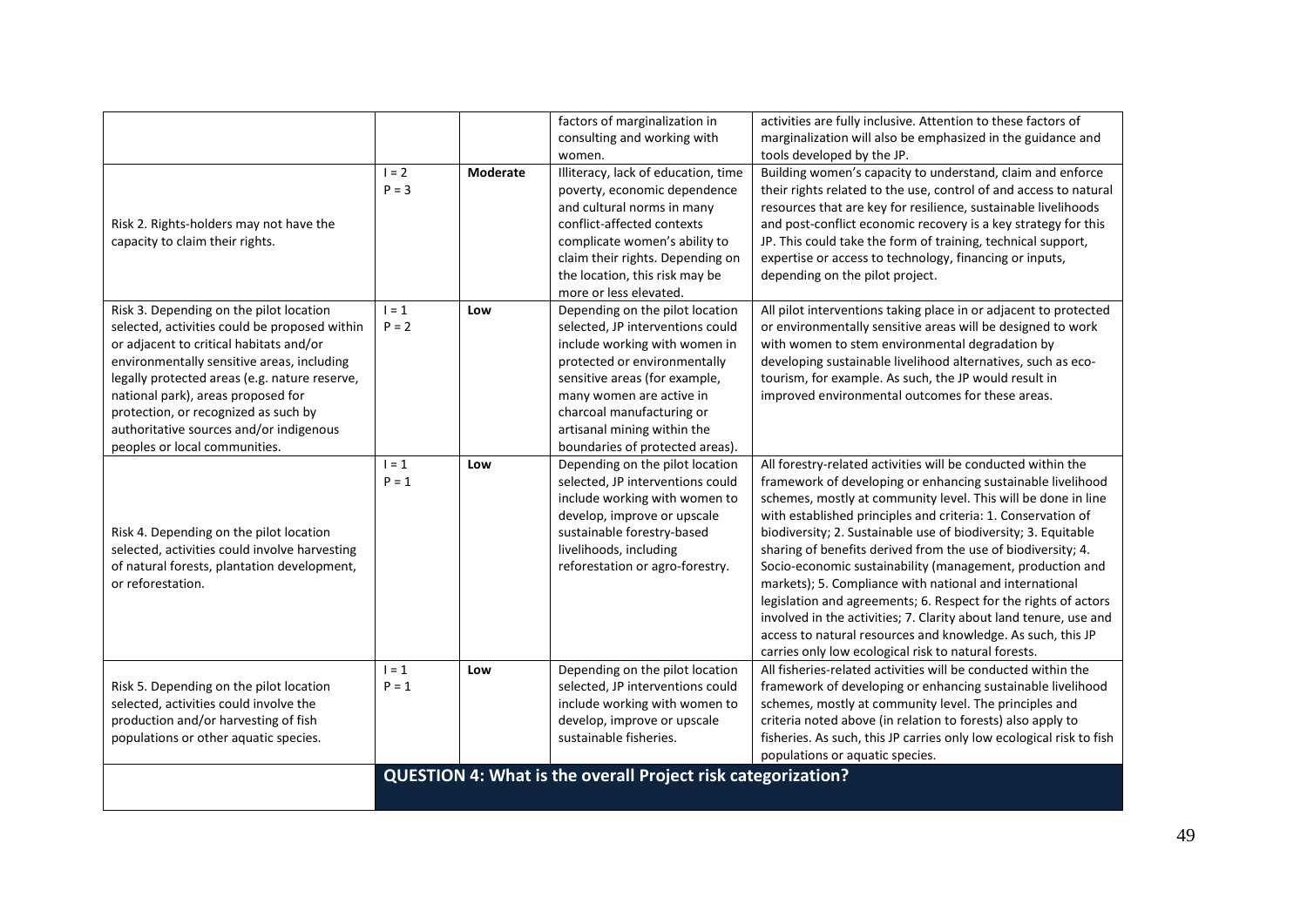| Select one (see <b>SESP</b> for guidance)                              |                           | <b>Comments</b>                                                                                                                                                                                                                                                                                                                                                                                                                                                                                                                                                                                                                                                                                                  |  |
|------------------------------------------------------------------------|---------------------------|------------------------------------------------------------------------------------------------------------------------------------------------------------------------------------------------------------------------------------------------------------------------------------------------------------------------------------------------------------------------------------------------------------------------------------------------------------------------------------------------------------------------------------------------------------------------------------------------------------------------------------------------------------------------------------------------------------------|--|
| <b>Low Risk</b>                                                        | $\boldsymbol{\mathsf{x}}$ | The JP directly supports and promotes the realization of<br>human rights, gender equality/women's empowerment and<br>environmental sustainability.                                                                                                                                                                                                                                                                                                                                                                                                                                                                                                                                                               |  |
| <b>Moderate Risk</b>                                                   | $\Box$                    |                                                                                                                                                                                                                                                                                                                                                                                                                                                                                                                                                                                                                                                                                                                  |  |
| <b>High Risk</b>                                                       | П                         |                                                                                                                                                                                                                                                                                                                                                                                                                                                                                                                                                                                                                                                                                                                  |  |
| <b>QUESTION 5: Based on the identified risks and</b>                   |                           |                                                                                                                                                                                                                                                                                                                                                                                                                                                                                                                                                                                                                                                                                                                  |  |
| risk categorization, what requirements of the                          |                           |                                                                                                                                                                                                                                                                                                                                                                                                                                                                                                                                                                                                                                                                                                                  |  |
| <b>SES are relevant?</b>                                               |                           |                                                                                                                                                                                                                                                                                                                                                                                                                                                                                                                                                                                                                                                                                                                  |  |
| Check all that apply                                                   | <b>Comments</b>           |                                                                                                                                                                                                                                                                                                                                                                                                                                                                                                                                                                                                                                                                                                                  |  |
| Principle 1: Human Rights                                              | X                         | Building women's capacity to understand, claim and enforce<br>their rights related to the use, control of and access to<br>natural resources that are key for resilience, sustainable<br>livelihoods and post-conflict economic recovery is a key<br>strategy for this JP. This could take the form of training,<br>technical support, expertise or access to technology,<br>financing or inputs, depending on the pilot project.                                                                                                                                                                                                                                                                                |  |
| Principle 2: Gender Equality and Women's<br><b>Empowerment</b>         | $\boldsymbol{\mathsf{X}}$ | Improving gender equality and promoting women's<br>empowerment lie at the heart of this Joint Programme (JP),<br>which scores 3 on the Gender Marker. The JP will contribute<br>to this overall objective by improving the capacities of<br>stakeholders at several levels to design, implement, replicate,<br>upscale and institutionalize gender-responsive approaches to<br>natural resource management within peacebuilding<br>programming                                                                                                                                                                                                                                                                   |  |
| 1. Biodiversity Conservation and Natural Resource<br><b>Management</b> | X                         | Promoting environmental sustainability as a key component<br>of resilience, recovery and long-term peace and security is a<br>fundamental aspect of this Joint Programme (JP). Through its<br>programmatic interventions at country level, which will focus<br>on improving approaches to natural resource management in<br>different sectors (land, water, agriculture, forestry, extractive<br>industries, etc), the JP will build the environmental<br>management capacity of targeted stakeholders - in particular<br>women - to sustainably use and protect natural resources<br>and biodiversity, taking into account their specific roles and<br>positions in accessing environmental goods and services. |  |
| 2. Climate Change Mitigation and Adaptation                            | X                         | Capacitating stakeholders to improve the management of<br>key natural resources in the long term is a central component                                                                                                                                                                                                                                                                                                                                                                                                                                                                                                                                                                                          |  |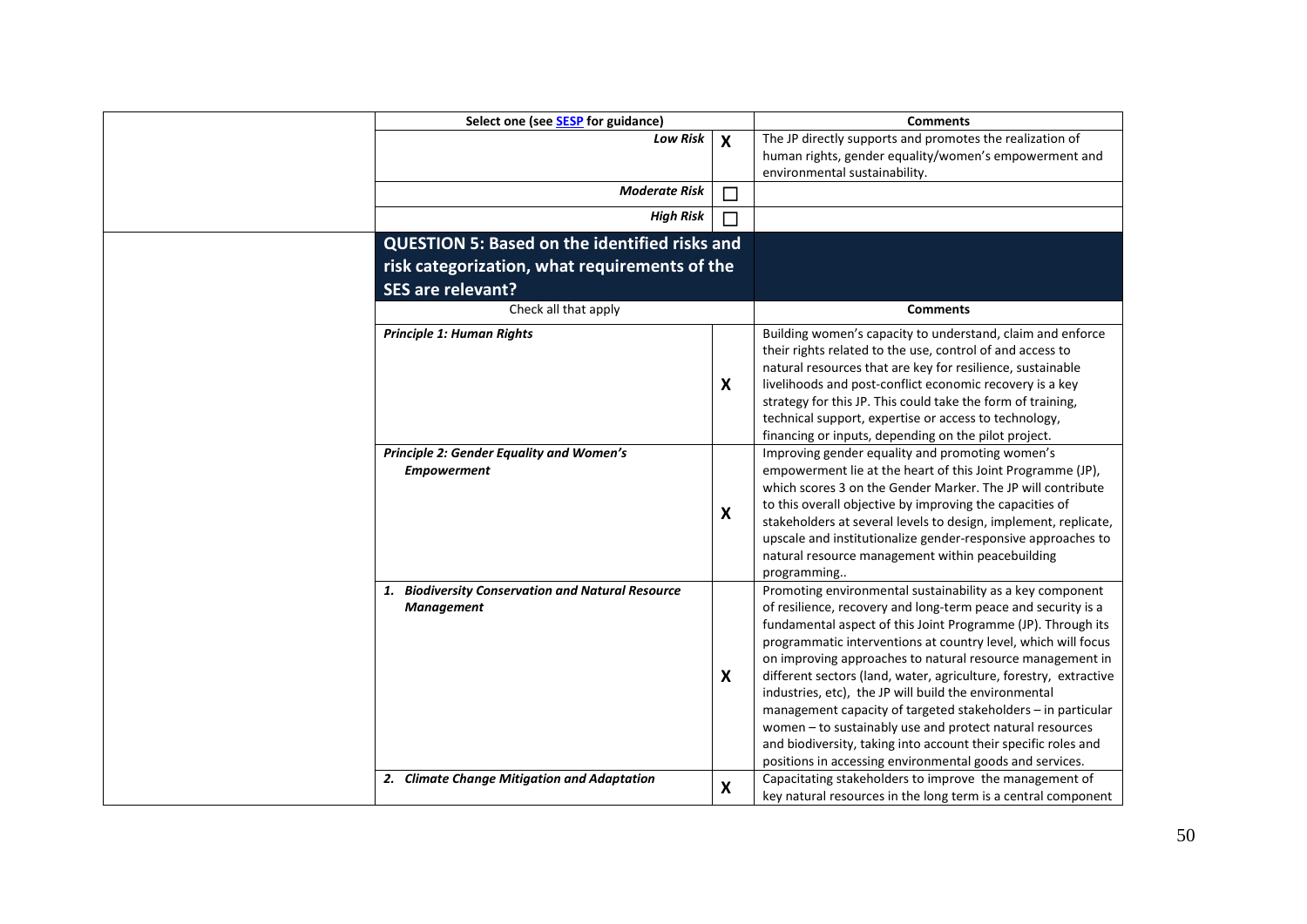|                                                    |                          | to tackling the detrimental impacts of climate change,<br>building resilience and adaptation capacity, and ensuring<br>sustainable livelihoods for affected populations. |
|----------------------------------------------------|--------------------------|--------------------------------------------------------------------------------------------------------------------------------------------------------------------------|
| 3. Community Health, Safety and Working Conditions | $\overline{\phantom{0}}$ |                                                                                                                                                                          |
| 4. Cultural Heritage                               |                          |                                                                                                                                                                          |
| 5. Displacement and Resettlement                   |                          |                                                                                                                                                                          |
| 6. Indigenous Peoples                              |                          |                                                                                                                                                                          |
| 7. Pollution Prevention and Resource Efficiency    |                          |                                                                                                                                                                          |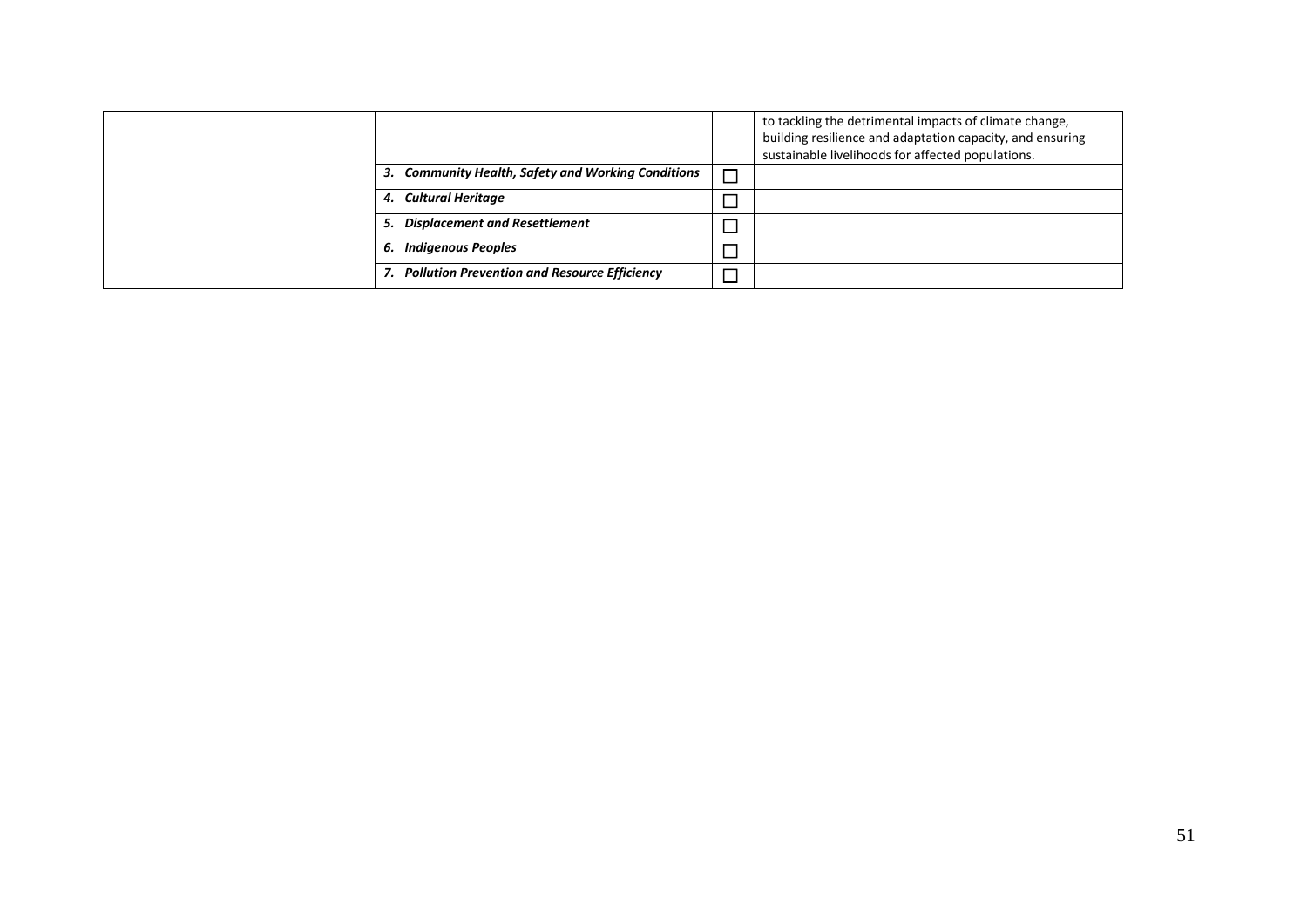# **SESP Attachment 1. Social and Environmental Risk Screening Checklist**

| <b>Checklist Potential Social and Environmental Risks</b>                                                                                                        |                                                                                                                                                                                                                                                                                                                                 |                    |
|------------------------------------------------------------------------------------------------------------------------------------------------------------------|---------------------------------------------------------------------------------------------------------------------------------------------------------------------------------------------------------------------------------------------------------------------------------------------------------------------------------|--------------------|
|                                                                                                                                                                  | <b>Principles 1: Human Rights</b>                                                                                                                                                                                                                                                                                               | Answer<br>(Yes/No) |
| 1.                                                                                                                                                               | Could the Project lead to adverse impacts on enjoyment of the human rights (civil, political, economic,<br>social or cultural) of the affected population and particularly of marginalized groups?                                                                                                                              | No                 |
| 2.                                                                                                                                                               | Is there a likelihood that the Project would have inequitable or discriminatory adverse impacts on affected<br>populations, particularly people living in poverty or marginalized or excluded individuals or groups? <sup>19</sup>                                                                                              | No                 |
| 3.                                                                                                                                                               | Could the Project potentially restrict availability, quality of and access to resources or basic services, in<br>particular to marginalized individuals or groups?                                                                                                                                                              | No                 |
| 4.                                                                                                                                                               | Is there a likelihood that the Project would exclude any potentially affected stakeholders, in particular<br>marginalized groups, from fully participating in decisions that may affect them?                                                                                                                                   | Yes                |
| 5.                                                                                                                                                               | Is there a risk that duty-bearers do not have the capacity to meet their obligations in the Project?                                                                                                                                                                                                                            | No                 |
| 6.                                                                                                                                                               | Is there a risk that rights-holders do not have the capacity to claim their rights?                                                                                                                                                                                                                                             | Yes                |
| 7.                                                                                                                                                               | Have local communities or individuals, given the opportunity, raised human rights concerns regarding the<br>Project during the stakeholder engagement process?                                                                                                                                                                  | No                 |
| 8.                                                                                                                                                               | Is there a risk that the Project would exacerbate conflicts among and/or the risk of violence to project-<br>affected communities and individuals?                                                                                                                                                                              | No                 |
|                                                                                                                                                                  | Principle 2: Gender Equality and Women's Empowerment                                                                                                                                                                                                                                                                            |                    |
| 1.                                                                                                                                                               | Is there a likelihood that the proposed Project would have adverse impacts on gender equality and/or the<br>situation of women and girls?                                                                                                                                                                                       | No                 |
| 2.                                                                                                                                                               | Would the Project potentially reproduce discriminations against women based on gender, especially<br>regarding participation in design and implementation or access to opportunities and benefits?                                                                                                                              | No                 |
| 3.                                                                                                                                                               | Have women's groups/leaders raised gender equality concerns regarding the Project during the<br>stakeholder engagement process and has this been included in the overall Project proposal and in the risk<br>assessment?                                                                                                        | No                 |
| 4.                                                                                                                                                               | Would the Project potentially limit women's ability to use, develop and protect natural resources, taking<br>into account different roles and positions of women and men in accessing environmental goods and<br>services?                                                                                                      | No                 |
|                                                                                                                                                                  | For example, activities that could lead to natural resources degradation or depletion in communities who<br>depend on these resources for their livelihoods and well being                                                                                                                                                      |                    |
| Principle 3: Environmental Sustainability: Screening questions regarding environmental risks are encompassed by<br>the specific Standard-related questions below |                                                                                                                                                                                                                                                                                                                                 |                    |
|                                                                                                                                                                  | Standard 1: Biodiversity Conservation and Sustainable Natural Resource Management                                                                                                                                                                                                                                               |                    |
|                                                                                                                                                                  |                                                                                                                                                                                                                                                                                                                                 | No                 |
| 1.1                                                                                                                                                              | Would the Project potentially cause adverse impacts to habitats (e.g. modified, natural, and critical<br>habitats) and/or ecosystems and ecosystem services?                                                                                                                                                                    |                    |
|                                                                                                                                                                  | For example, through habitat loss, conversion or degradation, fragmentation, hydrological changes                                                                                                                                                                                                                               |                    |
| 1.2                                                                                                                                                              | Are any Project activities proposed within or adjacent to critical habitats and/or environmentally sensitive<br>areas, including legally protected areas (e.g. nature reserve, national park), areas proposed for protection,<br>or recognized as such by authoritative sources and/or indigenous peoples or local communities? | Yes                |
| 1.3                                                                                                                                                              | Does the Project involve changes to the use of lands and resources that may have adverse impacts on<br>habitats, ecosystems, and/or livelihoods? (Note: if restrictions and/or limitations of access to lands would                                                                                                             | No                 |

<span id="page-53-0"></span><sup>19</sup> Prohibited grounds of discrimination include race, ethnicity, gender, age, language, disability, sexual orientation, religion, political or other opinion, national or social or geographical origin, property, birth or other status including as an indigenous person or as a member of a minority. References to "women and men" or similar is understood to include women and men, boys and girls, and other groups discriminated against based on their gender identities, such as transgender people and transsexuals.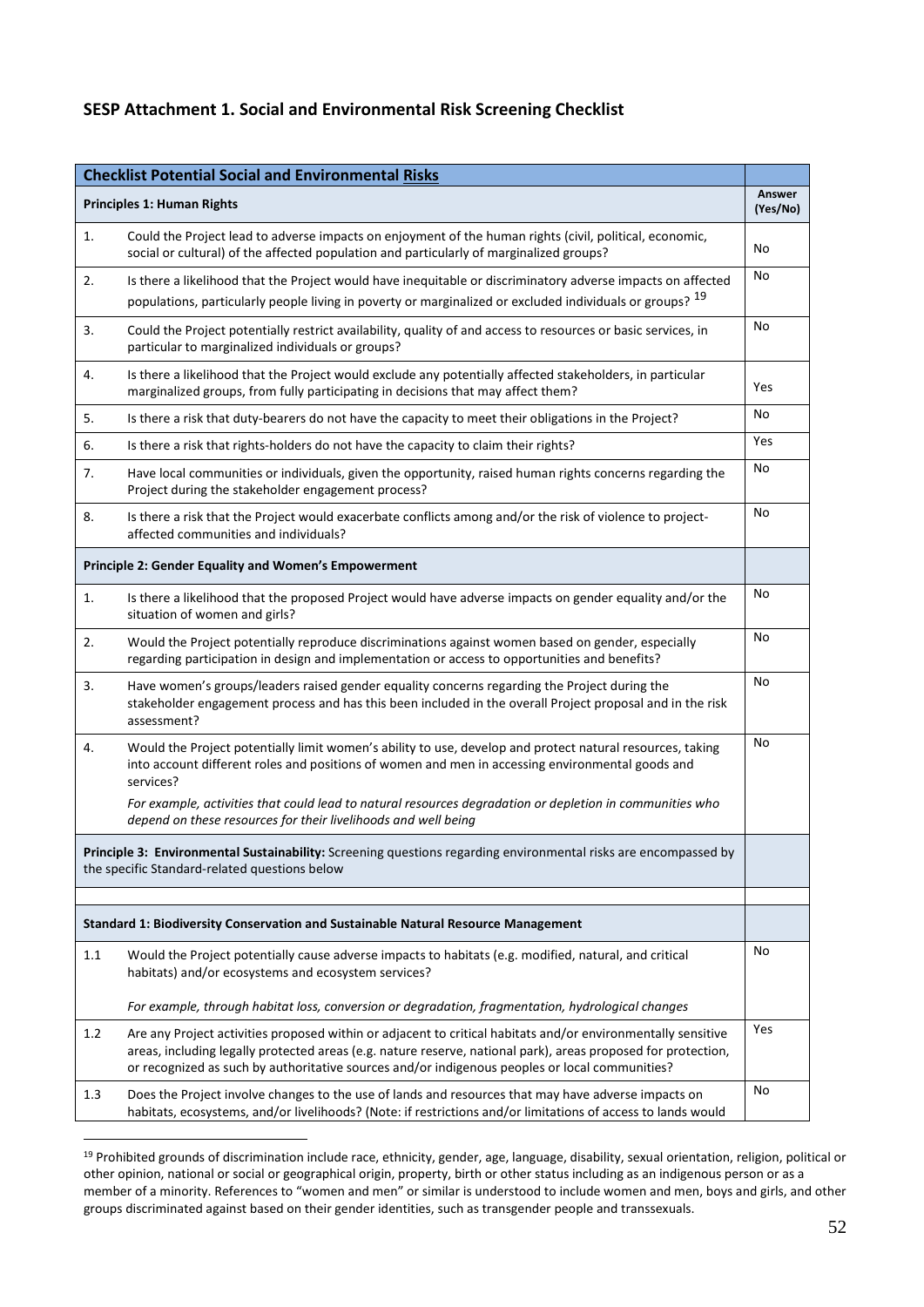|      | apply, refer to Standard 5)                                                                                                                                                                                                                                                                                                                                                                                                                                                                                                                                                                                                            |      |
|------|----------------------------------------------------------------------------------------------------------------------------------------------------------------------------------------------------------------------------------------------------------------------------------------------------------------------------------------------------------------------------------------------------------------------------------------------------------------------------------------------------------------------------------------------------------------------------------------------------------------------------------------|------|
| 1.4  | Would Project activities pose risks to endangered species?                                                                                                                                                                                                                                                                                                                                                                                                                                                                                                                                                                             | No   |
| 1.5  | Would the Project pose a risk of introducing invasive alien species?                                                                                                                                                                                                                                                                                                                                                                                                                                                                                                                                                                   | No   |
| 1.6  | Does the Project involve harvesting of natural forests, plantation development, or reforestation?                                                                                                                                                                                                                                                                                                                                                                                                                                                                                                                                      | Yes* |
| 1.7  | Does the Project involve the production and/or harvesting of fish populations or other aquatic species?                                                                                                                                                                                                                                                                                                                                                                                                                                                                                                                                | Yes* |
| 1.8  | Does the Project involve significant extraction, diversion or containment of surface or ground water?                                                                                                                                                                                                                                                                                                                                                                                                                                                                                                                                  | No   |
|      | For example, construction of dams, reservoirs, river basin developments, groundwater extraction                                                                                                                                                                                                                                                                                                                                                                                                                                                                                                                                        |      |
| 1.9  | Does the Project involve utilization of genetic resources? (e.g. collection and/or harvesting, commercial<br>development)                                                                                                                                                                                                                                                                                                                                                                                                                                                                                                              | No   |
| 1.10 | Would the Project generate potential adverse transboundary or global environmental concerns?                                                                                                                                                                                                                                                                                                                                                                                                                                                                                                                                           | No   |
| 1.11 | Would the Project result in secondary or consequential development activities which could lead to adverse<br>social and environmental effects, or would it generate cumulative impacts with other known existing or<br>planned activities in the area?                                                                                                                                                                                                                                                                                                                                                                                 | No   |
|      | For example, a new road through forested lands will generate direct environmental and social impacts (e.g.<br>felling of trees, earthworks, potential relocation of inhabitants). The new road may also facilitate<br>encroachment on lands by illegal settlers or generate unplanned commercial development along the route,<br>potentially in sensitive areas. These are indirect, secondary, or induced impacts that need to be considered.<br>Also, if similar developments in the same forested area are planned, then cumulative impacts of multiple<br>activities (even if not part of the same Project) need to be considered. |      |
|      | <b>Standard 2: Climate Change Mitigation and Adaptation</b>                                                                                                                                                                                                                                                                                                                                                                                                                                                                                                                                                                            |      |
| 2.1  | Will the proposed Project result in significant <sup>20</sup> greenhouse gas emissions or may exacerbate climate<br>change?                                                                                                                                                                                                                                                                                                                                                                                                                                                                                                            | No   |
| 2.2  | Would the potential outcomes of the Project be sensitive or vulnerable to potential impacts of climate<br>change?                                                                                                                                                                                                                                                                                                                                                                                                                                                                                                                      | No   |
| 2.3  | Is the proposed Project likely to directly or indirectly increase social and environmental vulnerability to<br>climate change now or in the future (also known as maladaptive practices)?                                                                                                                                                                                                                                                                                                                                                                                                                                              | No   |
|      | For example, changes to land use planning may encourage further development of floodplains, potentially<br>increasing the population's vulnerability to climate change, specifically flooding                                                                                                                                                                                                                                                                                                                                                                                                                                          |      |
|      | <b>Standard 3: Community Health, Safety and Working Conditions</b>                                                                                                                                                                                                                                                                                                                                                                                                                                                                                                                                                                     |      |
| 3.1  | Would elements of Project construction, operation, or decommissioning pose potential safety risks to local<br>communities?                                                                                                                                                                                                                                                                                                                                                                                                                                                                                                             | No   |
| 3.2  | Would the Project pose potential risks to community health and safety due to the transport, storage, and<br>use and/or disposal of hazardous or dangerous materials (e.g. explosives, fuel and other chemicals during<br>construction and operation)?                                                                                                                                                                                                                                                                                                                                                                                  | No   |
| 3.3  | Does the Project involve large-scale infrastructure development (e.g. dams, roads, buildings)?                                                                                                                                                                                                                                                                                                                                                                                                                                                                                                                                         | No   |
| 3.4  | Would failure of structural elements of the Project pose risks to communities? (e.g. collapse of buildings or<br>infrastructure)                                                                                                                                                                                                                                                                                                                                                                                                                                                                                                       | No   |
| 3.5  | Would the proposed Project be susceptible to or lead to increased vulnerability to earthquakes,<br>subsidence, landslides, erosion, flooding or extreme climatic conditions?                                                                                                                                                                                                                                                                                                                                                                                                                                                           | No   |
| 3.6  | Would the Project result in potential increased health risks (e.g. from water-borne or other vector-borne<br>diseases or communicable infections such as HIV/AIDS)?                                                                                                                                                                                                                                                                                                                                                                                                                                                                    | No   |
| 3.7  | Does the Project pose potential risks and vulnerabilities related to occupational health and safety due to<br>physical, chemical, biological, and radiological hazards during Project construction, operation, or<br>decommissioning?                                                                                                                                                                                                                                                                                                                                                                                                  | No   |
| 3.8  | Does the Project involve support for employment or livelihoods that may fail to comply with national and<br>international labor standards (i.e. principles and standards of ILO fundamental conventions)?                                                                                                                                                                                                                                                                                                                                                                                                                              | No   |

<span id="page-54-0"></span><sup>&</sup>lt;sup>20</sup> In regards to CO<sub>2</sub>, 'significant emissions' corresponds generally to more than 25,000 tons per year (from both direct and indirect sources). [The Guidance Note on Climate Change Mitigation and Adaptation provides additional information on GHG emissions.]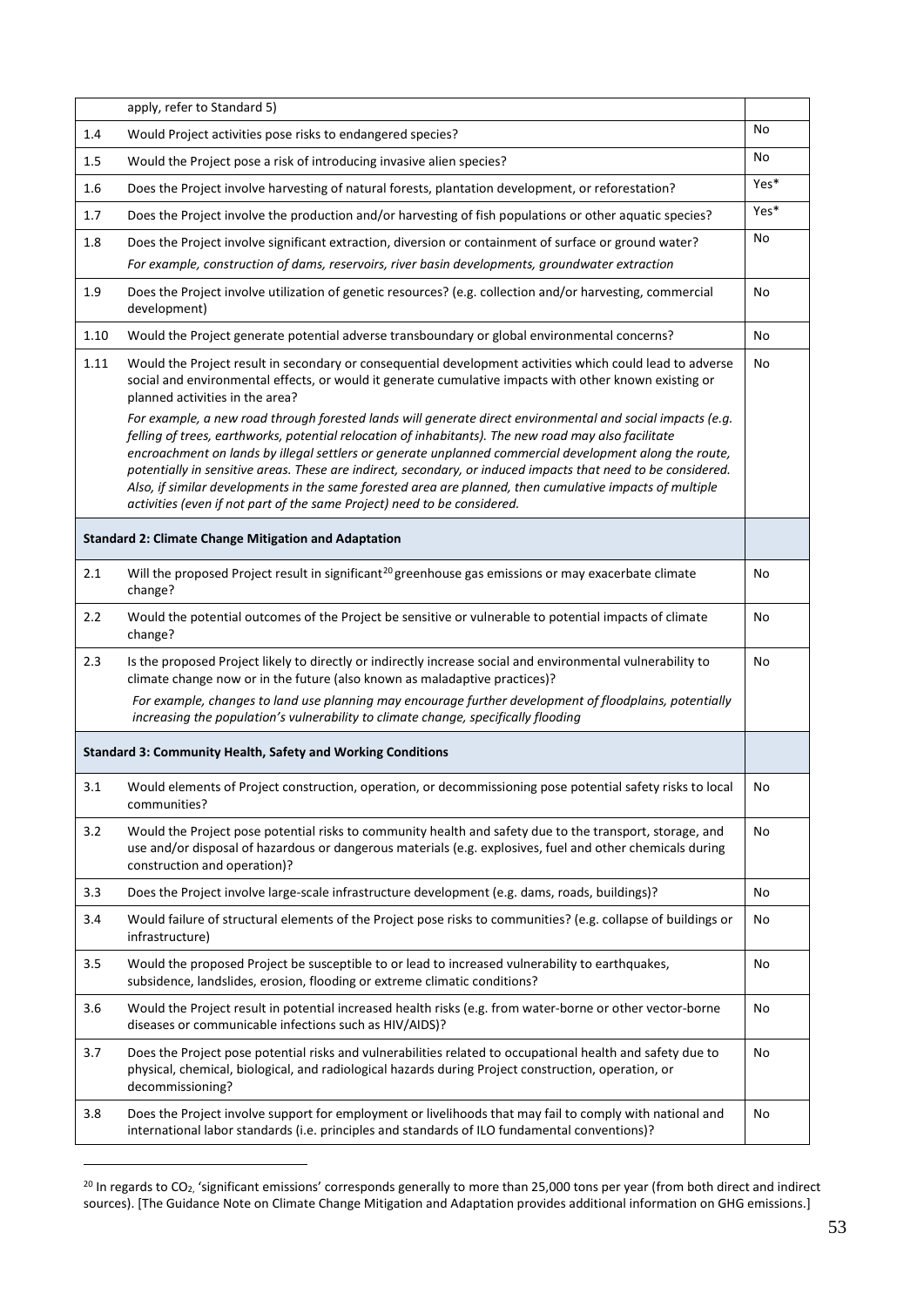| 3.9                                                             | Does the Project engage security personnel that may pose a potential risk to health and safety of<br>communities and/or individuals (e.g. due to a lack of adequate training or accountability)?                                                                                                                                                                                                                                                                                                                                                                                          | No |  |
|-----------------------------------------------------------------|-------------------------------------------------------------------------------------------------------------------------------------------------------------------------------------------------------------------------------------------------------------------------------------------------------------------------------------------------------------------------------------------------------------------------------------------------------------------------------------------------------------------------------------------------------------------------------------------|----|--|
| <b>Standard 4: Cultural Heritage</b>                            |                                                                                                                                                                                                                                                                                                                                                                                                                                                                                                                                                                                           |    |  |
| 4.1                                                             | Will the proposed Project result in interventions that would potentially adversely impact sites, structures,<br>or objects with historical, cultural, artistic, traditional or religious values or intangible forms of culture (e.g.<br>knowledge, innovations, practices)? (Note: Projects intended to protect and conserve Cultural Heritage<br>may also have inadvertent adverse impacts)                                                                                                                                                                                              | No |  |
| 4.2                                                             | Does the Project propose utilizing tangible and/or intangible forms of cultural heritage for commercial or<br>other purposes?                                                                                                                                                                                                                                                                                                                                                                                                                                                             | No |  |
|                                                                 | <b>Standard 5: Displacement and Resettlement</b>                                                                                                                                                                                                                                                                                                                                                                                                                                                                                                                                          |    |  |
| 5.1                                                             | Would the Project potentially involve temporary or permanent and full or partial physical displacement?                                                                                                                                                                                                                                                                                                                                                                                                                                                                                   | No |  |
| 5.2                                                             | Would the Project possibly result in economic displacement (e.g. loss of assets or access to resources due<br>to land acquisition or access restrictions - even in the absence of physical relocation)?                                                                                                                                                                                                                                                                                                                                                                                   | No |  |
| 5.3                                                             | Is there a risk that the Project would lead to forced evictions? <sup>21</sup>                                                                                                                                                                                                                                                                                                                                                                                                                                                                                                            | No |  |
| 5.4                                                             | Would the proposed Project possibly affect land tenure arrangements and/or community based property<br>rights/customary rights to land, territories and/or resources?                                                                                                                                                                                                                                                                                                                                                                                                                     | No |  |
|                                                                 | <b>Standard 6: Indigenous Peoples</b>                                                                                                                                                                                                                                                                                                                                                                                                                                                                                                                                                     |    |  |
| 6.1                                                             | Are indigenous peoples present in the Project area (including Project area of influence)?                                                                                                                                                                                                                                                                                                                                                                                                                                                                                                 | No |  |
| 6.2                                                             | Is it likely that the Project or portions of the Project will be located on lands and territories claimed by<br>indigenous peoples?                                                                                                                                                                                                                                                                                                                                                                                                                                                       | No |  |
| 6.3                                                             | Would the proposed Project potentially affect the human rights, lands, natural resources, territories, and<br>traditional livelihoods of indigenous peoples (regardless of whether indigenous peoples possess the legal<br>titles to such areas, whether the Project is located within or outside of the lands and territories inhabited<br>by the affected peoples, or whether the indigenous peoples are recognized as indigenous peoples by the<br>country in question)?<br>If the answer to the screening question 6.3 is "yes" the potential risk impacts are considered potentially | No |  |
|                                                                 | severe and/or critical and the Project would be categorized as either Moderate or High Risk.                                                                                                                                                                                                                                                                                                                                                                                                                                                                                              |    |  |
| 6.4                                                             | Has there been an absence of culturally appropriate consultations carried out with the objective of<br>achieving FPIC on matters that may affect the rights and interests, lands, resources, territories and<br>traditional livelihoods of the indigenous peoples concerned?                                                                                                                                                                                                                                                                                                              | No |  |
| 6.5                                                             | Does the proposed Project involve the utilization and/or commercial development of natural resources on<br>lands and territories claimed by indigenous peoples?                                                                                                                                                                                                                                                                                                                                                                                                                           | No |  |
| 6.6                                                             | Is there a potential for forced eviction or the whole or partial physical or economic displacement of<br>indigenous peoples, including through access restrictions to lands, territories, and resources?                                                                                                                                                                                                                                                                                                                                                                                  | No |  |
| 6.7                                                             | Would the Project adversely affect the development priorities of indigenous peoples as defined by them?                                                                                                                                                                                                                                                                                                                                                                                                                                                                                   | No |  |
| 6.8                                                             | Would the Project potentially affect the physical and cultural survival of indigenous peoples?                                                                                                                                                                                                                                                                                                                                                                                                                                                                                            | No |  |
| 6.9                                                             | Would the Project potentially affect the Cultural Heritage of indigenous peoples, including through the<br>commercialization or use of their traditional knowledge and practices?                                                                                                                                                                                                                                                                                                                                                                                                         | No |  |
| <b>Standard 7: Pollution Prevention and Resource Efficiency</b> |                                                                                                                                                                                                                                                                                                                                                                                                                                                                                                                                                                                           |    |  |
| 7.1                                                             | Would the Project potentially result in the release of pollutants to the environment due to routine or non-<br>routine circumstances with the potential for adverse local, regional, and/or transboundary impacts?                                                                                                                                                                                                                                                                                                                                                                        | No |  |
| 7.2                                                             | Would the proposed Project potentially result in the generation of waste (both hazardous and non-                                                                                                                                                                                                                                                                                                                                                                                                                                                                                         | No |  |

<span id="page-55-0"></span><sup>&</sup>lt;sup>21</sup> Forced evictions include acts and/or omissions involving the coerced or involuntary displacement of individuals, groups, or communities from homes and/or lands and common property resources that were occupied or depended upon, thus eliminating the ability of an individual, group, or community to reside or work in a particular dwelling, residence, or location without the provision of, and access to, appropriate forms of legal or other protections.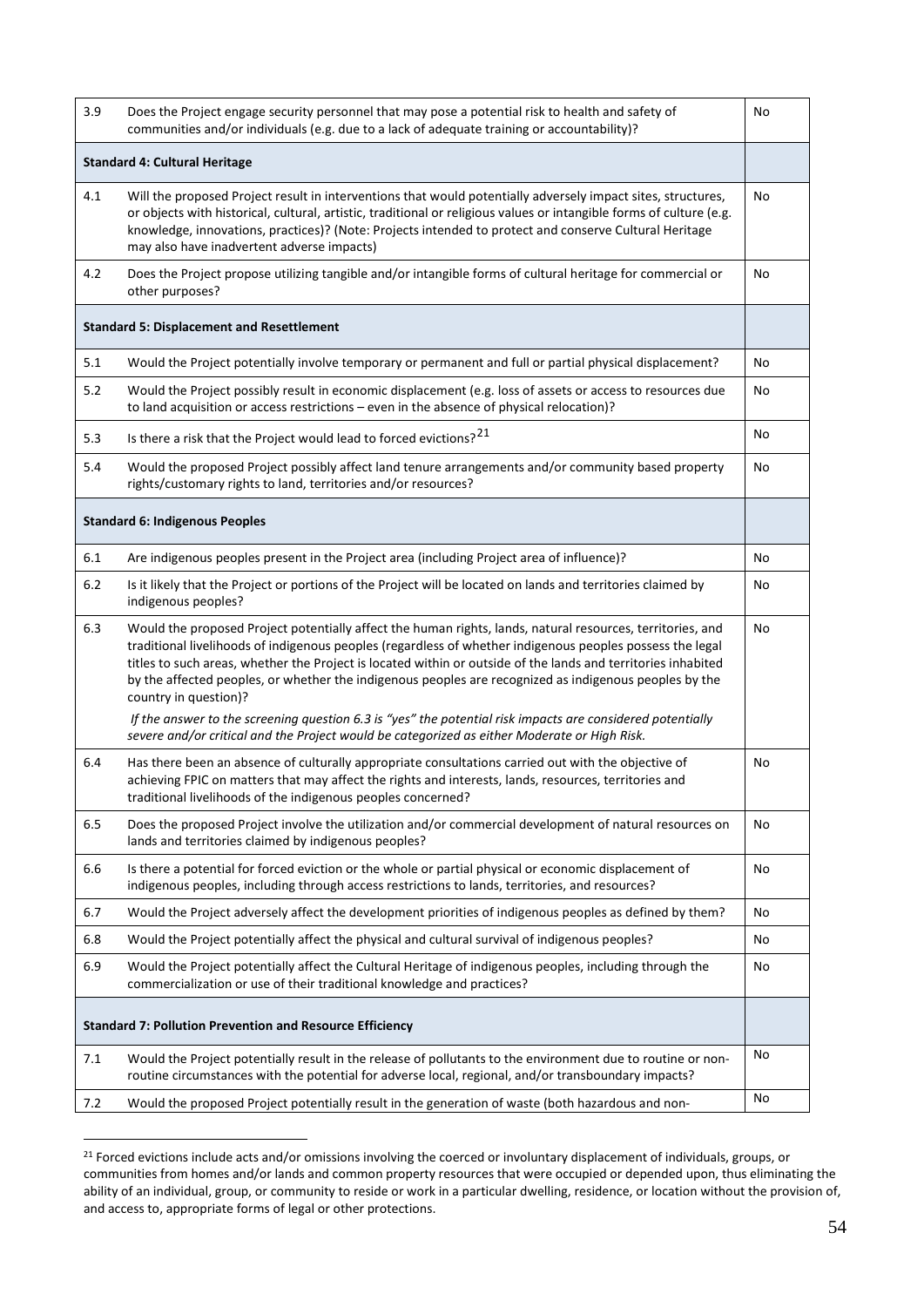|     | hazardous)?                                                                                                                                                                                                                                  |    |
|-----|----------------------------------------------------------------------------------------------------------------------------------------------------------------------------------------------------------------------------------------------|----|
| 7.3 | Will the proposed Project potentially involve the manufacture, trade, release, and/or use of hazardous<br>chemicals and/or materials? Does the Project propose use of chemicals or materials subject to<br>international bans or phase-outs? | No |
|     | For example, DDT, PCBs and other chemicals listed in international conventions such as the Stockholm<br>Conventions on Persistent Organic Pollutants or the Montreal Protocol                                                                |    |
| 7.4 | Will the proposed Project involve the application of pesticides that may have a negative effect on the<br>environment or human health?                                                                                                       | No |
| 7.5 | Does the Project include activities that require significant consumption of raw materials, energy, and/or<br>water?                                                                                                                          | No |

\*All "yes" answers marked with an asterisk are *potential "*risks" that might arise depending on the country/community where the Joint Programme is implemented. As pilot locations will only be selected during Phase 1, some "risks" may not be relevant in the final instance.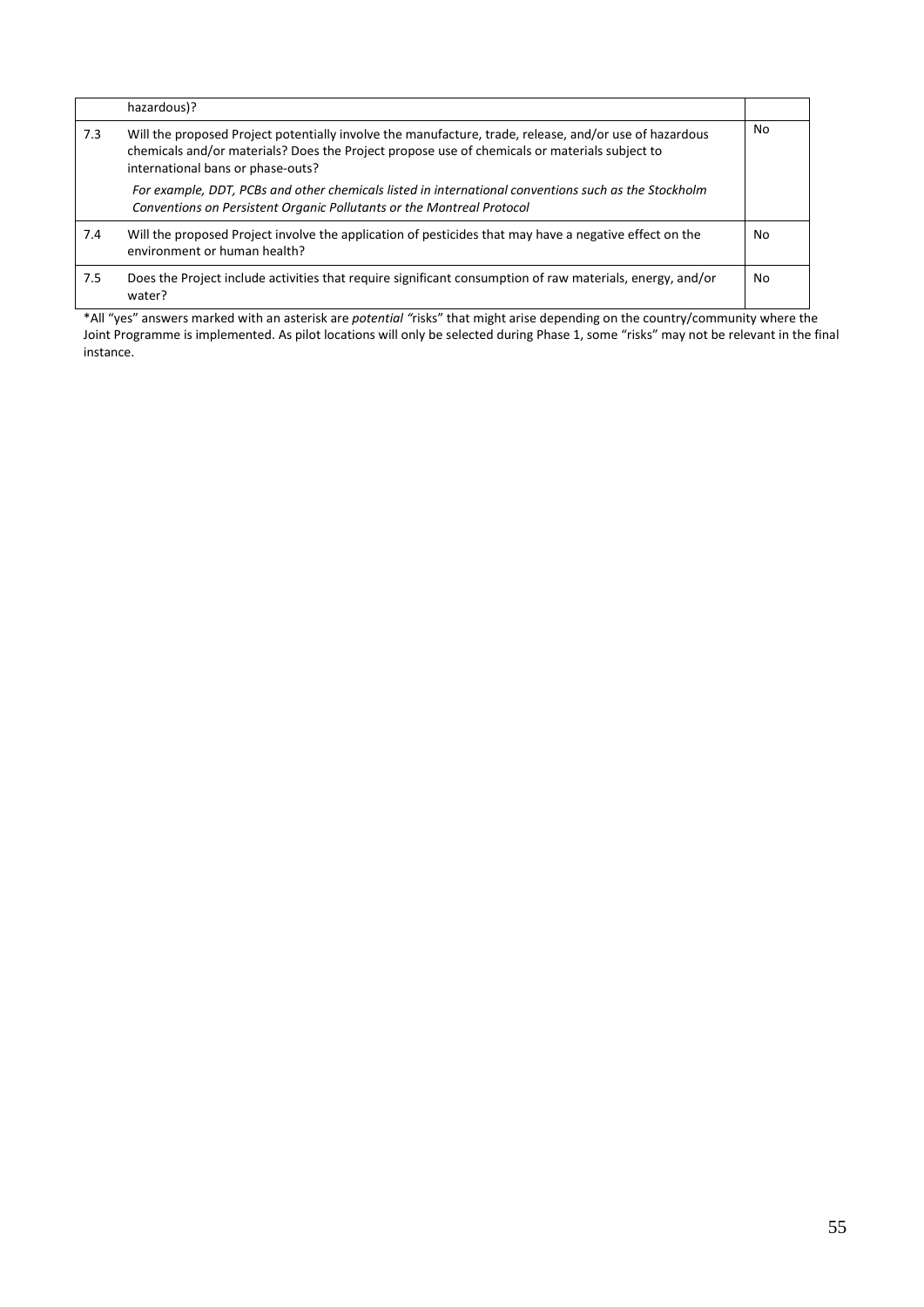# <span id="page-57-0"></span>**APPENDIX 6: JOINT PROGRAMME IMPLEMENTING FOCAL POINTS**

UNEP, UN Women, UNDP and PBSO have respectively nominated the following entities and individuals to serve as the implementing focal points for this Joint Programme:

#### **UNEP: Post-Conflict and Disaster Management Branch (PCDMB)**

• Silja Halle, Programme Officer

#### **UNDP: Bureau for Policy and Programme Support (BPPS)**

• Glaucia Boyer, Policy Specialist, Partnerships, Reintegration and Livelihoods

#### **UN WOMEN: Peace and Security Unit**

• Sarah Douglas, Policy Specialist, Peace and Security

#### **PBSO: Policy, Planning and Application Branch**

• Cécile Mazzacurati, Policy Officer, Youth and Gender

These entities and individuals will coordinate the technical inputs and services provided by their respective organizations, and serve as the main point of contact/communication for the Programme Manager. As such, they will participate in regular coordination meetings and teleconferences to update the team on progress, discuss emerging issues and challenges, and agree on the necessary management action.